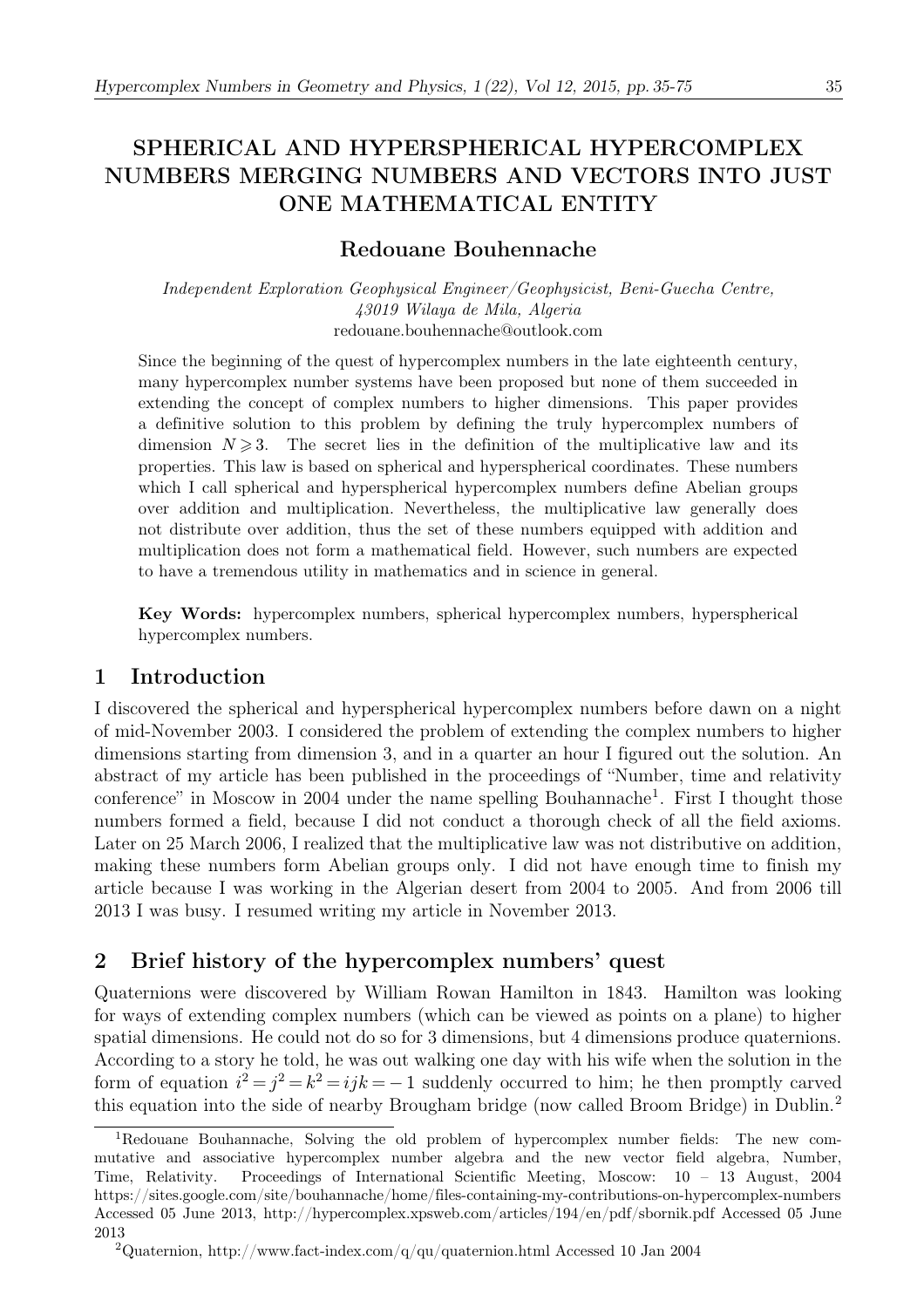This involved abandoning the commutative law, a radical step for the time. Vector algebra and matrices were still in the future. Not only this, but Hamilton had in a sense invented the cross and dot products of vector algebra. Hamilton also described a quaternion as an ordered four-element multiple of real numbers, and described the first element as the "scalar" part, and the remaining three as the "vector" part. If two quaternions with zero scalar parts are multiplied, the scalar part of the product is the negative of the dot product of the vector parts, while the vector part of the product is the cross product. But the significance of these was still to be discovered<sup>3</sup>.

Quaternions have been discovered by Hamilton after 10 years of research of possible fields of triples or quadruples. They form a skew field noted H where multiplication is associative but not commutative.

Octonions are a non-associative extension of the quaternions. They were discovered by John T. Graves in 1843, and independently by Arthur Cayley, who published the first paper on them in 1845. They are sometimes referred to as Cayley numbers or the Cayley algebra.<sup>4</sup> They are 8-dimensional. Their multiplicative law is neither commutative nor associative but alternative.

Sedenions form a 16-dimensional algebra over the reals where multiplication is neither commutative, nor associative, nor alternative but power associative.

Quaternions, Octonions, sedenions, etc. are defined only for dimensions  $N = 2<sup>m</sup>$ ,  $m \ge 2$  and are obtained through the Cayley-Dickson construction.

About mid 19th century, Grassmann lies the foundations of exterior algebra. In 1879 Clifford publishes "Applications of Grassmann's extensive algebra" formulating what is now known as Clifford algebra.<sup>5</sup> The latter is a geometric algebra. He introduced a new type of hybrid product called "the geometric product", which is associative, non-commutative and of a heterogeneous nature.

A lot of other hypercomplex number systems have been proposed but none of them form an extension of the complex numbers to higher dimensions. However, the hypercomplex number system I discovered does.

In a letter Hamilton wrote to his son Archibald, he says:

«Every morning in the early part of the above-cited month [October 1843] on my coming down to breakfast, your brother William Edwin and yourself used to ask me, "Well, Papa, can you multiply triples [triplets]?" Whereto I was always obliged to reply, with a sad shake of the head, "No, I can only add and subtract them." $\frac{1}{2}$ <sup>6,7</sup>

This paper gives the answer to the question Hamilton's sons asked their father, showing not only how to multiply and divide triples but also how to do it for any *n*-tuples (tuplets).

I call the hyperspherical hypercomplex numbers the true hypercomplex numbers or just hypercomplex numbers.

## 2.1 Epistemological reasons standing behind mathematicians' failure to find the hyperspherical hypercomplex numbers – Main error of the previous attempts

Most mathematicians' researches (including Hamilton, Dickson, Cayley) have been misled by considering that, like in the case of complex numbers, there must exist a linear relation between

<sup>3</sup>Ibid.

<sup>4</sup>Octonion, Wikipedia, the free encyclopedia http://en.wikipedia.org/wiki/Octonion Accessed 03 April 2004 <sup>5</sup>Sketching the History of Hypercomplex Numbers, http://history.hyperjeff.net/hypercomplex Accessed 03 April 2004

<sup>6</sup>History of quaternions, Wikipedia, the free encyclopedia,

http://en.wikipedia.org/wiki/History\_of\_quaternions Accessed 13 March 2014

<sup>7</sup>A Brief History of Quaternions, http://world.std.com/~sweetser/quaternions/intro/history/history.html Accessed 03 April 2004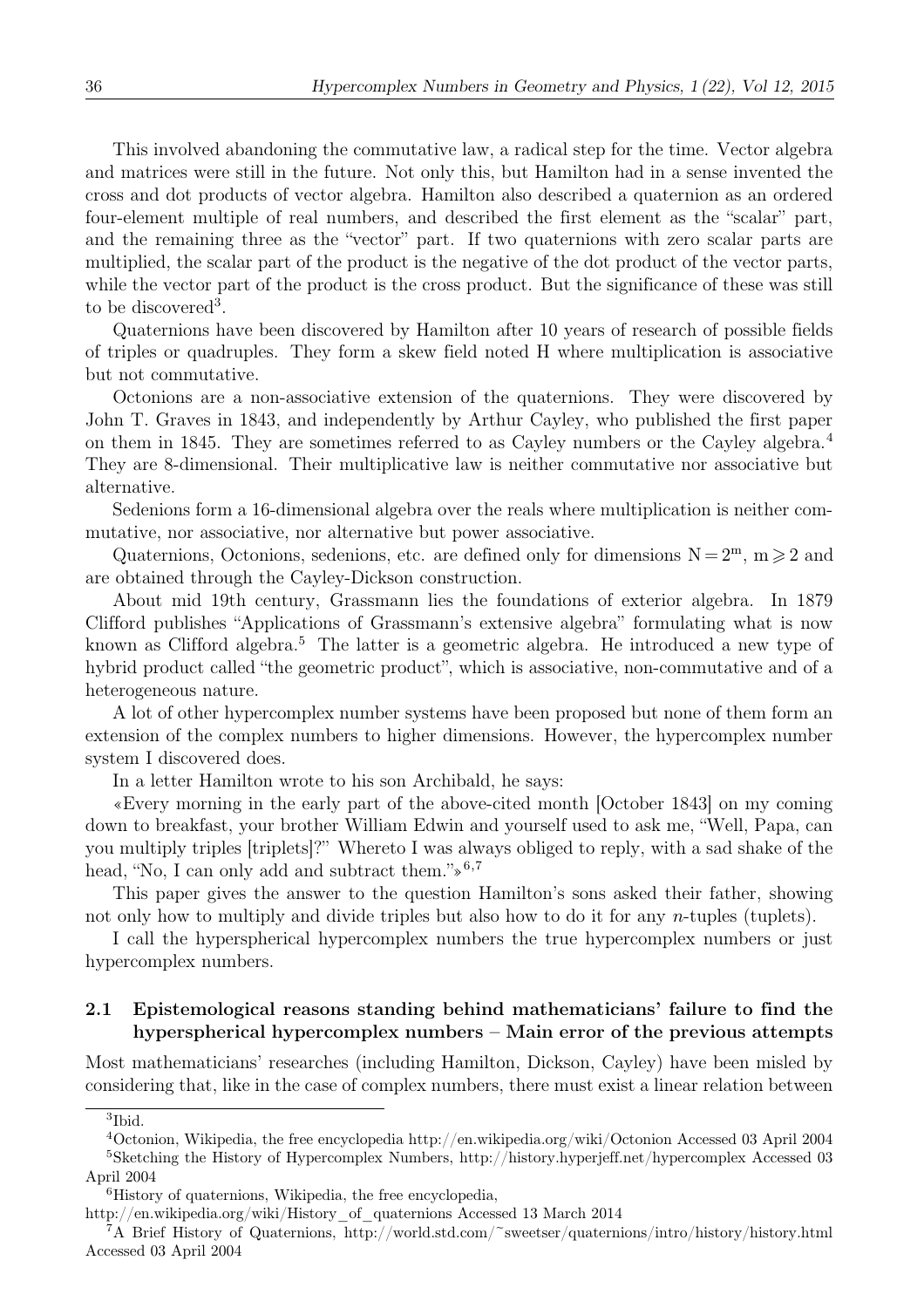the coordinates (components) of the hypercomplex product  $(x_p, y_p, z_p, \dots)$  and the individual number coordinates  $(x, y, z, ...)$  and  $(x', y', z', ...)$ . Such a relation doesn't exist at all.

Hence most of them have been using linear algebra (matrices) to solve that problem, whereas the latter can never be solved using conventional matrices (expressing linear applications).

# 3 Construction of the spherical hypercomplex numbers: The new concept

### 3.1 Introduction: Position in 3D space – Spherical coordinates

Spherical coordinates have coordinates typically named r,  $\theta$  and  $\varphi$  where the radius r ranges from 0 to  $\infty$ , the azimuth  $\theta$  ranges from 0 to 2  $\pi$ , and the colatitude  $\varphi$  ranges from 0 to  $\pi$ . They describe a point in space as follows: from the origin  $(0,0,0)$ , go r units along the z-axis, rotate  $\varphi$  down from the z-axis in the x-z plane (colatitude), and rotate  $\theta$  counterclockwise about the  $z$ -axis (azimuth or longitude).<sup>8</sup> The name of the system comes from the fact that the simple equation  $r = 1$  describes the unit sphere. Unlike the usual system which uses the co-latitude, I will use the latitude  $\varphi = \frac{\pi}{2}$  $\frac{\pi}{2} - \varphi$  like in geographic coordinate system.





 $\varphi$  ranges from  $-\frac{\pi}{2}$  $\mathrm{to}$  + π 2 .

<sup>8</sup>Spherical coordinate system, Wikipedia, the free encyclopedia http://en.wikipedia.org/wiki/Spherical\_coordinate\_system Accessed 25 November 2003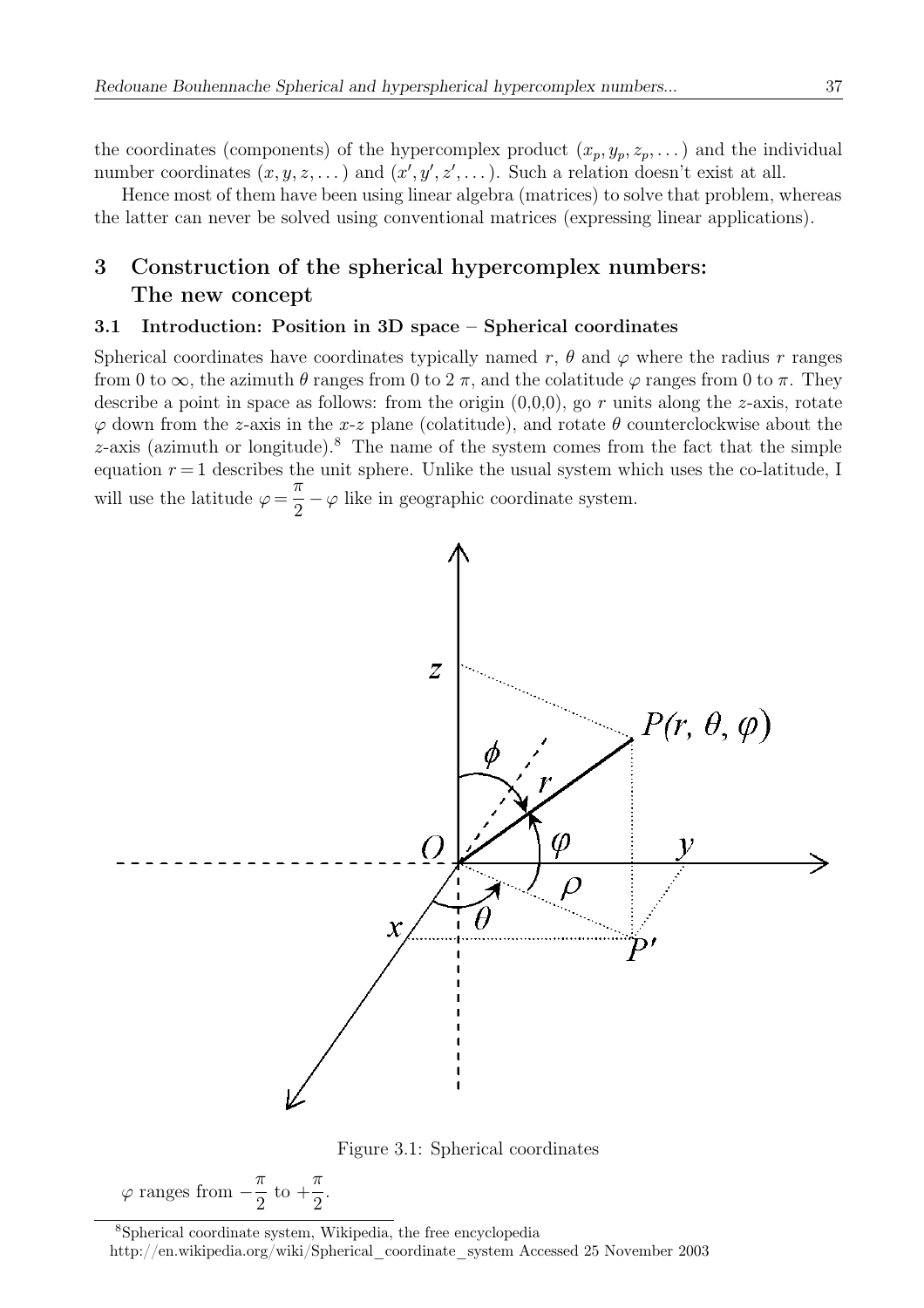A point  $P(x, y, z)$  coordinates (or say vector  $\overrightarrow{OP}$  components) are:

$$
x = r \cos \varphi \cos \theta \n y = r \cos \varphi \sin \theta \n z = r \sin \varphi
$$
\n(3.1)

## 3.2 Key principle of the spherical and hyperspherical hypercomplex numbers' construction: Orthogonal-complex-plane construction

I will introduce hereafter a new concept in constructing hypercomplex numbers. It employs two orthogonal complex planes. I therefore call it the orthogonal-complex-plane construction.

## 3.2.1 Original idea standing behind my discovery of hypercomplex construction (Nov 2003). Physical and geometrical meaning. Cartesian construction of 3D hypercomplex numbers

In fact, I originally considered the following:

In spherical coordinates, in addition to the angle  $\theta$ , we have a new angle  $\varphi$ . Let's consider the plane containing the point  $P(r, \theta, \varphi)$  and z-axis (hence containing also the origin O) and which is perpendicular (or normal) to the plane  $(xOy)$ . Let's limit our imagination to that plane only – i.e. not taking into account the angle  $\theta$ . In such a plane, P's Cartesian coordinates will be  $\rho$  (abscissa) and z (ordinate). P' is the orthogonal projection of P on the plane  $(xOy)$ . See Fig. 3.1.

 $\rho = r \cos \varphi$  is the 2D conventional complex modulus.

It is obvious that the position of any point P can also be determined in this plane  $(P'Oz)$ with polar coordinates r and  $\varphi$ . But we should note here that, in this plane,  $\varphi$  will have any value, and not necessarily comprised between  $-\frac{\pi}{2}$ and  $+$  $\bar{\pi}$  $\frac{\pi}{2}$  as in the definition of the spherical latitude.

Similarly to the complex plane  $(xOy)$ , we certainly can consider the new plane  $(P'Oz)$  as being complex. The argument here will be  $\varphi$  and the modulus r.

Let's consider we have two 3D hypercomplex numbers h and  $h'$ 

$$
h = x + iy + jz, h' = x' + iy' + jz'
$$
\n(3.2)

Assume there exists a certain 3-D commutative and associative multiplication law. This law must verify the following 2 conditions:

- 1. It must preserve 2-D  $(xOy)$  complex plane arithmetics when  $z = z' = 0$ .
- 2. Complex arithmetic laws must hold on a new complex plane  $\pi(\rho, z)$  which is insensitive to 2-dimentional  $\theta$  (insensitive to rotation on  $\pi(x, y)$  plane, that is to say  $(xOy)$  plane) and has only argument  $\varphi$ . The complex plane  $(P'Oz)$  contains the points P and P' and is normal to the conventional complex plane  $(xOy)$ .

The abscissas will be  $\rho$ , the module of  $(x, y)$  component vectors (exactly equivalent to modulus of complex number  $c = x + iy$ .  $\rho = \sqrt{x^2 + y^2}$ ,  $\rho' = \sqrt{x'^2 + y'^2}$ 

Now let's limit our imagination to the  $(P'Oz)$  plane which is invariant to  $\theta$  and  $\rho$  is always positive by definition ( $\rho \geq 0$ ). We will have a 2-D complex plane with imaginary number j (the same laws of conventional complex plane equipped with imaginary number  $i$  will hold for the new plane equipped with  $j$ . The two complex numbers in question can be written in this new plane as follows:

$$
h = \rho + jz \text{ and } h' = \rho' + jz'
$$
\n(3.3)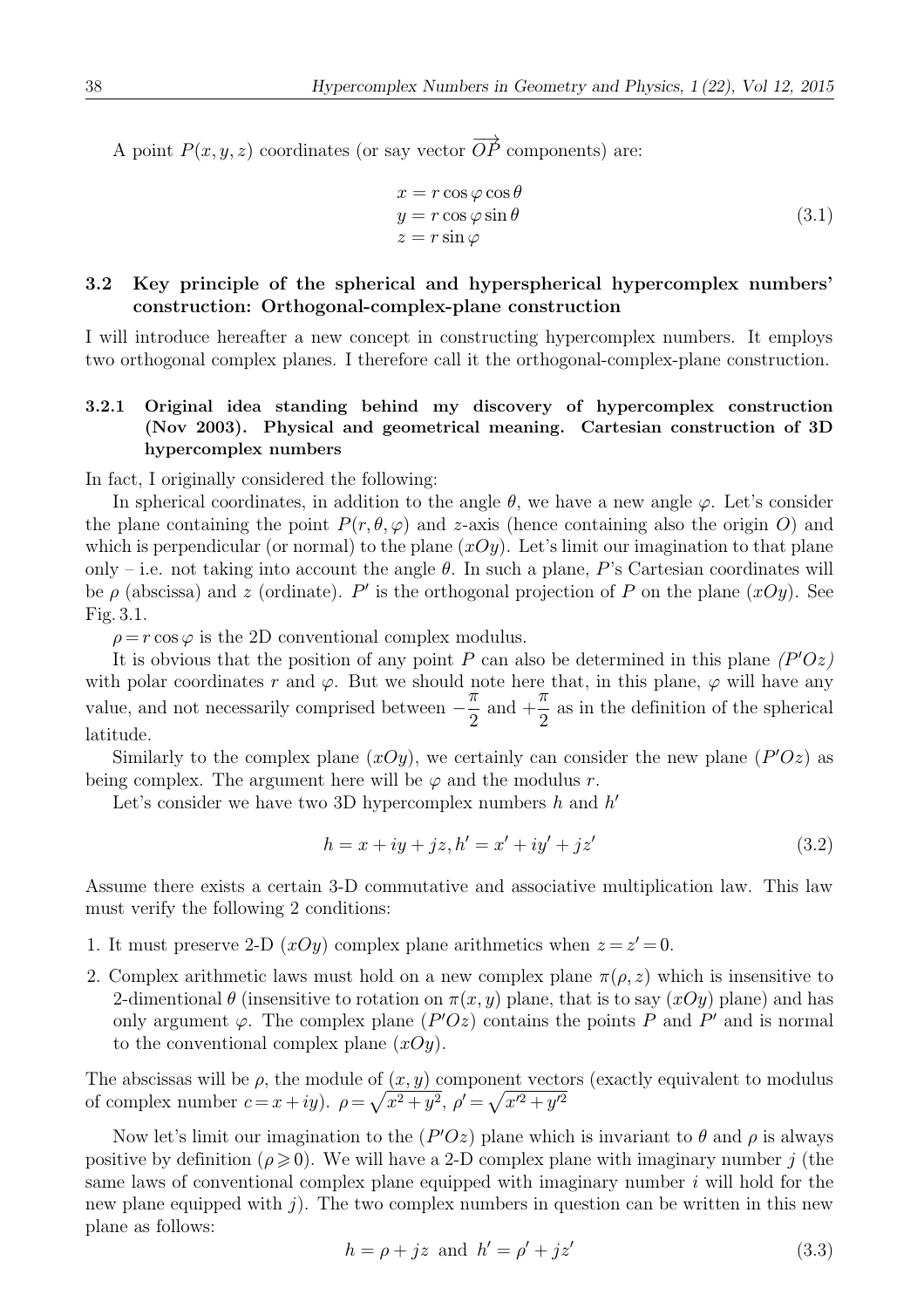

Figure 3.2: Multiplication of two triples  $h$  an  $h'$ .

When multiplying them, arguments  $\varphi$ 's will add up. In Cartesian coordinates we get:

Product: 
$$
h'' = (\rho \rho' - zz') + j(\rho z' + \rho' z)
$$
 (3.4)

This means we get a  $(P'Oz)$ -plane-complex number whose modulus is  $rr'$  and whose real part is  $\rho \rho' - zz'$ . And we see that the z-component is  $\rho z' + \rho' z$ . See Fig. 3.3.

After conducting the multiplication in  $(P'Oz)$  plane, we multiply the abscissa and ordinate by  $\cos(\theta + \theta')$  and  $\sin(\theta + \theta')$  respectively, because arguments sum up in the conventional complex plane  $(xOy)$ .

$$
\cos(\theta + \theta') = \cos\theta\cos\theta' - \sin\theta\sin\theta' = \frac{x}{\rho}\frac{x'}{\rho'} - \frac{y}{\rho}\frac{y'}{\rho'} = \frac{xx' - yy'}{\rho\rho'}
$$
(3.5)

$$
\sin(\theta + \theta') = \sin\theta\cos\theta' + \cos\theta\sin\theta' = \frac{y}{\rho}\frac{x'}{\rho'} + \frac{x}{\rho}\frac{y'}{\rho'} = \frac{xy' + x'y}{\rho\rho'}
$$
(3.6)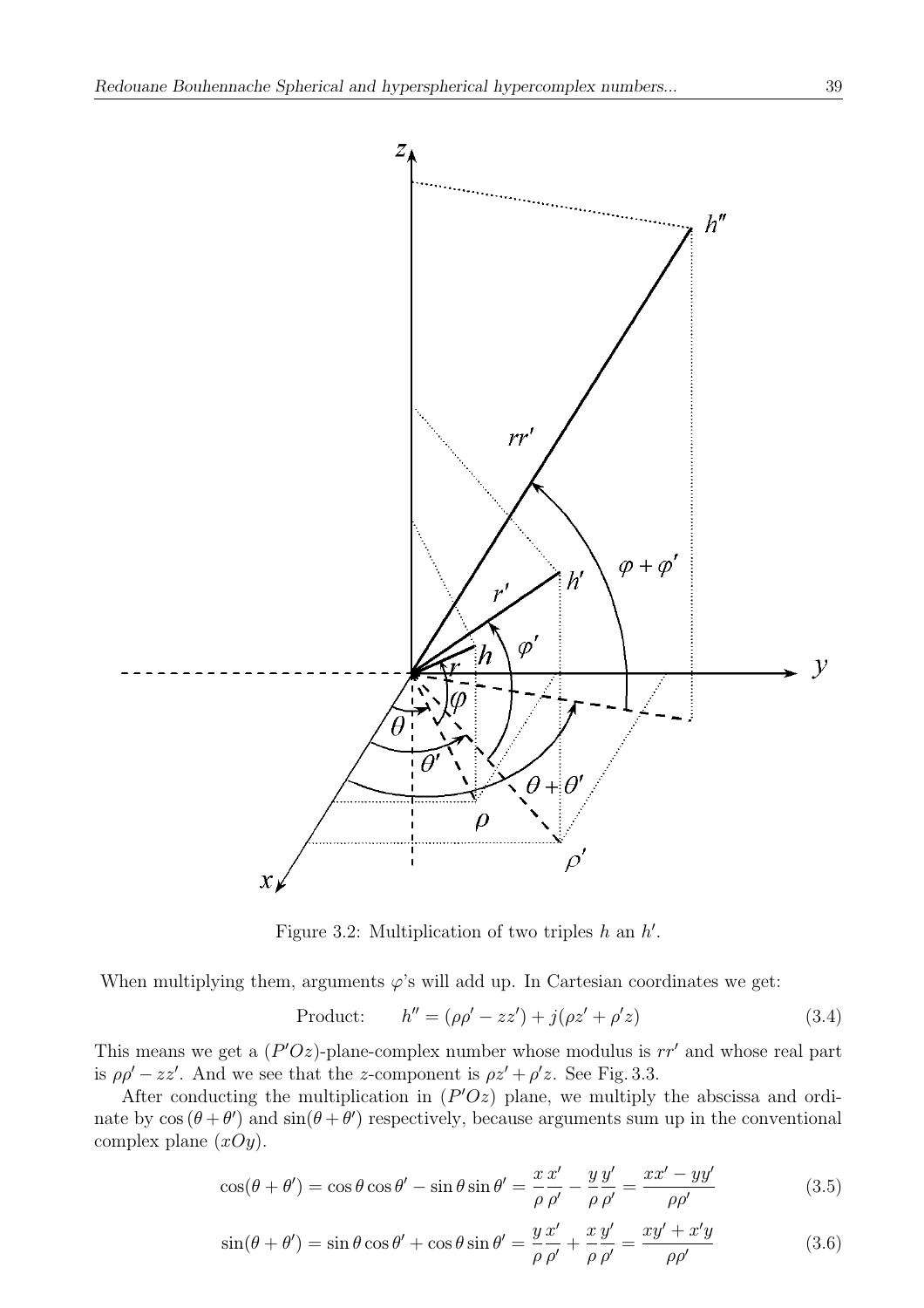

Figure 3.3: Multiplication in the orthogonal planes containing  $Oz$ 

Hence

$$
x_{(\text{product})} = x'' = \frac{(xx' - yy')}{\rho \rho'} (\rho \rho' - zz') \tag{3.7}
$$

$$
y_{\text{(product)}} = y'' = \frac{(xy' + x'y)}{\rho \rho'} (\rho \rho' - zz') \tag{3.8}
$$

$$
x_{(\text{product})} = x'' = (xx' - yy') \left(1 - \frac{zz'}{\rho \rho'}\right) \tag{3.9}
$$

$$
y_{\text{(product)}} = y'' = (xy' + x'y) \left(1 - \frac{zz'}{\rho \rho'}\right) \tag{3.10}
$$

Note: 
$$
1 - \frac{zz'}{\rho \rho'} = 1 - \tan \varphi \tan \varphi'
$$
 (3.11)

Hence, as a recap,  $h = (x, y, z)$  and  $h' = (x', y', z')$  are two 3D hypercomplex numbers.  $h'' = h \cdot$  $h' = (x'', y'', z'')$  is their product. The spherical hypercomplex multiplication is defined in Carte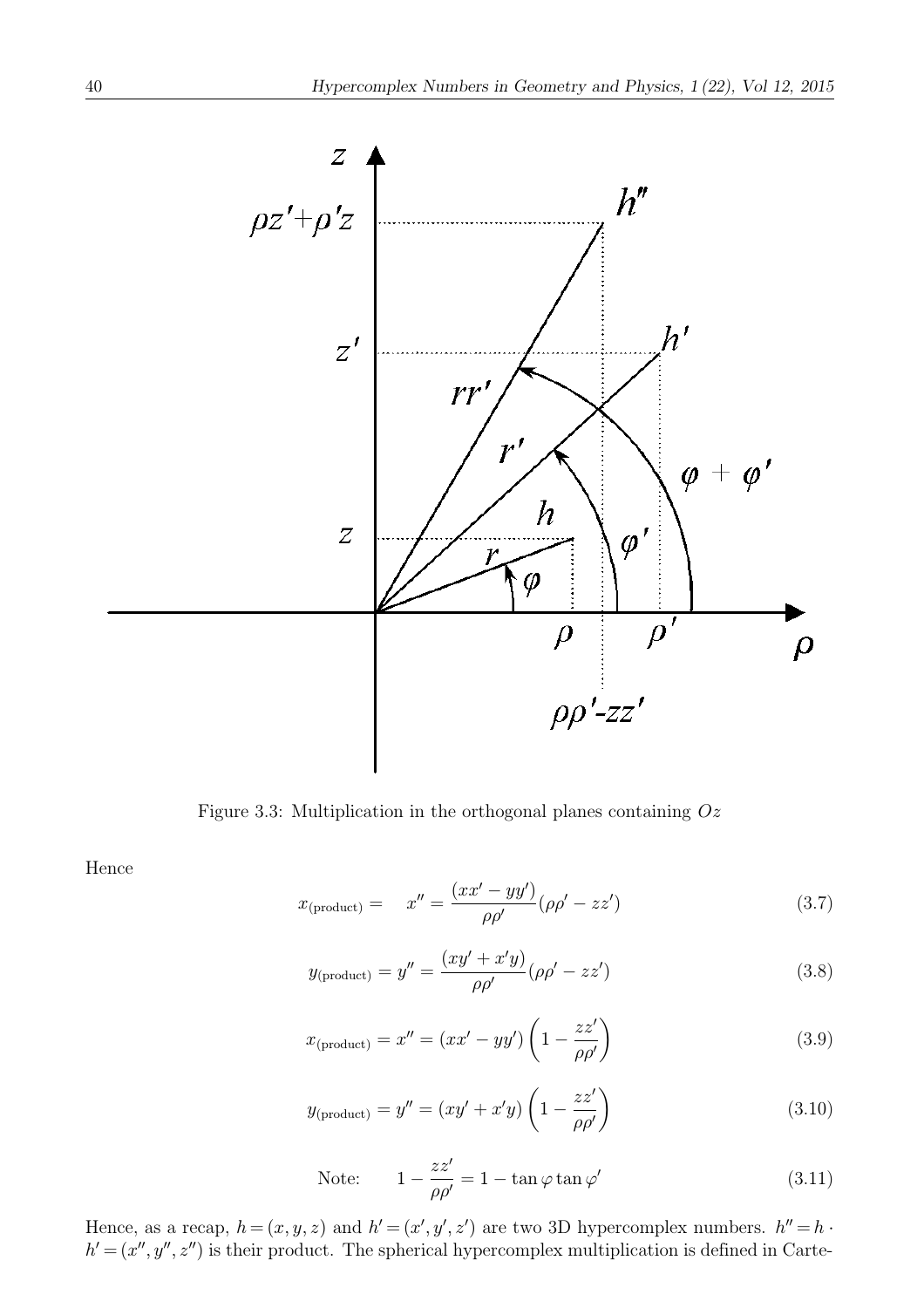sian coordinates by:

$$
\begin{cases}\nx'' = (xx' - yy')\left(1 - \frac{zz'}{\sqrt{x^2 + y^2}\sqrt{x'^2 + y'^2}}\right) \\
y'' = (xy' + x'y)\left(1 - \frac{zz'}{\sqrt{x^2 + y^2}\sqrt{x'^2 + y'^2}}\right) \\
z'' = z\sqrt{x'^2 + y'^2} + z'\sqrt{x^2 + y^2} \\
\rho = \sqrt{x^2 + y^2}, \ \rho' = \sqrt{x'^2 + y'^2}.\n\end{cases} (3.13)
$$

This is valid for  $\rho$  and  $\rho'$  different from zero. If one or the two of them equal zero, then x, y, and z can be calculated using the geometric form (See paragraph 4.1.).

If  $\rho = 0$  and  $\rho' = 0$ , then  $\rho \rho' - zz' = -zz'$  and  $\theta$  and  $\theta'$  must be provided for h and h', that is to say the longitudes of planes containing h and h' and which are normal to complex plane must be provided.

$$
x_{(product)} = x'' = -zz'\cos(\theta + \theta')
$$
\n(3.14)

$$
y_{\text{(product)}} = y'' = -zz'\sin(\theta + \theta')\tag{3.15}
$$

If  $\rho = 0$  and  $\rho' \neq 0$  then  $\rho \rho' - zz' = -zz'$  and  $\theta$  must be provided for h:

$$
x'' = -zz'(\cos\theta\cos\theta' - \sin\theta\sin\theta') = -zz'(\cos\theta\frac{x'}{\rho'} - \sin\theta\frac{y'}{\rho'})
$$
  
\n
$$
x'' = \frac{zz'}{\rho'}(y'\sin\theta - x'\cos\theta)
$$
  
\n
$$
y'' = -zz'(\sin\theta\cos\theta' + \cos\theta\sin\theta') = -zz'(\sin\theta\frac{x'}{\rho'} + \cos\theta\frac{y'}{\rho'})
$$
\n
$$
y = -\frac{zz'}{\rho'}(x'\sin\theta + y'\cos\theta)
$$
\n(3.16)

The name spherical hypercomplex number applies only to 3D hypercomplex numbers and derives from the fact that these numbers and their multiplicative operation are defined using spherical coordinates.

The name hyperspherical hypercomplex numbers applies to numbers with dimension  $N \geq 4$ and derives from the fact that these numbers and their multiplicative operation are defined using hyperspherical coordinates.

Or if we consider the *n*-hypersphere to be an *n*-sphere and the hyperspherical coordinates are spherical then we call all these numbers simply "spherical hypercomplex numbers".

#### 3.2.2 Second method

We consider the assumptions made in section 3.2.1.

Similarly to the complex plane  $(xOy)$ , we certainly can consider the new plane  $(P'Oz)$  as being complex. The argument here will be  $\varphi$  and the modulus r. If P is located on the peripheral of a unit circle (radius = number modulus =  $r = 1$ ), the famous classical Euler's formula will also be valid in the new orthogonal plane  $(P'Oz)$ .

Hence it satisfies:  $e^{j\varphi} = \cos \varphi + j \sin \varphi$  where  $j^2 = -1$  or  $j = +\sqrt{-1} = j = e^{j\frac{\pi}{2}}$  and  $j^2 = e^{j\pi} = \cos \pi = -1$ 

Remember that this is valid only in the plane  $(P'Oz)$  normal to  $(xOy)$ .

j is the unit imaginary number of z-axis in the new complex plane  $(P'Oz)$  (equivalent: unit vector of  $z$ -axis).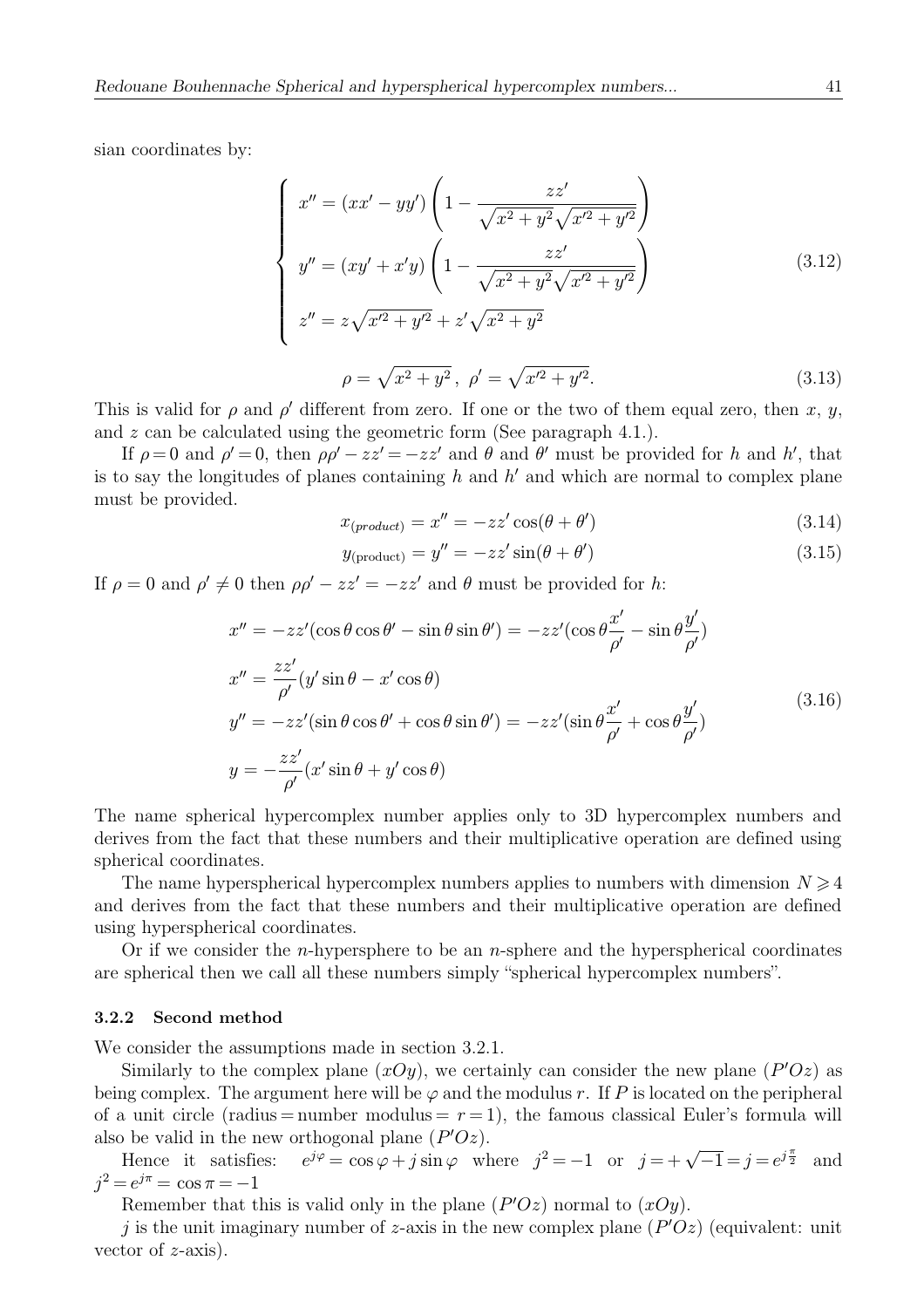Therefore any complex number c' of modulus r and argument  $\varphi$  can be expressed in the new plane, in the conventional way, as follows:

$$
c' = re^{j\varphi} = r(\cos\varphi + j\sin\varphi) = r\cos\varphi + jr\sin\varphi \tag{3.17}
$$

The conventional  $(x, y)$  complex number component can be denoted or regarded as being

$$
c = x + iy = r\cos\varphi\cos\theta + ir\cos\varphi\sin\theta\tag{3.18}
$$

#### 3.2.3 How to link the two orthogonal complex planes  $(xOy)$  and  $(P'Oz)$

3.2.3.a. First Approach: New 3-D Euler's Formula Is there a way to merge the two notations (3.17) and (3.18) into just one? Can we explicitly express point P coordinates  $(x, y, z)$ in function of the two Euler's formulas so that we get the conventional expression of  $(x, y, z)$ in function of spherical coordinates  $(r, \theta, \varphi)$ ?

Let's consider h the 3-D hypercomplex number expressing the position of  $P$ . In the plane  $(P'Oz)$ , c' expression will be:

$$
c' = re^{j\varphi} = r\cos\varphi + jr\sin\varphi = \rho + jr\sin\varphi \tag{3.19}
$$

On the conventional complex plane  $(xOy)$  we have:

$$
c = x + iy = \rho e^{i\theta} \tag{3.20}
$$

By definition of  $(x, y, z)$  Cartesian coordinates in function of spherical ones, h coordinates are:

$$
x = r \cos \varphi \cos \theta
$$
  
\n
$$
y = r \cos \varphi \sin \theta
$$
  
\n
$$
z = r \sin \varphi
$$
\n(3.21)

$$
\Rightarrow h = x + iy + jz = r \cos \varphi \cos \theta + ir \cos \varphi \sin \theta + jr \sin \varphi = r \cos \varphi (\cos \theta + i \sin \theta) + jr \sin \varphi
$$

$$
h = r \cos \varphi \, e^{i\theta} + j r \sin \varphi \tag{3.22}
$$

Let's go back to definition of the plane  $(P'Oz)$ . The unit of abscissas  $\rho$  equals 1 in this plane:

$$
unit(\rho) \cdot j = 1 \cdot j = j \cdot 1 = j \tag{3.23}
$$

 $\sqrt{x^2 + y^2} = 1$  and argument  $\theta$ . We can link the two formulas by assuming that: What does this unit represent in plane  $(xOy)$ ? It represents a complex number of modulus

$$
e^{i\theta}j = je^{i\theta} = j \tag{3.24}
$$

Replacing  $i$  in equation (3.22) we can write:

$$
h = r \cos \varphi \, e^{i\theta} + j e^{i\theta} r \sin \varphi = r e^{i\theta} (\cos \varphi + k \sin \varphi)
$$

Hence:

$$
h = re^{i\theta}e^{j\varphi} = re^{i\theta + j\varphi} \tag{3.25}
$$

This is the analytical expression of P position in 3-D space in function of its spherical coordinates  $r, \theta$  and  $\varphi$ .

Thus we can express h in function of spherical coordinates using Euler's formulas for  $\theta$ and  $\varphi$ .

Equation  $(3.25)$  is called the *geometric form* (or *exponential form*) of the 3D hypercomplex number h.

For the particular case of  $r = 1$  we get:

$$
h = e^{i\theta} e^{j\varphi} = \cos\theta \cos\varphi + i\sin\theta \cos\varphi + j\sin\varphi \tag{3.26}
$$

This is what I call the 3-D or spherical Euler's formula. The classical 2-D formula is circular or polar.

 $h = r \cos \varphi \cos \theta + ir \cos \varphi \sin \theta + ir \sin \varphi$  is called the *trigonometric form* of the 3D hypercomplex number  $(r, \theta, \varphi)$ .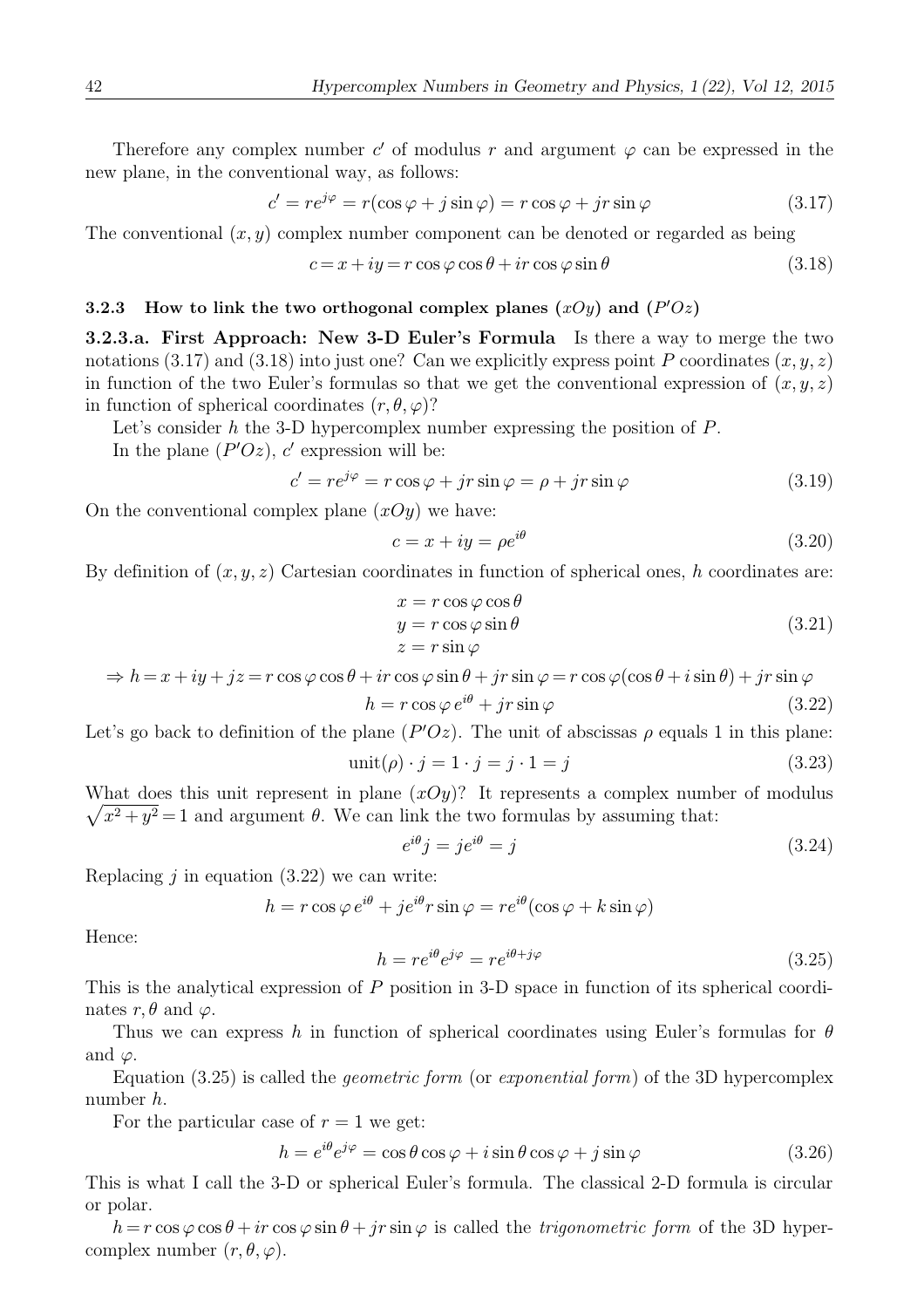**3.2.3.b. Second approach** We can also adopt the inverse method:

In the  $(P'Oz)$ -plane c' expression will be:

$$
c' = re^{j\varphi} \tag{3.27}
$$

Let's assume that  $h = re^{i\theta + j\varphi} = re^{i\theta}e^{j\varphi}$ , developing, comparing (or identifying) with sphericalto-Cartesian transformation:

$$
h = re^{i\theta}e^{j\varphi} = re^{i\theta}(\cos\varphi + j\sin\varphi) = re^{i\theta}\cos\varphi + re^{i\theta}j\sin\varphi \tag{3.28}
$$

$$
h = r\cos\theta\cos\varphi + ir\sin\theta\cos\varphi + je^{i\theta}r\sin\varphi = x + iy + jz \tag{3.29}
$$

By definition h's Cartesian coordinates are:

$$
x = r \cos \varphi \cos \theta
$$
  
\n
$$
y = r \cos \varphi \sin \theta
$$
  
\n
$$
z = r \sin \varphi
$$
\n(3.30)

By comparison we deduce:

$$
e^{i\theta}j = je^{i\theta} = j(\cos\theta + i\sin\theta) = j \tag{3.31}
$$

This means j multiplied by any  $(x, y)$  complex number of modulus 1 (vector of module 1) remains unchanged whatever the argument  $\theta$  is. Hence, j is insensitive to rotation in the  $(xOy)$  classical complex plane.

**Theorem.** j multiplied by a complex number of modulus 1 remains unchanged. j is insensitive to rotation in the complex plane (or  $\theta$  (2D) argument change.)

# 4 Geometric form of the spherical hypercomplex numbers

 $h = (x, y, z)$  is a spherical hypercomplex number.  $|h| = r = \sqrt{x^2 + y^2 + z^2}$  is called the modulus of this number

$$
x = r \cos \varphi \cos \theta
$$
  
\n
$$
y = r \cos \varphi \sin \theta
$$
  
\n
$$
z = r \sin \varphi
$$
\n(4.1)

$$
\cos \theta = \frac{x}{\sqrt{x^2 + y^2}}, \quad \sin \theta = \frac{y}{\sqrt{x^2 + y^2}}
$$
\n(4.2)

Any  $\theta$  satisfying this is called a *longitudinal argument* or simply *longitude* and denoted  $\theta(h)$  or  $\arg \theta(h)$ .

The angle  $\theta \in [0, +2\pi]$  satisfying this is called the *principal longitudinal argument* and denoted  $Arg\theta(h)$ .

$$
\arg\theta(h) = \text{Arg}\theta(h) + 2k\pi, \quad k \in \mathbb{Z}
$$
\n(4.3)

$$
\sin \varphi = \frac{z}{r} \tag{4.4}
$$

$$
\tan \varphi = \frac{z}{\rho} \tag{4.5}
$$

 $\rho = \sqrt{x^2 + y^2}$  is the complex  $(x, y)$  modulus.

Any  $\varphi$  satisfying this and comprised in  $\left[-\frac{\pi}{2}\right]$ , + π 2  $\Big] + 2k\pi$  is called a *first latitudinal argument* or first latitude denoted  $\varphi(h)$  or  $\arg \varphi(h)$ .

Any hypercomplex number,  $h = x + yi + jz$  has infinitely many arguments but they all differ by multiples of  $2\pi$ .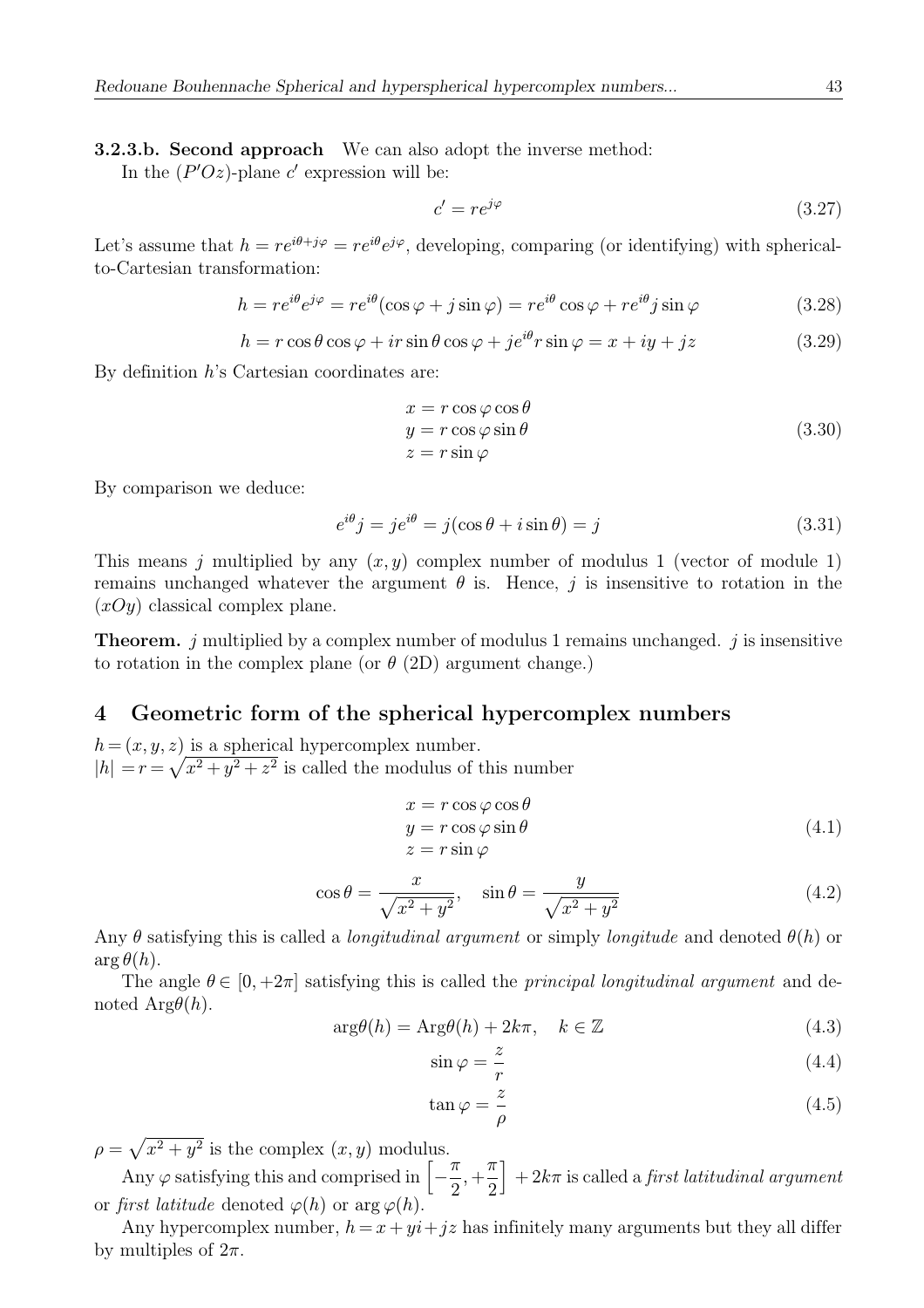

Figure 4.1: Duplicity or duplication/replication of 3D spherical hypercomplex numbers

 $(r, \theta, \varphi)$  is the *geometric form* of the 3D-hypercomplex number h.  $(r, \theta + \pi, \pi - \varphi)$  is the *duplicate* (or *replicate*) geometric form. See Fig.4.1.  $(r, \theta, \varphi)$  and  $(r, \theta + \pi, \pi - \varphi)$  have the same Cartesian coordinates. We say that  $(r, \theta, \varphi)$  and  $(r, \theta + \pi, \pi - \varphi)$  are duplicates or replicates.

Due to spherical duplicity (duplication / replication) of the geometric form of the spherical hypercomplex number:

Any  $\varphi$  satisfying equation (4.4) and comprised in  $\Big[ + \Big]$ π 2 , +  $3\pi$ 2 1  $+ 2k\pi$  is called a second *latitudinal argument* or second *latitude* and denoted  $\varphi_2(\tilde{h})$  or  $\arg \varphi_2(h)$ .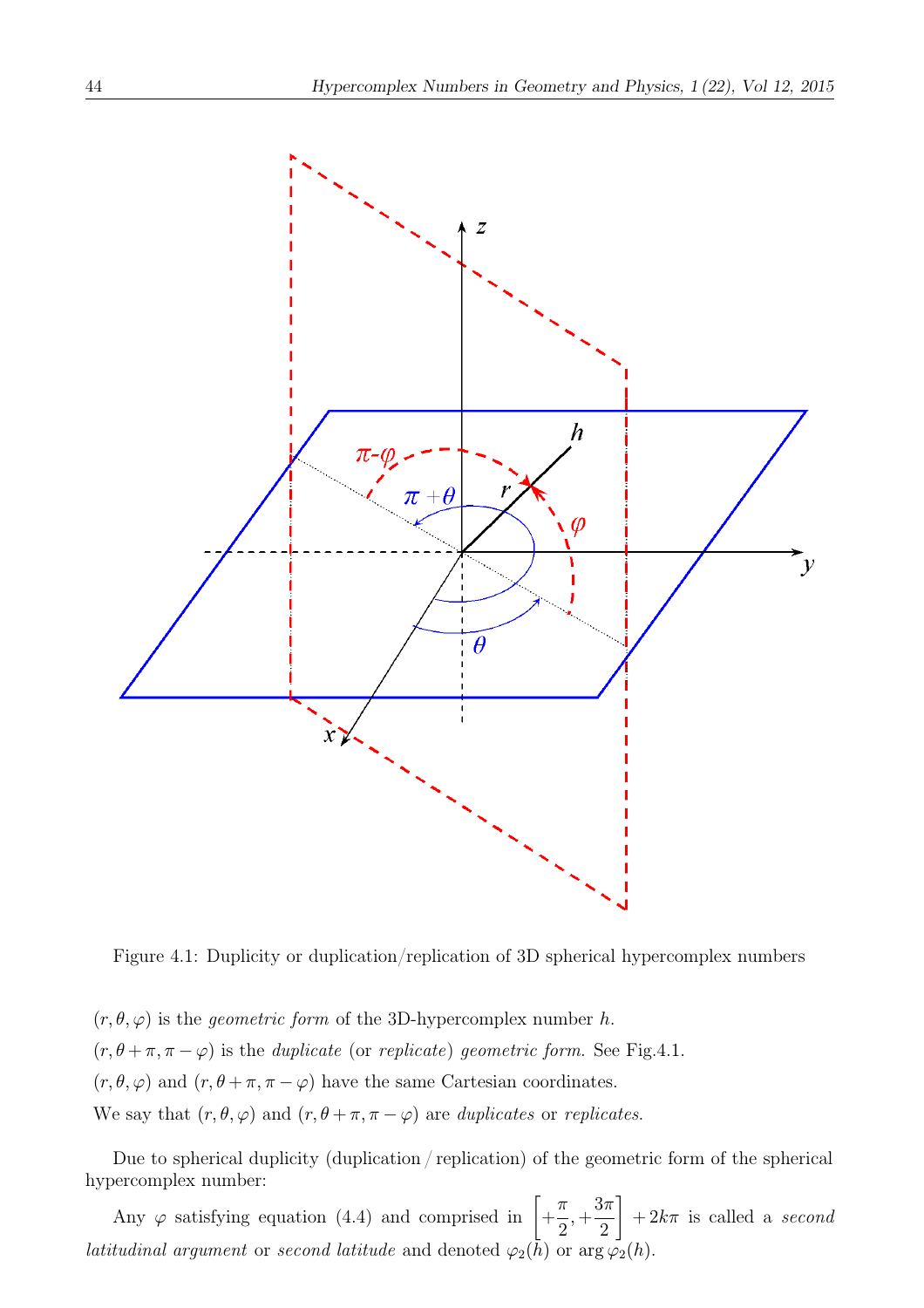Also the principal first and second latitudes can be defined as:

$$
\arg \varphi(h) = \text{Arg}\varphi(h) + 2k\pi, \, k \in \mathbb{Z} \tag{4.6}
$$

 $Arg\varphi_2(h)$  is always used along with  $Arg\theta(h) + \pi$ . See Fig. 4.1.

$$
Arg\varphi_2(h) = \pi - Arg\varphi(h)
$$
\n(4.7)

In this paper we consider or we note:  $\theta = \text{Arg}\theta(h)$  and

$$
\varphi = \text{Arg}\varphi(h) \tag{4.8}
$$

Important Note: Since hypercomplex numbers express a point position coordinates in spherical coordinates, or vector components in the same coordinate system, we can express such numbers this way:  $h(r, \theta, \varphi)$  or just  $(r, \theta, \varphi)$  or  $r(\theta, \varphi)$ .

Note: A hypercomplex number h can be expressed  $(x, y, z)$  or  $h(x, y, z)$  or using the geometric form  $(r, \theta, \varphi)$  or  $h(r, \theta, \varphi)$ .

# 4.1 Multiplication of the two spherical hypercomplex numbers h and h' using the geometric form

$$
h = re^{i\theta + j\varphi} \tag{4.9}
$$

$$
h' = r'e^{i\theta' + j\varphi'}\tag{4.10}
$$

$$
hh' = rr'e^{i(\theta + \theta') + j(\varphi + \varphi')} \tag{4.11}
$$

When two spherical hypercomplex numbers are multiplied, the moduli are multiplied and the arguments added two by two.

If  $(x, y) = (0, 0)$  and/or  $(x', y') = (0, 0)$ , then one of/the two hypercomplex numbers has/have to be determined by the angles  $\theta$  and  $\theta'$ . It's not like in complex case where  $(0,0)$  has no determined  $\theta$  and any  $\theta$  satisfies the relationship.

When  $\rho = 0$  that is to say  $\varphi = \pm$  $\tilde{\pi}$  $\frac{\pi}{2}$  the Cartesian coordinates formula (3.12) won't work. We use the geometric formula for the calculation of x and y components.

# 5 Is the set  $\mathbb H$  of 3D hypercomplex numbers equipped with addition and multiplication a field?

For simplification reasons, we will use the geometric hyperspherical form of hypercomplex numbers. The reader can verify the field axioms using Cartesian expressions.

A field is a set  $F$  that is a commutative group with respect to two compatible operations, addition and multiplication, with "compatible" being formalized by distributivity, and the caveat that the additive identity (0) has no multiplicative inverse (one cannot divide by 0).

The most common way to formalize this is by defining a field as a set together with two operations, usually called addition and multiplication, and denoted by + and ∙ , respectively, such that the field axioms hold; subtraction and division are defined implicitly in terms of the inverse operations of addition and multiplication.<sup>9</sup>

<sup>&</sup>lt;sup>9</sup>Field (mathematics), Wikipedia, the free encyclopedia, http://en.wikipedia.org/wiki/Field (mathematics) Accessed 25 November 2003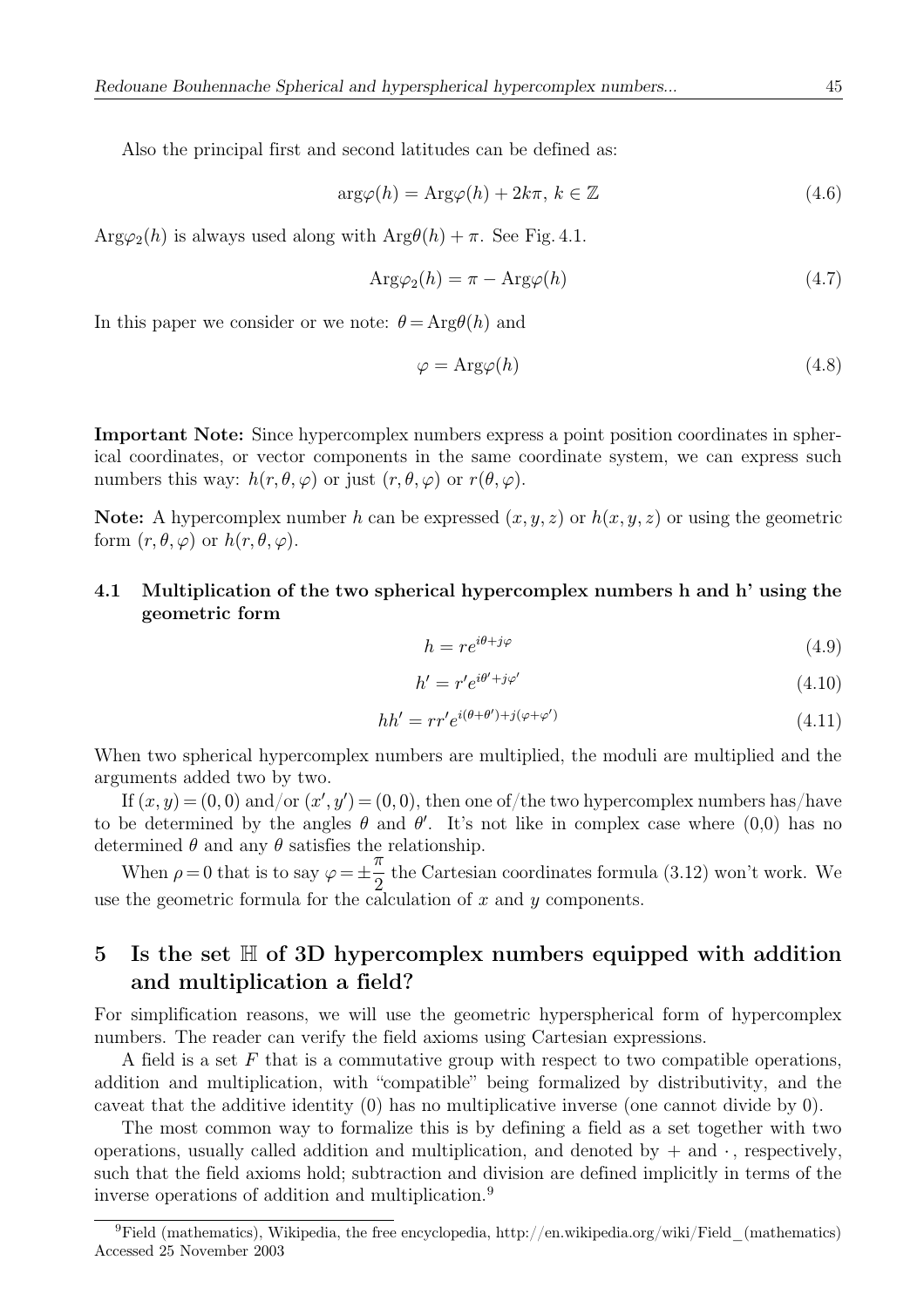Let's consider the set  $\mathbb H$  of triples  $(x, y, z)$  such that x, y and z are real. This set is equipped with the two binary operations + and ⋅ defined for h and h' as follows:

$$
h + h' = (x, y, z) + (x', y', z') = (x + x', y + y', z + z')
$$
\n(5.1)

$$
h \cdot h' = \left( (xx' - yy') \left( 1 - \frac{zz'}{\rho \rho'} \right), (xy' + x'y) \left( 1 - \frac{zz'}{\rho \rho'} \right), \rho z' + \rho' z \right), \quad \rho \neq 0, \ \rho' \neq 0 \quad (5.2)
$$

Such that:

$$
\rho = \sqrt{x^2 + y^2}, \quad \rho' = \sqrt{x'^2 + y'^2}
$$
\n(5.3)

 $h \cdot h'$  can be expressed in function of  $(r, \theta, \varphi)$  and  $(r', \theta', \varphi')$  such that:

$$
r = \sqrt{x^2 + y^2 + z^2},\tag{5.4}
$$

 $\theta$  is such that

$$
\cos \theta = \frac{x}{\sqrt{x^2 + y^2}}, \quad \sin \theta = \frac{y}{\sqrt{x^2 + y^2}}, \quad \theta \in [0, 2\pi]
$$
\n(5.5)

 $\varphi \in \left[-\frac{\pi}{2}\right]$ , + π 2 such that  $\varphi = \arctan\left(\frac{z}{\sqrt{2}}\right)$  $\sqrt{x^2 + y^2}$  $\int$  or  $\varphi = \arcsin \left( \frac{z}{\sqrt{2}} \right)$  $\sqrt{x^2 + y^2 + z^2}$  $\setminus$ . Same rules for r',  $\theta'$  and  $\varphi'$  we just replace the unprimed symbols with the primed ones.

A field is a commutative ring  $(F, +, \cdot)$  such that 0 does not equal 1 and all elements of F except 0 have a multiplicative inverse.<sup>10</sup>

For  $(\mathbb{H}, +, \cdot)$  to be a field, the following field axioms must hold:

• Closure of H under + and ⋅ For all h, h' belonging to H, both  $h + h'$  and  $h \cdot h'$  belong to  $\mathbb H$  (or more formally, + and ⋅ are binary operations on  $\mathbb H$ );

$$
h = (x, y, z) \text{ and } h' = (x', y', z') \tag{5.6}
$$

Operation +:

$$
h + h' = (x, y, z) + (x', y', z') = (x + x', y + y', z + z') = h''
$$
\n(5.7)

 $h'' \in \mathbb{H}$ 

Operation ∙ :

$$
h \cdot h' = (x, y, z) \cdot (x', y', z') = (r, \theta, \varphi) \cdot (r', \theta, \varphi) =
$$

$$
= r e^{i\theta + j\varphi} \cdot r' e^{i\theta' + j\varphi'} = r r' e^{i(\theta + \theta') + j(\varphi + \varphi')} =
$$

$$
= (r r', \theta + \theta', \varphi + \varphi') = h''
$$
(5.8)

If  $\varphi + \varphi' >$ π  $\frac{\pi}{2}$  or  $\varphi + \varphi' < -\frac{\pi}{2}$ then

$$
h'' = h \cdot h' = (rr', \theta + \theta' + \pi, \pi - \varphi - \varphi')
$$
\n(5.9)

 $h'' \in \mathbb{H}$  Since  $x + x'$ ,  $y + y'$ ,  $z + z'$ ,  $rr'$ ,  $\theta + \theta'$ ,  $\varphi + \varphi'$  are all real numbers, we see that  $h + h'$  and  $h \cdot h'$  are both members of H. Thus H is closed under addition and multiplication.

• Both + and ⋅ are associative For all  $h, h', h''$  in  $\mathbb{H}$ ,

$$
h + (h' + h'') = (h + h') + h'' \text{ and } h \cdot (h' \cdot h'') = (h \cdot h') \cdot h''
$$
 (5.10)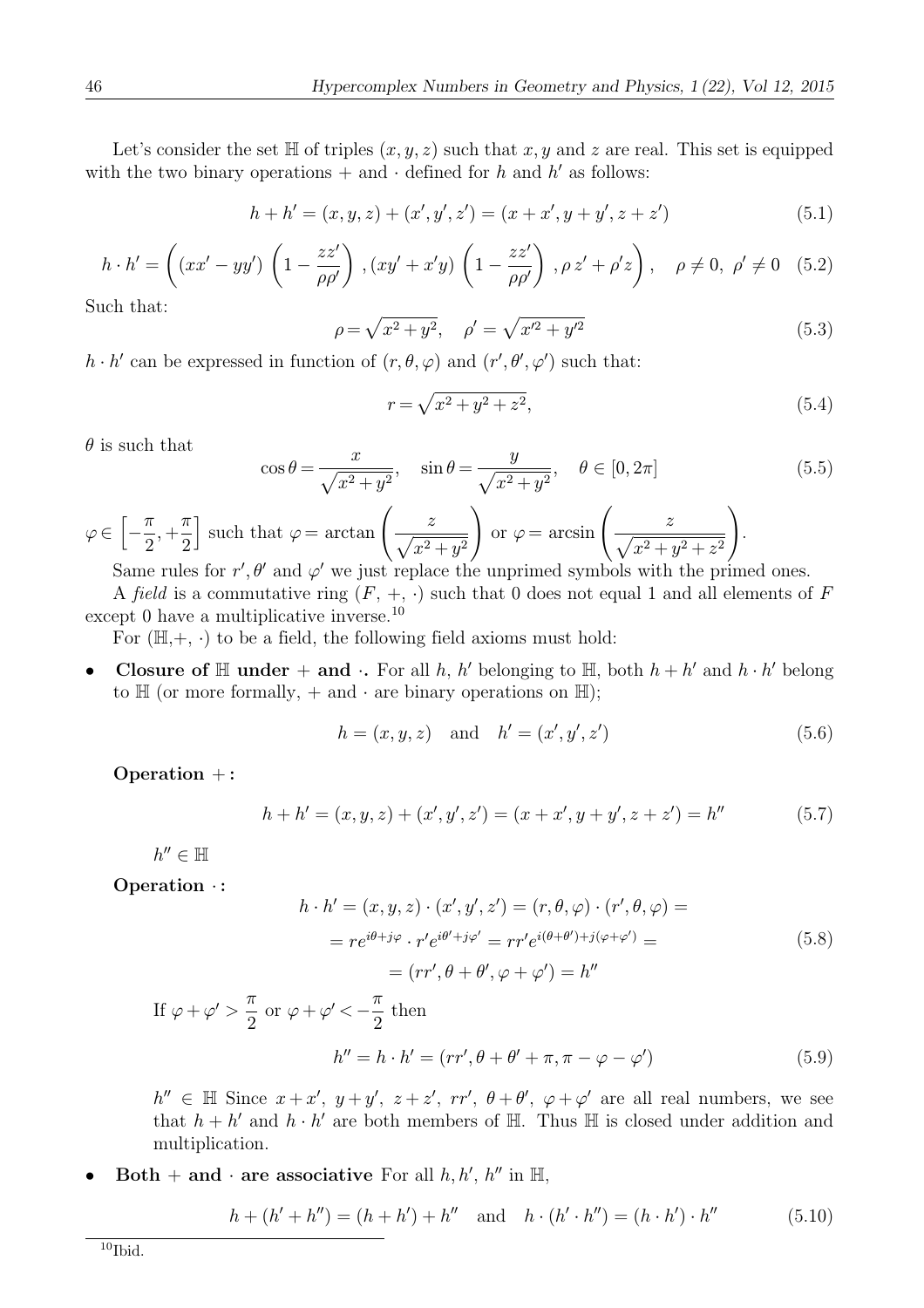#### Operation +:

$$
h + (h' + h'') = (x, y, z) + (x', y', z') + (x'', y'', z'')) =
$$
  
=  $(x + (x' + x''), y + (y' + y''), z + (z' + z''))$ . Since + is associative on R:

$$
h + (h' + h'') = ((x + x') + x'', (y + y') + y'', (z + z') + z'')
$$
(5.11)

$$
h + (h' + h'') = (h + h') + h''
$$
\n(5.12)

 $+$  is then associative on  $\mathbb{H}$ .

### Operation ∙ :

$$
h \cdot (h' \cdot h'') = (x, y, z) \cdot [(x', y', z') \cdot (x'', y'', z'')] = (r, \theta, \varphi) \cdot [(r', \theta', \varphi') \cdot (r'', \theta'', \varphi'')] \tag{5.13}
$$

$$
h \cdot (h' \cdot h'') = re^{i\theta + j\varphi} \cdot (r'e^{i\theta' + j\varphi'} \cdot r''e^{i\theta'' + j\varphi''}) = r(r'r'')e^{i[\theta + (\theta' + \theta'')] + j[\varphi + (\varphi' + \varphi'')]}\tag{5.14}
$$

Since  $+$  and  $\times$  are associative on  $\mathbb{R}$ :

$$
h \cdot (h' \cdot h'') = (rr')r''e^{i[(\theta + \theta') + \theta'')] + j[(\varphi + \varphi') + \varphi'']} \tag{5.15}
$$

$$
h \cdot (h' \cdot h'') = [(r, \theta, \varphi) \cdot (r', \theta', \varphi')] \cdot (r'', \theta'', \varphi'')
$$
(5.16)

$$
h \cdot (h' \cdot h'') = [(x, y, z) \cdot (x', y', z')] \cdot (x'', y'', z'') = (h \cdot h') \cdot h''
$$
 (5.17)

∙ is then associative on H.

• Both + and ⋅ are commutative For all  $h$ ,  $h'$  belonging to  $H$ ,

$$
h + h' = h' + h \quad \text{and} \quad h \cdot h' = h' \cdot h. \tag{5.18}
$$

Operation +:

$$
h + h' = (x, y, z) + (x', y', z') = (x + x', y + y', z + z')
$$
(5.19)

Since  $+$  is commutative on  $\mathbb R$ 

$$
h + h' = (x' + x, y' + y, z' + z) = h' + h
$$
\n(5.20)

 $+$  is then commutative on  $\mathbb{H}$ .

### Operation ∙ :

$$
h \cdot h' = (x, y, z) \cdot (x', y', z') = (r, \theta, \varphi) \cdot (r', \theta', \varphi')
$$
(5.21)

$$
h \cdot h' = re^{i\theta + j\varphi} \cdot r' e^{i\theta' + j\varphi'} = rr' e^{i(\theta + \theta') + j(\varphi + \varphi')} \tag{5.22}
$$

Since  $+$  and  $\times$  are commutative on  $\mathbb{H}$ .

$$
h \cdot h' = r' re^{i(\theta' + \theta) + j(\varphi' + \varphi)} = (r', \theta', \varphi') \cdot (r, \theta, \varphi) = h' \cdot h \tag{5.23}
$$

Operation ∙ is then commutative.

• Existence of an additive identity There exists an element 0 in  $\mathbb{H}$ , such that for all h belonging to  $\mathbb{H}$ ,  $h + 0 = 0 + h = h$ .

The hypercomplex number  $0 = (0, 0, 0)$  serves as the additive identity element for  $\mathbb{H}$  because if  $h = (x, y, z)$  is any hypercomplex number then

$$
h + 0 = (x, y, z) + (0, 0, 0) = (x + 0, y + 0, z + 0) = (x, y, z) = h
$$
\n
$$
(5.24)
$$

The additive identity is the element  $(0, 0, 0)$  in Cartesian coordinates; or  $(0, \theta, \varphi)$  in spherical coordinates such that  $\theta$  and  $\varphi$  are any reals (modulus  $r = 0$  in spherical coordinates).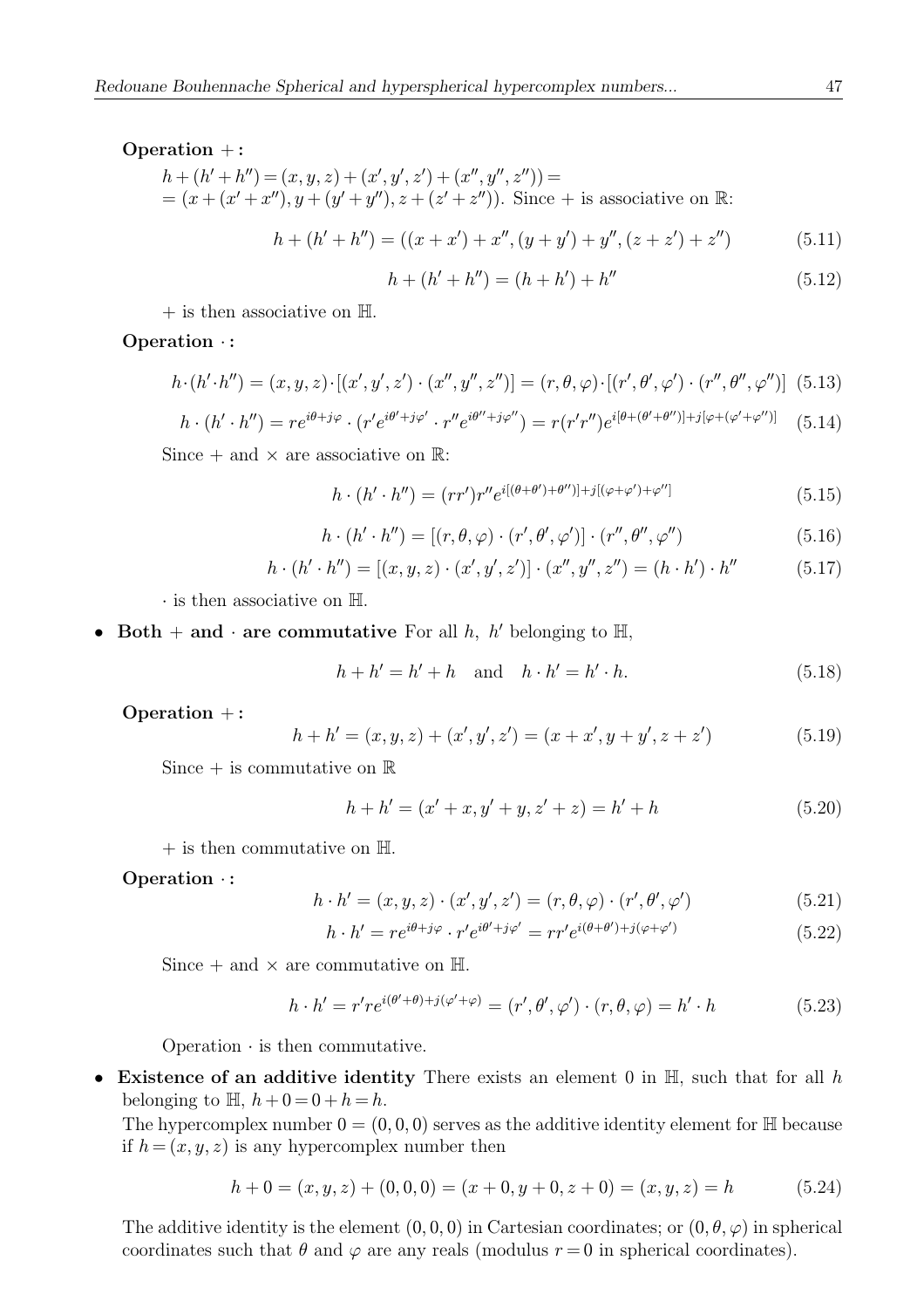• Existence of a multiplicative identity There exists an element 1 in  $\mathbb H$  different from 0, such that for all  $h$  belonging to  $\mathbb{H}$ ,

$$
h \cdot 1 = 1 \cdot h = h \tag{5.25}
$$

The hypercomplex number  $1 = (1, 0, 0)$  in spherical coordinates serves as the multiplicative identity element for H because if  $h = (r, \theta, \varphi)$  is any hypercomplex number then

$$
h \cdot 1 = (r, \theta, \varphi) \cdot (1, 0, 0) = (r \times 1, \theta + 0, \varphi + 0) = (r, \theta, \varphi) = h \tag{5.26}
$$

The number  $1 = (1, 0, 0)$  in Cartesian coordinates.

- We see from the above that  $0 \neq 1$ . The requirement  $0 \neq 1$  ensures that the set which only contains a single zero is not a field.
- Existence of additive inverses For every h belonging to  $\mathbb{H}$ , there exists an element  $-h$ in H, such that:

$$
h + (-h) = (-h) + h = 0 \tag{5.27}
$$

$$
h = (x, y, z), -h = (a, b, c)
$$
\n(5.28)

$$
h + (-h) = (x + a, y + b, z + c) = (0, 0, 0)
$$
\n
$$
(5.29)
$$

this means  $x + a = 0$  and  $y + b = 0$  and  $z + c = 0$ 

$$
\Rightarrow a = -x, \quad b = -y, \quad c = -z \tag{5.30}
$$

Therefore, the additive inverse of  $h = (x, y, z)$  is  $-h = (-x, -y, -z)$  in Cartesian coordinates.

In spherical coordinates the additive inverse of  $h = (r, \theta, \varphi)$  is  $-h = (r, \theta, \varphi + \pi)$ 

**Existence of multiplicative inverses** For every  $h \neq 0$  belonging to H, there exists an element  $h^{-1}$  in H, such that

$$
h \cdot h^{-1} = h^{-1} \cdot h = 1. \tag{5.31}
$$

$$
h = (r, \theta, \varphi), \quad h^{-1} = (r', \theta', \varphi') \tag{5.32}
$$

$$
h \cdot h^{-1} = re^{i\theta + j\varphi} \cdot r' e^{i\theta' + j\varphi'} = rr' e^{i(\theta + \theta') + j(\varphi + \varphi')} = 1 \cdot e^{i \cdot 0 + j \cdot 0} = 1.
$$
 (5.33)

This means:

$$
rr' = 1, \quad \theta + \theta' = 0, \quad \varphi + \varphi' = 0 \quad \Leftrightarrow \quad r' = \frac{1}{r}, \quad \theta' = -\theta, \quad \varphi' = -\varphi. \tag{5.34}
$$

The multiplicative inverse of  $(r, \theta, \varphi)$  is then  $\left(\frac{1}{r}, -\theta, -\varphi\right)$  $\lambda$ . In Cartesian coordinates:

$$
h = (x, y, z); \quad h = re^{i\theta + j\varphi}; \quad r = \sqrt{x^2 + y^2 + z^2}
$$
 (5.35)

$$
h^{-1} = \frac{1}{h} = \frac{1}{r} e^{-i\theta - j\varphi}
$$
\n(5.36)

$$
x' = \frac{1}{r} \cos \theta \cos \varphi = \frac{r}{r^2} \cos \theta \cos \varphi = \frac{x}{r^2}
$$
  
\n
$$
y' = -\frac{1}{r} \sin \theta \cos \varphi = -\frac{r}{r^2} \sin \theta \cos \varphi = \frac{-y}{r^2}
$$
  
\n
$$
z' = -\frac{1}{r} \sin \varphi = -\frac{r}{r^2} \sin \varphi = \frac{-z}{r^2}
$$
\n(5.37)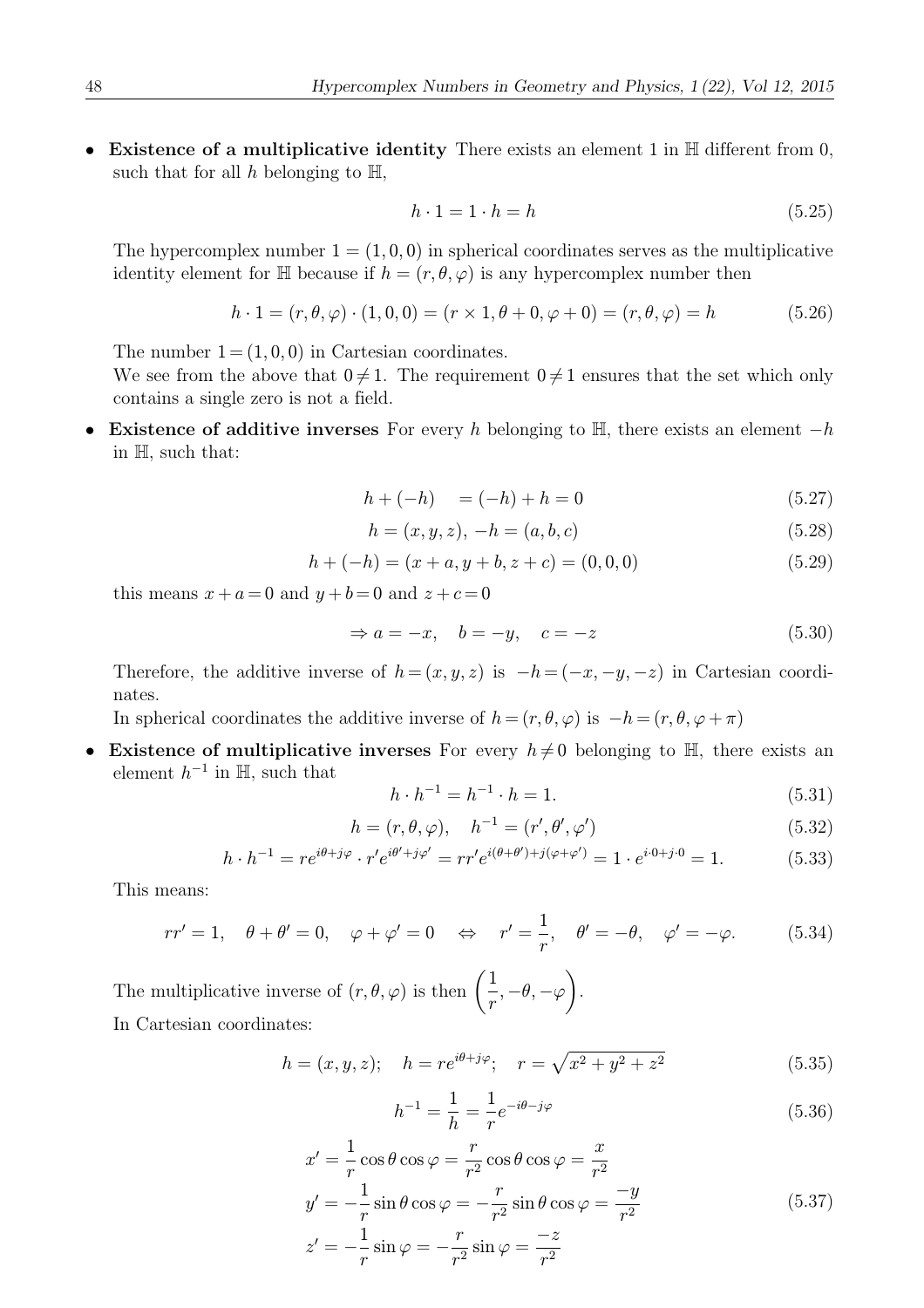$$
h^{-1} = \left(\frac{x}{x^2 + y^2 + z^2}, \frac{-y}{x^2 + y^2 + z^2}, \frac{-z}{x^2 + y^2 + z^2}\right)
$$
(5.38)

 $h^{-1} = \text{Inv}(h)$  (5.39)

Directly from the axioms, one may show that  $(\mathbb{H}, +)$  and  $(\mathbb{H} - \{0\}, \cdot)$  are commutative groups and that therefore the additive inverse  $-h$  and the multiplicative inverse  $h^{-1}$  are uniquely determined by  $h$ . Furthermore, the multiplicative inverse of a product is equal to the product of the inverses:

$$
(a \cdot b)^{-1} = a^{-1} \cdot b^{-1} \tag{5.40}
$$

provided both a and b are non-zero. Other useful rules include

$$
-a = (-1) \cdot a \tag{5.41}
$$

and more generally

$$
-(a \cdot b) = (-a) \cdot b = a \cdot (-b)
$$
\n(5.42)

as well as

$$
a \cdot 0 = 0 \tag{5.43}
$$

all rules familiar from elementary arithmetic.<sup>11</sup>

All field axioms are satisfied except for distributivity of  $\cdot$  over + as shown next.

• Is the operation  $\cdot$  distributive over the operation +? For all  $h, h', h''$  belonging to  $\mathbb{H}$ ,  $h \cdot (h' + h'') = (h \cdot h') + (h \cdot h'')$ ? (x<sub>1</sub>, y<sub>1</sub>) ≠ (0, 0), (x<sub>2</sub> + x<sub>3</sub>, y<sub>2</sub> + y<sub>3</sub>) ≠ (0, 0)

$$
p = h \cdot (h' + h'') = (x, y, z) \cdot [(x', y', z') + (x'', y'', z'')] = (x, y, z) \cdot (x' + x'', y' + y'', z' + z'')
$$
 (5.44)

$$
p = (x_p, y_p, z_p) \tag{5.45}
$$

$$
x_p = (x(x' + x'') - y(y' + y'')) \left(1 - \frac{z(z' + z'')}{\sqrt{x^2 + y^2}\sqrt{(x' + x'')^2 + (y' + y'')^2}}\right)
$$
  

$$
y_p = (x(y' + y'') - y(x' + x'')) \left(1 - \frac{z(z' + z'')}{\sqrt{x^2 + y^2}\sqrt{(x' + x'')^2 + (y' + y'')^2}}\right)
$$
(5.46)

$$
y_p = (x(y + y') - y(x + x')) \left(1 - \frac{1}{\sqrt{x^2 + y^2} \sqrt{(x' + x'')^2 + (y' + y'')^2}}\right)
$$
  
\n
$$
z_p = \sqrt{x^2 + y^2} (z' + z'') + z\sqrt{(x' + x'')^2 + (y' + y'')^2}
$$
  
\n
$$
y'_p = (h_1, h_2) + (h_1, h_2) = (x_1, y_1, z_1) \cdot (x_2, y_2, z_2) + (x_1, y_1, z_1) \cdot (x_2, y_2, z_2) \tag{5.47}
$$

$$
p' = (h_1 \cdot h_2) + (h_1 \cdot h_3) = (x_1, y_1, z_1) \cdot (x_2, y_2, z_2) + (x_1, y_1, z_1) \cdot (x_3, y_3, z_3) \tag{5.47}
$$

$$
p' = (x_{p'}, y_{p'}, z_{p'})
$$
\n(5.48)

 $\circ$  Let's study the *z*-component of the products *p* and *p*':

$$
z_p = \sqrt{x^2 + y^2}(z' + z'') + z\sqrt{(x' + x'')^2 + (y' + y'')^2}
$$
(5.49)

$$
z_p = \rho(z' + z'') + z\sqrt{\rho'^2 + \rho''^2 + 2(x'x'' + y'y'')}
$$
 (5.50)

From  $p' = h \cdot h' + h \cdot h''$  we get:

$$
z_{p'} = \rho z' + \rho' z + \rho z'' + \rho'' z \tag{5.51}
$$

$$
z_{p'} = \rho(z' + z'') + (\rho' + \rho'')z \tag{5.52}
$$

$$
z_p = \rho(z' + z'') + z\sqrt{\rho'^2 + \rho''^2 + 2(x'x'' + y'y'')}
$$
 (5.53)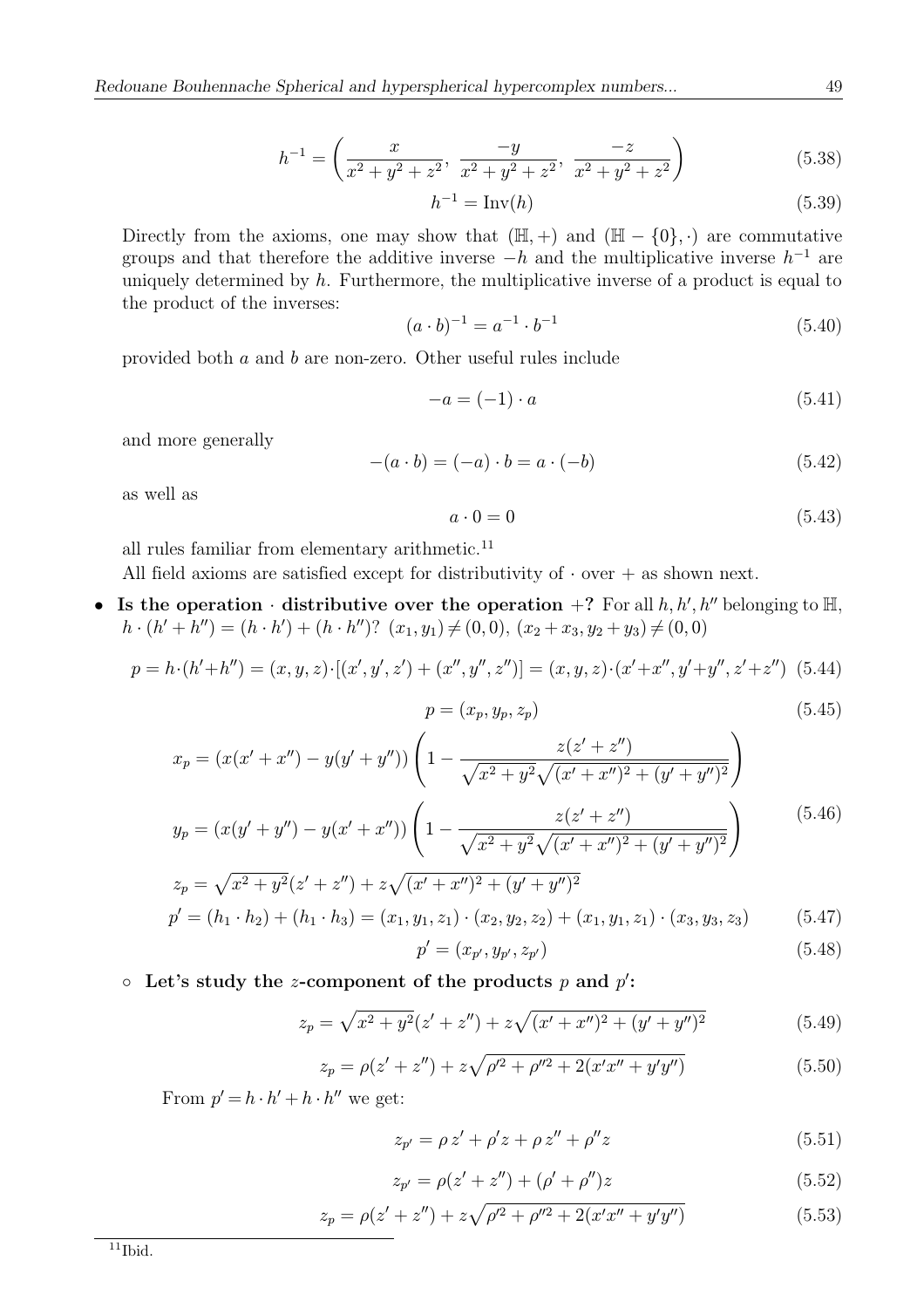$z_p = z_{p'}$  if and only if :

$$
2\rho'\rho'' = 2(x'x'' + y'y'') = 2\vec{\rho}' \cdot \vec{\rho}'' = 2\rho'\rho'' \cdot \cos\Delta\theta \quad \text{with} \quad \Delta\theta = \theta'' - \theta' \tag{5.54}
$$

$$
\Rightarrow \quad \cos \Delta \theta = 1 \quad \Rightarrow \quad \Delta \theta = 0 + 2k\pi, \quad k \in \mathbb{Z} \tag{5.55}
$$

$$
\Rightarrow \quad \theta'' = \theta' + 2k\pi, \quad k \in \mathbb{Z} \tag{5.56}
$$

 $h'$  and  $h''$  must then have the same argument  $\theta$ .

Therefore multiplication ∙ is generally not distributive over addition +.

# ◦ Let's study the x-component.

$$
x_{p'} = (xx' - yy')\left(1 - \frac{zz'}{\sqrt{x^2 + y^2}\sqrt{x'^2 + y'^2}}\right) + (xx'' - yy'')\left(1 - \frac{zz''}{\sqrt{x^2 + y^2}\sqrt{x''^2 + y''^2}}\right) \tag{5.57}
$$

$$
x_{p'} = (xx' - yy')\left(1 - \frac{zz'}{\rho\rho'}\right) + (xx'' - yy'')\left(1 - \frac{zz''}{\rho\rho''}\right) \tag{5.58}
$$

But from the first formula  $(5.46)$  we have:

$$
x_p = (x(x' + x'') - y(y' + y'')) \left(1 - \frac{z(z' + z'')}{\rho \sqrt{\rho'^2 + \rho''^2 + 2(x'x'' + y'y'')}}\right)
$$
(5.59)

$$
x_p = ((xx' - yy') + (xx'' - yy''))\left(1 - \frac{z(z' + z'')}{\rho\sqrt{\rho'^2 + \rho''^2 + 2(x'x'' + y'y'')}}\right) \tag{5.60}
$$

Let's express  $x_p - x_{p'}$ :

$$
x_p - x_{p'} = (xx' - yy') \left( \frac{zz'}{\rho \rho'} - \frac{z(z' + z'')}{\rho \sqrt{\rho'^2 + \rho'^2 + 2(x'x'' + y'y'')}} \right) +
$$
  
 
$$
+ (xx'' - yy'') \left( \frac{zz''}{\rho \rho''} - \frac{z(z' + z'')}{\rho \sqrt{\rho'^2 + \rho''^2 + 2(x'x'' + y'y'')}} \right) = 0
$$
  
\n
$$
\Rightarrow (xx' - yy') \frac{z}{\rho} \left( \frac{z'}{\rho'} - \frac{(z' + z'')}{\sqrt{\rho'^2 + \rho''^2 + 2(x'x'' + y'y'')}} \right) +
$$
\n(5.61)

$$
+ (xx'' - yy'')\frac{z}{\rho} \left(\frac{z''}{\rho''} - \frac{(z' + z'')}{\sqrt{\rho'^2 + \rho''^2 + 2(x'x'' + y'y'')}}\right) = 0
$$
\n
$$
(5.62)
$$

If  $(z, \rho)$  is different from  $(0,0)$ 

$$
\Rightarrow (xx' - yy')\left(\frac{z'}{\rho'} - \frac{(z' + z'')}{\sqrt{\rho'^2 + \rho''^2 + 2(x'x'' + y'y'')}}\right) +
$$
  
 
$$
+ (xx'' - yy'')\left(\frac{z''}{\rho''} - \frac{(z' + z'')}{\sqrt{\rho'^2 + \rho''^2 + 2(x'x'' + y'y'')}}\right) = 0
$$
(5.63)

$$
\Rightarrow (xx'-yy')\frac{z'}{\rho'} + (xx''-yy'')\frac{z''}{\rho''} = ((xx'-yy') + (xx''-yy''))\left(\frac{(z'+z'')}{\sqrt{\rho'^2 + \rho''^2 + 2(x'x'' + y'y'')}}\right)
$$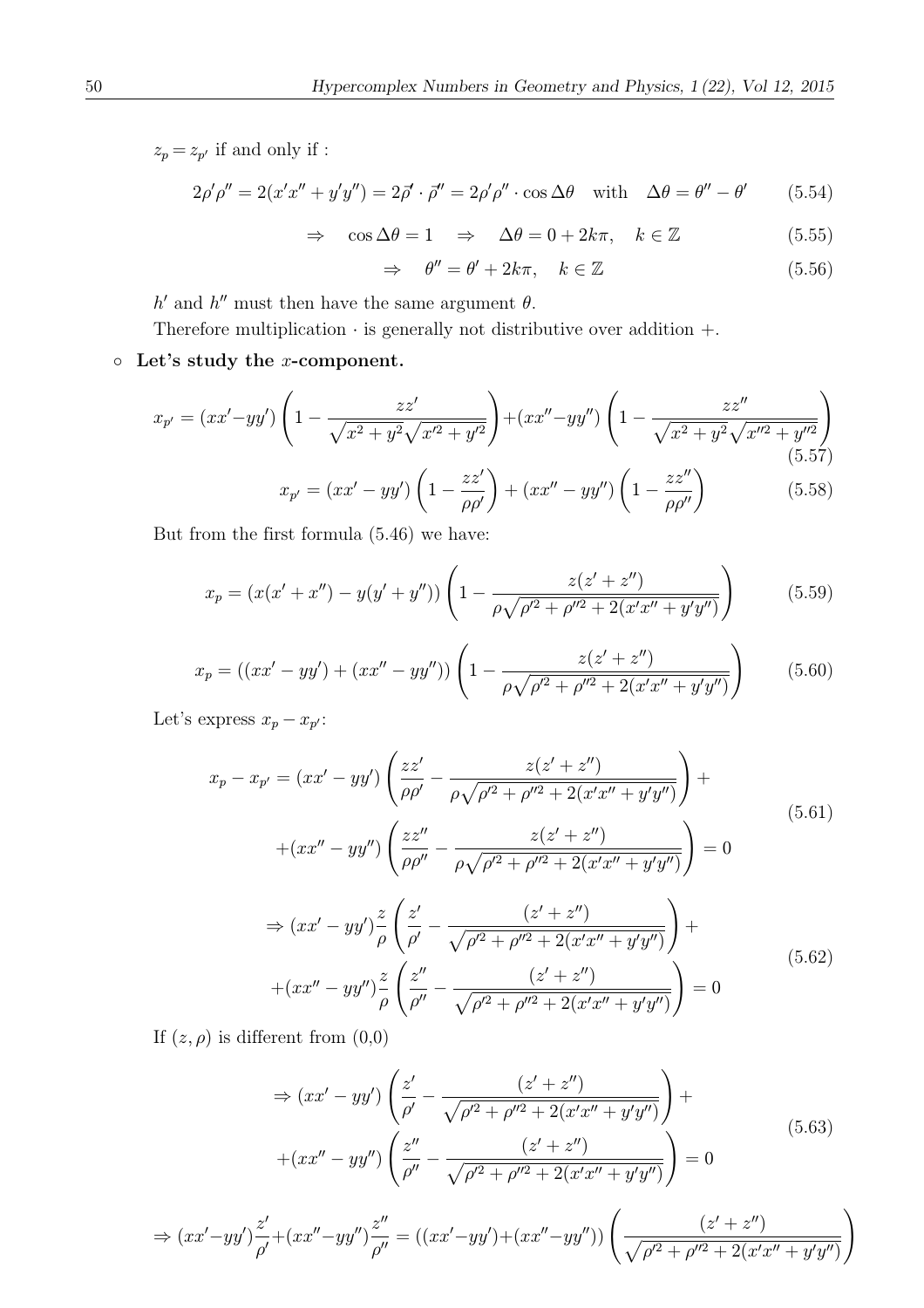Whatever  $(xx'-yy')$  and  $(xx''-yy'')$  be, the equation is verified when

$$
\frac{z'}{\rho'} = \frac{z''}{\rho''} = \frac{z' + z''}{\sqrt{\rho'^2 + \rho''^2 + 2(x'x'' + y'y'')}}\n\quad \tan(\varphi') = \tan(\varphi'')
$$
\n(5.64)

means

$$
\varphi' = \varphi'' + k\pi, \ \ k \in \mathbb{Z} \tag{5.65}
$$

but from z-component's study we got  $(x'x'' + y'y'') = \rho' \rho''$ , this means

$$
\frac{z'}{\rho'} = \frac{z''}{\rho''} = \frac{z' + z''}{\rho' + \rho''}
$$
\n(5.66)

then  $z'' = \frac{z'\rho''}{l}$  $\rho^{\prime}$  $\frac{z'}{\rho'} = \frac{z'+z''}{\rho'+\rho''} \Rightarrow z'$  $\left(1+\frac{\rho''}{\rho'}\right)$  $\lambda$  $\rho' = z'(\rho' + \rho'') \Rightarrow \rho' + \rho'' = \rho' + \rho''$  such that  $\rho' + \rho'' \neq 0, \, \rho' \neq 0, \, \rho'' \neq 0.$ From (5.66):  $z'(\rho' + \rho'') = \rho'(z' + z'') \Rightarrow z'\rho'' = \rho'z'' \Rightarrow$  $\frac{z'}{\rho'}=\frac{z'''}{\rho''}$ So for  $x_p$  and  $x_{p'}$  to be equal, the condition is that h<sup>'</sup> and h<sup>''</sup> must have the same  $\theta$ 

and same  $\varphi$  or  $\varphi'' = \varphi' + k\pi$ ,  $k \in \mathbb{Z}$  (h' and h'' must be collinear with O, that's to say located on the same straight line passing by the origin O).

The same thing can be concluded from the study of  $y$ -components.

The 3D spherical hypercomplex multiplication is then generally not distributive over addition in H.

 $re^{i\theta+k\varphi}(r'e^{i\theta'+k\varphi'}+r''e^{i\theta''+k\varphi''})=re^{i\theta+k\varphi}r'e^{i\theta'+k\varphi'}+re^{i\theta+k\varphi}r''e^{i\theta''+k\varphi''}$  is generally false  $(H, +, \cdot)$  then is not a field.

However, from the aforementioned we see that  $(\mathbb{H}, +)$  and  $(\mathbb{H}, -\{0\}, \cdot)$  are commutative (Abelian) groups.

H is an an Abelian group under addition, meaning:

- 1.  $(a+b)+c=a+(b+c)$  (+ is associative)
- 2. There is an element 0 in R such that  $0 + a = a$  (0 is the **zero element**)
- 3.  $a + b = b + a$  (+ is commutative)
- 4. For each a in H there exists  $-a$  in H such that  $a + (-a) = (-a) + a = 0$  ( $-a$  is the additive inverse of  $a$ <sup>12</sup>

 $H - \{0\}$  is also an Abelian group under multiplication.

The same thing can be demonstrated with sets of N-dimensional hyperspherical hypercomplex numbers,  $N > 3$ .

# 6 3D hypercomplex inverse calculation

$$
h = (x, y, z); \quad h = (r, \theta, \varphi) = re^{i\theta + j\varphi}; \quad r = \sqrt{x^2 + y^2 + z^2}
$$

$$
\text{Inv}(h) = \frac{1}{h} = \frac{1}{r}e^{-i\theta - j\varphi} = \left(\frac{1}{r}, -\theta, -\varphi\right) = (x', y', z')
$$
(6.1)

<sup>12</sup>Abelian group - Wikipedia, the free encyclopedia, http://en.wikipedia.org/wiki/Abelian\_group Accessed 25 Nov 2003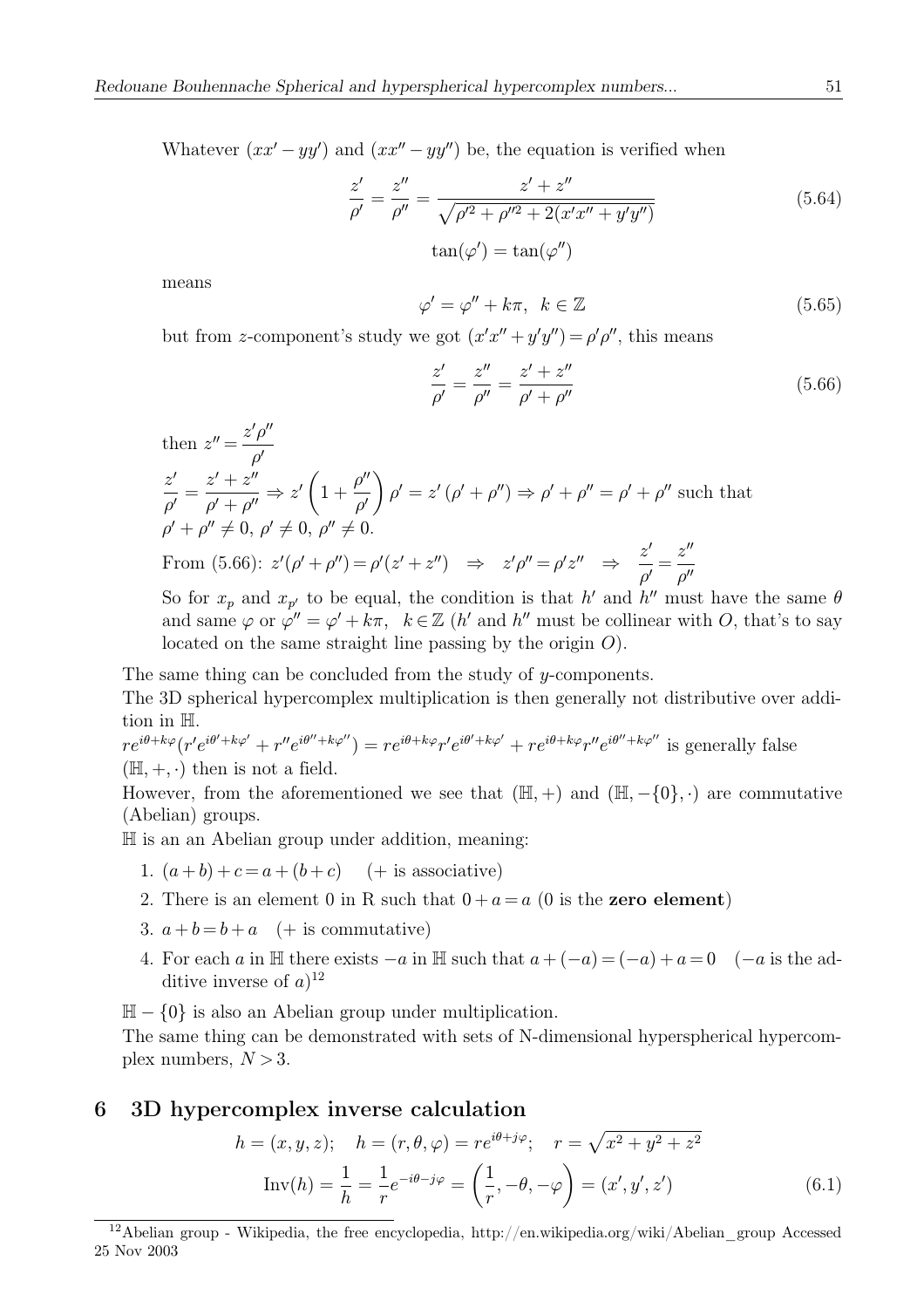$$
x' = \frac{1}{r} \cos \theta \cos \varphi = \frac{x}{r^2}
$$
  

$$
y' = -\frac{1}{r} \sin \theta \cos \varphi = \frac{-y}{r^2}
$$
  

$$
z' = -\frac{1}{r} \sin \varphi = \frac{-z}{r^2}
$$
 (6.2)

$$
Inv(h) = \left(\frac{x}{x^2 + y^2 + z^2}, \frac{-y}{x^2 + y^2 + z^2}, \frac{-z}{x^2 + y^2 + z^2}\right)
$$
(6.3)

Rule: To invert a hypercomplex number, we invert the modulus and we take the opposites of all its arguments

# 7 3D hypercomplex conjugates

We call the 3D hypercomplex conjugate of the 3D hypercomplex number  $h(r, \theta, \varphi)$  the number  $h(r', \theta', \varphi')$  such that:

$$
p = h\overline{h} = \overline{h}h = r^2\tag{7.1}
$$

$$
p = re^{i\theta + j\varphi} \cdot r'e^{i\theta' + j\varphi'} = rr'e^{i(\theta + \theta') + j(\varphi + \varphi')} = r^2e^{i\cdot 0 + j\cdot 0}
$$
\n
$$
(7.2)
$$

This means

$$
r' = r, \quad \theta' = -\theta, \quad \varphi' = -\varphi \tag{7.3}
$$

$$
\overline{h} = x - iy - jz \tag{7.4}
$$

$$
h + \overline{h} = 2x \tag{7.5}
$$

$$
h - \overline{h} = 2(iy + jz) \tag{7.6}
$$

Geometric interpretation: The hypercomplex conjugate is found by reflecting  $h$  across the real axis.

We call the *second hypercomplex conjugate* of  $h$  the number  $\frac{h}{2}$  such as:

$$
p = h\overline{h} = r^2 e^{j2\varphi} = \frac{h^2}{e^{i2\theta}}\tag{7.7}
$$

Hence

$$
\overline{h}_{2} = re^{-i\theta + j\varphi} = x - iy + jz \tag{7.8}
$$

$$
\frac{h+h}{2} = x + jz\tag{7.9}
$$

$$
\frac{h-h}{2i} = y \tag{7.10}
$$

Geometric interpretation: The second complex conjugate is found by reflecting  $h$  across plane  $(xOz).$ 

We call the *third hypercomplex conjugate* of h the number  $h<sub>3</sub>$  such as:

$$
p = h\overline{h} = r^2 e^{i2\theta} = \frac{r^2 \cos^2 \varphi \cdot e^{i2\theta}}{\cos^2 \varphi} = \frac{(x + jy)^2}{\cos^2 \varphi} \tag{7.11}
$$

Hence

$$
\overline{h}_{3} = re^{i\theta - j\varphi} = x + iy - jz \tag{7.12}
$$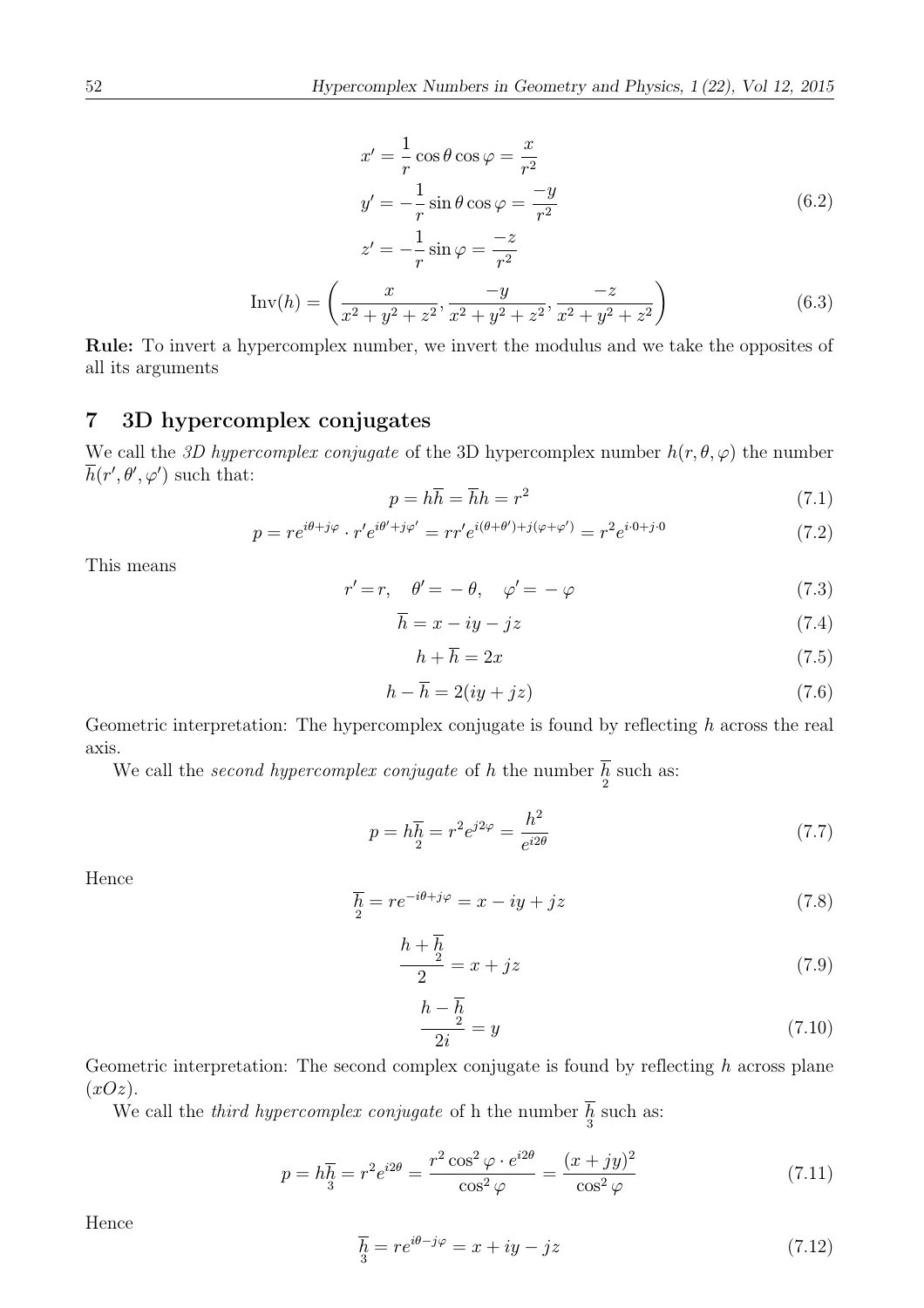$$
\frac{h + \overline{h}}{2}
$$
  
\n
$$
\frac{h - \overline{h}}{2j} = x + iy = r \cos \varphi \cdot e^{i\theta}
$$
 is the complex part of h.  
\n
$$
\frac{h - \overline{h}}{2j} = z = r \sin \varphi
$$
 is the second imaginary part.

Geometric interpretation: The third complex conjugate is found by reflecting  $h$  across the complex plane  $(xOy)$ .

# 8 3D spherical hypercomplex number roots

We use the geometric form for the 3D spherical hypercomplex number root calculation. The  $n^{th}$  hypercomplex root  $h'(r', \theta', \varphi')$  of the hypercomplex number  $h(r, \theta, \varphi)$  is defined by:

$$
h'^n = h \tag{8.1}
$$

$$
\left(r'e^{i\theta'+j\varphi'}\right)^n = r'^n e^{in\theta'+jn\varphi'} = r e^{i\theta+j\varphi}
$$
\n
$$
(8.2)
$$

$$
\Rightarrow r'^n = r, \ n\theta' = \theta + 2k\pi, \ n\varphi' = \varphi + 2k\pi \tag{8.3}
$$

$$
\Rightarrow r' = \sqrt[n]{r}, \quad \theta' = \frac{\theta}{n} + \frac{2k}{n}\pi, \quad \varphi' = \frac{\varphi}{n} + \frac{2k}{n}\pi, \quad k = 0, \dots, n - 1 \tag{8.4}
$$

Hence we have *n* different values of  $\theta'$  and also *n* different values of  $\varphi'$ . We have then  $n \times n$ possible combinations of the two arguments.

We must not forget that  $h(r, \theta, \varphi)$  has a replicate  $(r, \theta + \pi, \pi - \varphi)$ . Therefore:

$$
r' = \sqrt[n]{r}, \quad \theta' = \frac{\theta + \pi}{n} + \frac{2k}{n}\pi, \quad \varphi' = \frac{\pi - \varphi}{n} + \frac{2k}{n}\pi
$$
\n(8.5)

$$
\theta' = \frac{\theta}{n} + \frac{(2k+1)\pi}{n}, \quad \varphi' = -\frac{\varphi}{n} + \frac{(2k+1)\pi}{n}
$$
\n
$$
(8.6)
$$

Hence we get *n* other different values of  $\theta'$  and also *n* other different values of  $\varphi'$ . We have then  $n \times n$  other possible combinations of the two arguments.

The roots resulting from the ordinary and replicate form may not be distinct. They can be double.

As a conclusion any 3D spherical hypercomplex number has at least n distinct 3D hypercomplex roots and at most  $2n^2$  3D hypercomplex roots.

**Example:** Calculating the square 3D hypercomplex roots of a complex number  $c(r, \theta, \varphi=0)$ .

$$
n = 2 \quad \Rightarrow \quad r' = \sqrt{r}, \quad \theta' = \frac{\theta}{2} + k\pi, \quad \varphi' = k\pi, \quad k = 0, 1 \tag{8.7}
$$

See Table 8.1.  $\equiv$  sign means "equivalent to replicate".

For  $\varphi = 0$  we get the usual 2 complex roots. For  $\varphi = \pi$  we get also the usual 2 complex roots. The roots then are double.

Roots of replicate form:

$$
\theta' = \frac{\theta}{2} + \frac{(2k+1)\pi}{2}, \quad \varphi' = \frac{(2k+1)\pi}{2} \quad \text{with} \quad k = 0, 1 \tag{8.8}
$$

See Table 8.2.

Roots 1 and 2 are replicates. Roots 3 and 4 are replicates too.

In Cartesian coordinates these 4 numbers are 2 opposite pure z-axis imaginary hypercomplex numbers.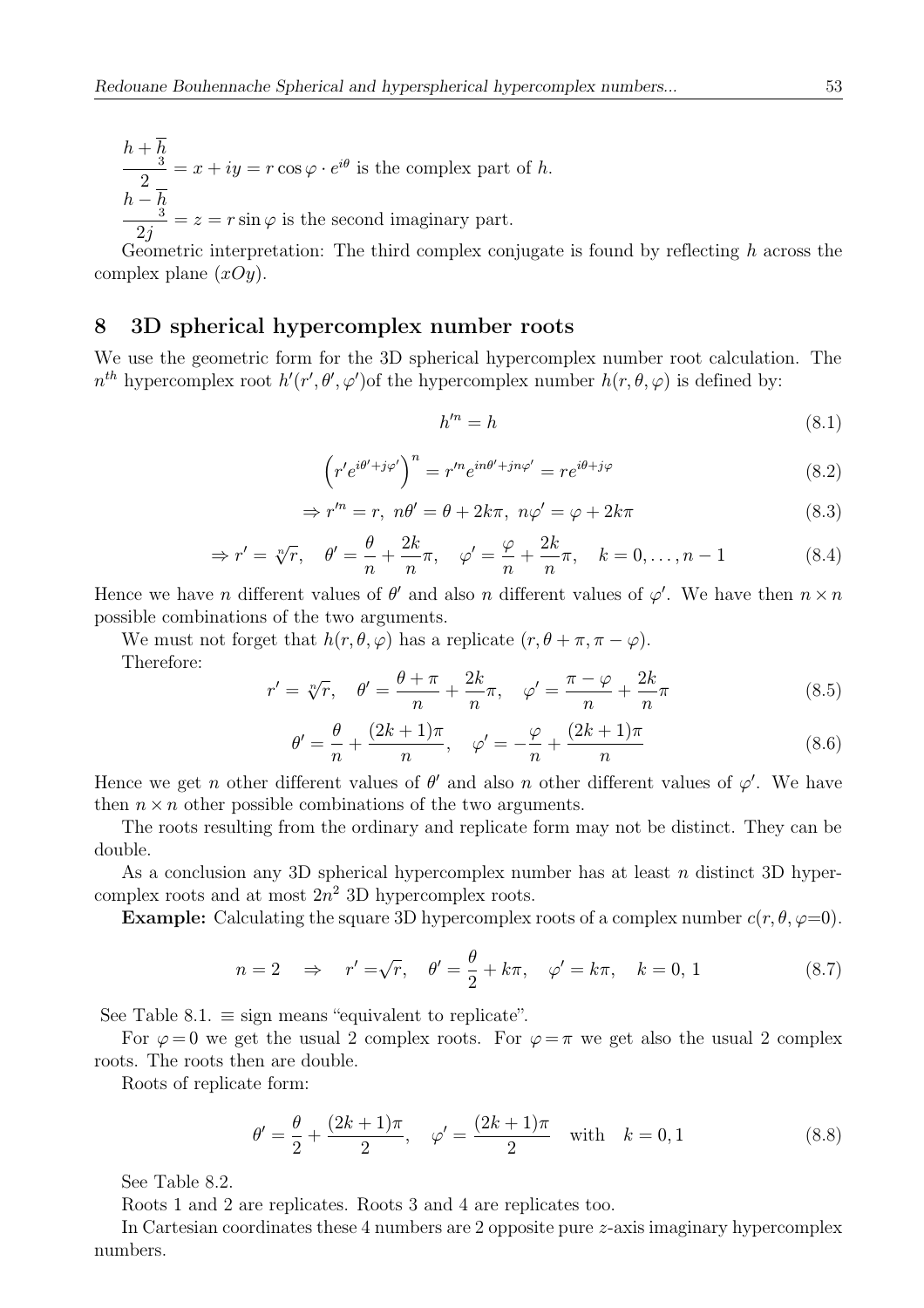|       |                          | Root                                                                                                                                                           |
|-------|--------------------------|----------------------------------------------------------------------------------------------------------------------------------------------------------------|
|       |                          | $\left(\sqrt{r}, \frac{\theta}{2}\right)$ (complex root)                                                                                                       |
|       | $\frac{\theta}{2} + \pi$ | $\sqrt{r}, \frac{\theta}{2} + \pi$ complex root                                                                                                                |
| $\pi$ |                          | $\left(\sqrt{r}, \frac{\theta}{2}, \pi\right) \equiv \left(\sqrt{r}, \frac{\theta}{2} + \pi, \pi - \pi\right) = \left(\sqrt{r}, \frac{\theta}{2} + \pi\right)$ |
| $\pi$ | $rac{1}{2} + \pi$        | $\boxed{\left(\sqrt{r},\frac{\theta}{2}+\pi,\pi\right)\equiv\left(\sqrt{r},\frac{\theta}{2}+2\pi,\pi-\pi\right)=\left(\sqrt{r},\frac{\theta}{2}\right)}$       |

Table 8.1: Spherical hypercomplex roots of a simple-form complex number

|                                                     | $\theta'$                                  | Hypercomplex root                                                                |
|-----------------------------------------------------|--------------------------------------------|----------------------------------------------------------------------------------|
| $\pi$<br>$\overline{2}$                             | $\theta$<br>$\pi$<br>റ                     | $\theta$<br>$\pi$<br>$\pi$<br>r'<br>$\overline{2}$<br>$\overline{2}$<br>$\Omega$ |
| $\pi$<br>$\overline{2}$                             | $3\pi$<br>$\theta$<br>$\Omega$<br>$\Omega$ | $3\pi$<br>$\theta$<br>$\pi$<br>$\overline{2}$<br>$\Omega$                        |
| $3\pi$<br>$\pi$<br>$\overline{2}$<br>$\overline{2}$ | $\theta$<br>$\pi$<br>$\Omega$<br>റ         | $\pi$<br>$\pi$<br>$\Omega$<br>$\overline{2}$                                     |
| $3\pi$<br>$\pi$<br>$\Omega$<br>$\overline{2}$       | $\theta$<br>$3\pi$<br>$\Omega$<br>$\Omega$ | $3\pi$<br>Η<br>$\pi$<br>'m<br>$\Omega$<br>$\Omega$                               |

Table 8.2: Spherical hypercomplex roots of the replicate of a complex number

# 9 Multivalued multiplication

Let's consider 3D spherical hypercomplex numbers. Because of spherical coordinates' duplicity (duplication/replication), a number  $h(r, \theta, \varphi)$  can be similarly expressed:  $h(r, \theta, \varphi)$  or  $(r, \theta + \pi, \pi - \varphi).$ 

Let's consider two 3D hypercomplex numbers  $h'$  and  $h''$ .

We just forget all about the modulus, we consider both moduli for example to be equal to 1. There are four cases for the product  $h' \cdot h''$  depending on the replicates of h' and h<sup>o</sup> that we use. We just study  $(\theta, \varphi)$  of the product  $(\theta', \varphi') \cdot (\theta'', \varphi'')$ .

|            | h'                                                                                                                                 | h''                     | Product $h' \cdot h''$                                                                                                    |
|------------|------------------------------------------------------------------------------------------------------------------------------------|-------------------------|---------------------------------------------------------------------------------------------------------------------------|
| $1st$ case | $(\theta', \varphi')$                                                                                                              | $(\theta'', \varphi'')$ | $(\theta' + \theta'', \varphi' + \varphi'')$                                                                              |
| $2nd$ case | $(\theta', \varphi')$                                                                                                              |                         | $(\theta'' + \pi, \pi - \varphi'')$ $(\theta' + \theta'' + \pi, \pi - (\varphi'' - \varphi'))$                            |
|            |                                                                                                                                    |                         | $\equiv (\theta' + \theta'', \varphi'' - \varphi')$                                                                       |
| $3rd$ case | $\left( \theta^{\prime}+\pi,\pi-\varphi^{\prime}\right) \left( \left( \theta^{\prime\prime},\varphi^{\prime\prime}\right) \right)$ |                         | $(\theta' + \theta'' + \pi, \varphi'' - \varphi' + \pi)$                                                                  |
|            |                                                                                                                                    |                         | $\equiv (\theta' + \theta'', \varphi' - \varphi'')$                                                                       |
| $4th$ case |                                                                                                                                    |                         | $(\theta' + \pi, \pi - \varphi') \mid (\theta'' + \pi, \pi - \varphi'') \mid (\theta' + \theta'', -\varphi' - \varphi'')$ |

Table 9.1: Study of  $(\theta, \varphi)$  of the product  $(\theta', \varphi') \cdot (\theta'', \varphi'')$ .

We see then that the product is multivalued. It has the same longitude  $\theta' + \theta''$ , but the latitudes differ (4 latitudes / opposite 2 by 2):

 $1<sup>st</sup>$  and  $4<sup>th</sup>$  case: opposite latitudes

2<sup>nd</sup> and 3<sup>rd</sup> case: opposite latitudes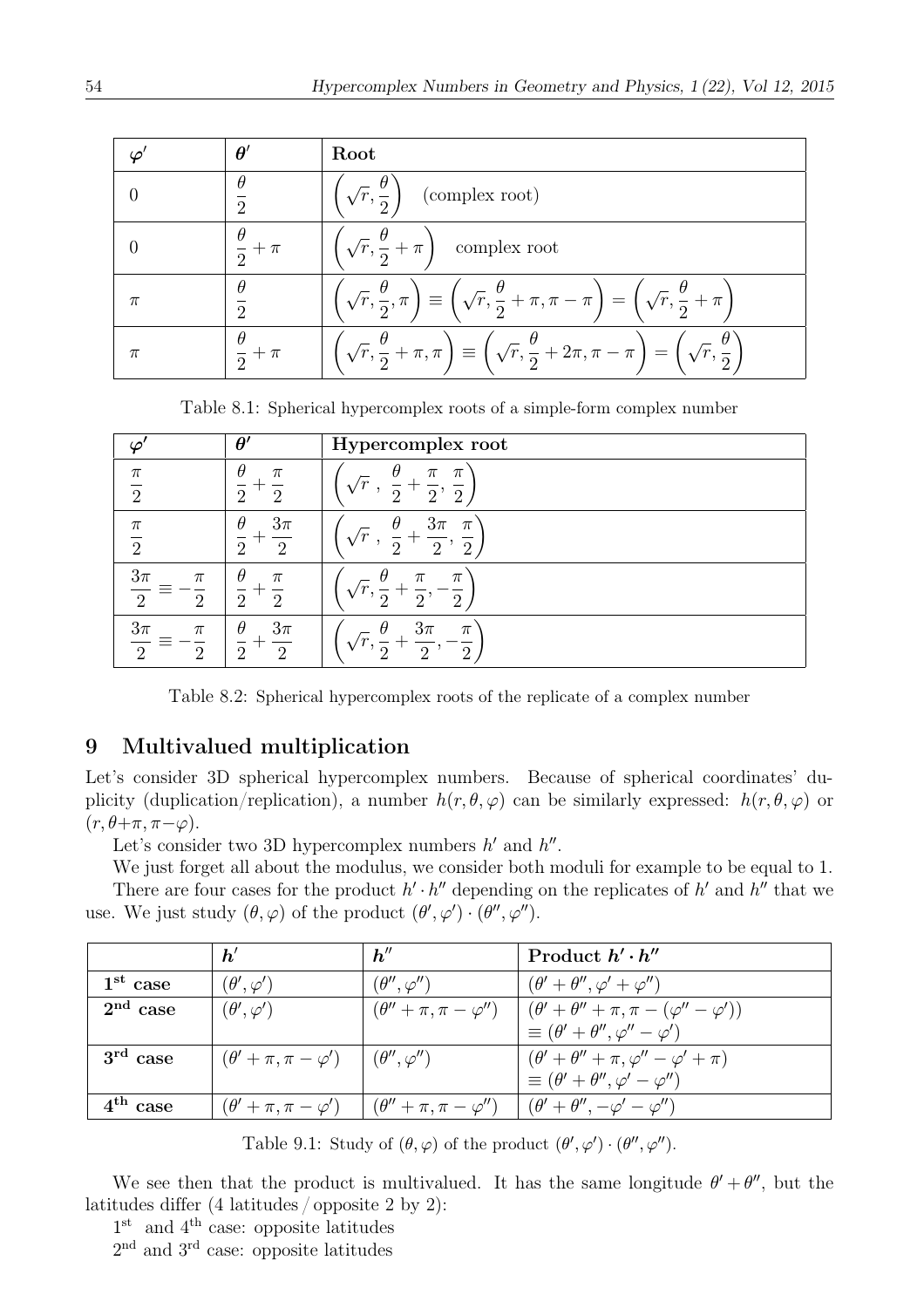In the present theory we considered the first case only, that's to say  $-\frac{\pi}{2} \leq \varphi \leq +$ π 2

# 10 Value of  $i^2$

To determine its value, we should determine which normal complex plane contains  $j$ , that's to say we should determine this plane's longitude  $\theta$ . j is then function of  $\theta$  and we note it  $j(\theta)$ .

$$
(j(\theta))^2 = j^2(\theta) = (je^{i\theta})^2 = (e^{i\theta}e^{j\frac{\pi}{2}})^2 = e^{i2\theta}e^{j\pi} = e^{i2\theta}(\cos \pi + j\sin \pi) = -e^{i2\theta} = e^{i(2\theta + \pi)}.
$$

Hence  $j^2$  can be +1 or −1 or i or −i or whatever unit-modulus complex number depending on j's longitude.

Also when two purely *j*-imaginary numbers are multiplied or a purely *j*-imaginary number is multiplied with a hypercomplex number, we must set the longitude for each of the  $j$ -imaginary numbers.

# 11 N-dimensional hyperspherical hypercomplex numbers

## 11.1 Hyperspherical Coordinates

Spherical coordinates are a generalization of polar coordinates, and can be further generalized to the N-sphere (or N-hypersphere) with  $(N-2)$  latitudes  $\varphi_i$  and one longitude  $\theta$  (or say  $(N-1)$  arguments of the hypercomplex number h). We call these coordinates in such a case hyperspherical coordinates.

Let's make  $\theta = \theta_2$ ,  $\theta_i = \varphi_i$ ,  $i \ge 3$ , i natural.

An N-dimensional hyperspherical hypercomplex number  $h$  is defined by the modulus  $r$  and  $N-1$  arguments

$$
h = (r, \theta_2, \dots, \theta_N) \tag{11.1}
$$

h's Cartesian coordinates are defined by:

$$
x_1 = r \cos \theta_2 \cos \theta_3 \dots \cos \theta_N
$$
  
\n
$$
x_2 = r \sin \theta_2 \cos \theta_3 \dots \cos \theta_N
$$
  
\n...  
\n
$$
x_k = r \sin \theta_k \cos \theta_{k+1} \dots \cos \theta_N
$$
  
\n...  
\n
$$
x_N = r \sin \theta_N
$$
  
\n(11.2)

Where

$$
r = r_N = \sqrt{\sum_{n=1}^{N} x_n^2}
$$
 (11.3)

And the n-dimensional modulus

$$
r_n = \sqrt{\sum_{k=1}^n x_k^2} \tag{11.4}
$$

We call  $r_N = r$  the N-dimensional modulus or simply h's modulus.

See Fig.11.1.

#### Important note

An N-dimensional hypercomplex number h has  $(N-1)$  arguments  $\theta_2, \ldots, \theta_N$ .

If we consider  $\theta_2$  to be in the interval  $I = \left[-\frac{\pi}{2}\right]$ , + π 2 , then we need to consider one extra argument  $\theta_1$  which will have 2 values:

.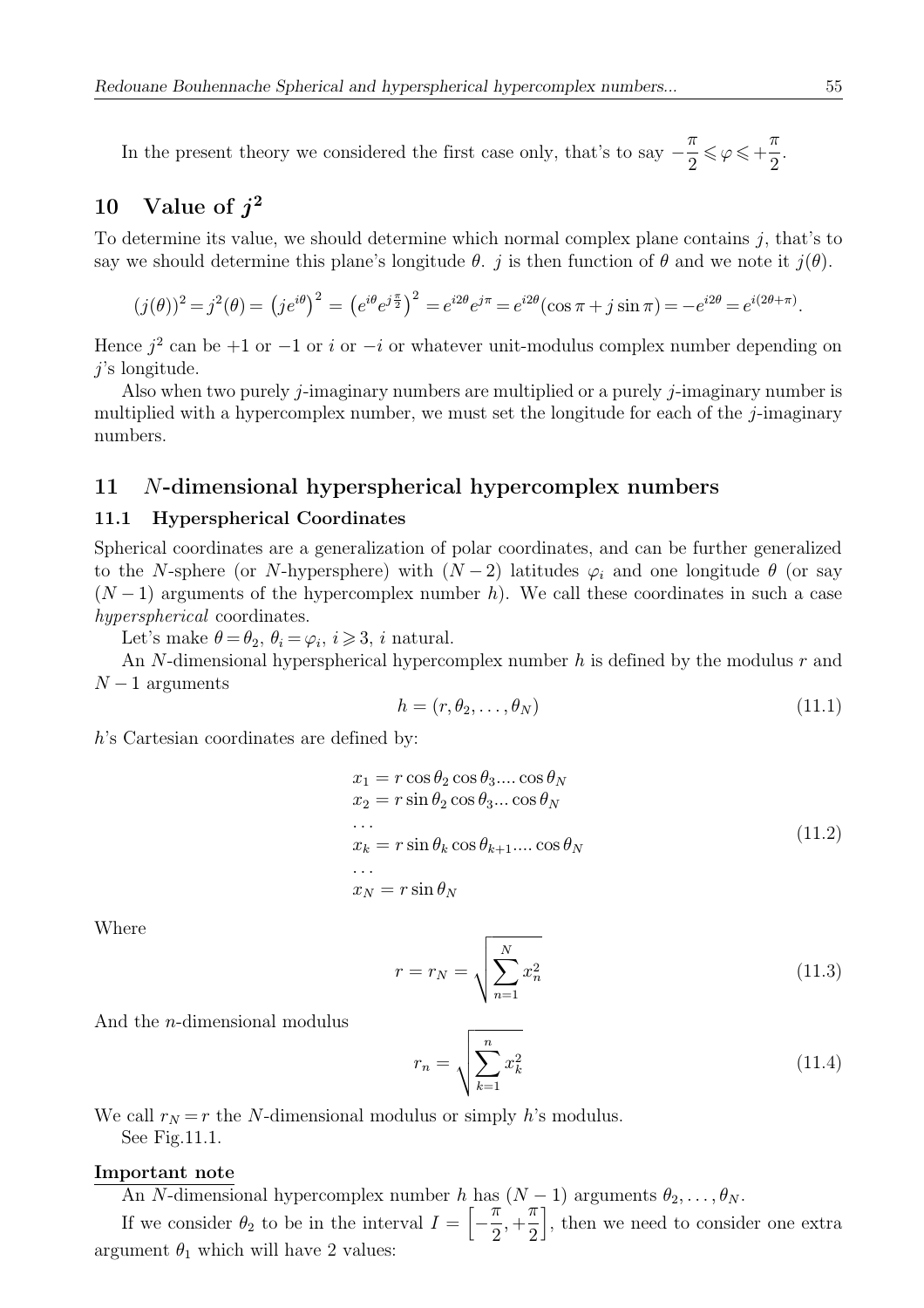$+$ π  $\frac{\pi}{2}$  for positive reals.  $-\frac{\pi}{2}$  for negative reals.

For zero it does not matter. (x-axis value is  $x = r_1 \sin \theta_1$ )

(in such a case  $\sin \theta_2$  gives the 2D imaginary part;  $\cos \theta_2$  gives the x-axis modulus, that is to say  $r_1$ ,  $\sin \theta_1$  gives the sign of the x-component)



Figure 11.1: Hyperspherical coordinates

#### 11.2 Four-Dimensional Hyperspherical Hypercomplex numbers

A 4D hypercomplex number h is defined by its modulus r and three arguments  $\theta, \varphi, \psi$  (there will be an extra latitude  $\psi$  to the 3D case).

$$
h = re^{i\theta + j\varphi + k\psi} \tag{11.5}
$$

$$
h = re^{i\theta + j\varphi}(\cos\psi + k\sin\psi)
$$
 (11.6)

$$
h = re^{i\theta + j\varphi} \cos \psi + kr \sin \psi \quad \text{because} \quad e^{i\theta + j\varphi} k = k \tag{11.7}
$$

$$
h = r \cos \psi \cdot e^{i\theta} (\cos \varphi + j \sin \varphi) + kr \sin \psi \tag{11.8}
$$

$$
h = r \cos \psi \cdot e^{i\theta} \cos \varphi + jr \cos \psi \sin \varphi + kr \sin \psi \tag{11.9}
$$

$$
h = r\cos\psi\cos\varphi\cos\theta + ir\cos\psi\cos\varphi\sin\theta + jr\cos\psi\sin\varphi + kr\sin\psi \tag{11.10}
$$

 $h = (x, y, z, w) = (r, \theta, \varphi, \psi)$  and  $h' = (x', y', z', w') = (r', \theta', \varphi', \psi')$  are two 4D hyperspherical hypercomplex numbers.  $h'' = (x'', y'', z'', w'') = (r'', \theta'', \varphi'', \psi'')$  is their product.

$$
h'' = h \cdot h' = (r'', \theta'', \varphi'', \psi'') = (rr', \theta + \theta', \varphi + \varphi', \psi + \psi')
$$
(11.11)

As in constructing the 3D hypercomplex numbers, the 4D hypercomplex numbers are constructed through the orthogonal complex plane construction.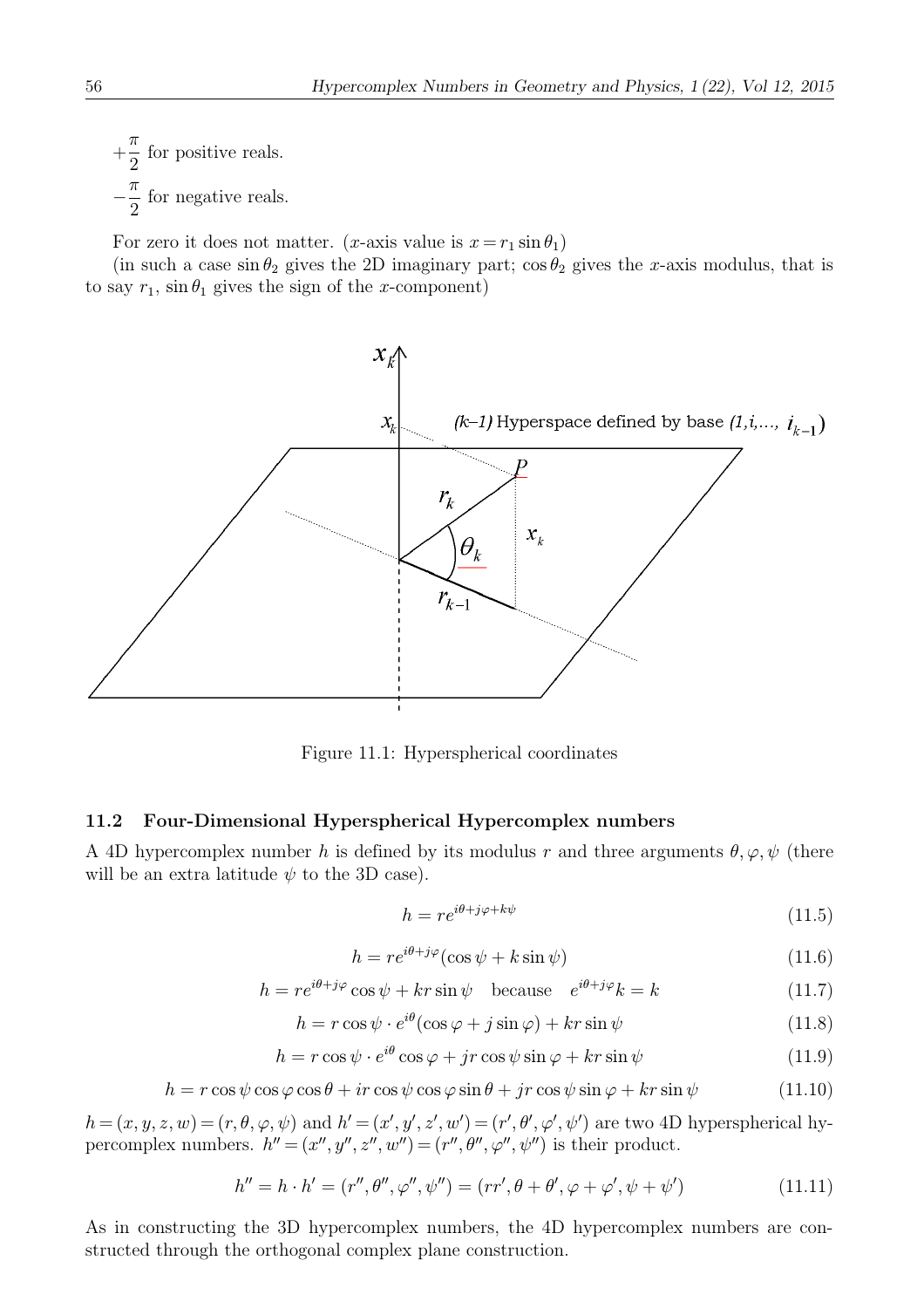We take the 3D moduli  $r_3 = \sqrt{x^2 + y^2 + z^2}$  and  $r'_3 = \sqrt{x'^2 + y'^2 + z'^2}$  of the 3D hypercomplex parts and we apply complex multiplication on them along with  $w$  and  $w'$ .

We get  $r_3r'_3 - ww'$  for 3 D space component. And  $r_3w' + r'_3w = w''$  for w-component. We multiply then the 3D space component :

by  $\cos(\varphi + \varphi')\cos(\theta + \theta')$  to obtain x''. by  $\cos(\varphi + \varphi')\sin(\theta + \theta')$  to obtain  $y''$ .

and by  $\sin(\varphi + \varphi')$  to obtain  $z''$ .



Figure 11.2: Four dimensional hypercomplex multiplication

#### 11.3 N-dimensional generalized Euler's formula

We construct it using the complex-hypercomplex orthogonal construction. For any hypercomplex space  $S(n)$ , we can extend such a hyperspace using another plane  $\pi(n+1)$  which contains axis  $(Ox_{n+1})$  and the point P. Since axis  $(Ox_{n+1})$  is normal to n-D hyperspace  $S(n)$ , the plane containing it and point P is thus normal to hyperspace  $S(n)$ .

 $i_2, ..., i_N$  are the unit *n*-imaginary numbers.

$$
i_2 = i
$$

A unit-modulus N-D hypercomplex number h can be expressed:

$$
h = e^{k=2} \sum_{k=2}^{N} i_k \theta_k = e^{i_2 \theta_2 + \dots + i_N \theta_N} = e^{i_2 \theta_2} \cdot e^{i_3 \theta_3} \dots e^{i_N \theta_N} = \prod_{k=2}^{N} e^{i_k \theta_k}
$$
 (11.12)

$$
e^{\sum_{k=2}^{N} i_k \theta_k} = \prod_{k=2}^{N} (\cos \theta_k + i_k \sin \theta_k), \quad k \ge 2, k \in N
$$
\n(11.13)

Equation  $(11.13)$  is the N-D generalized Euler's formula.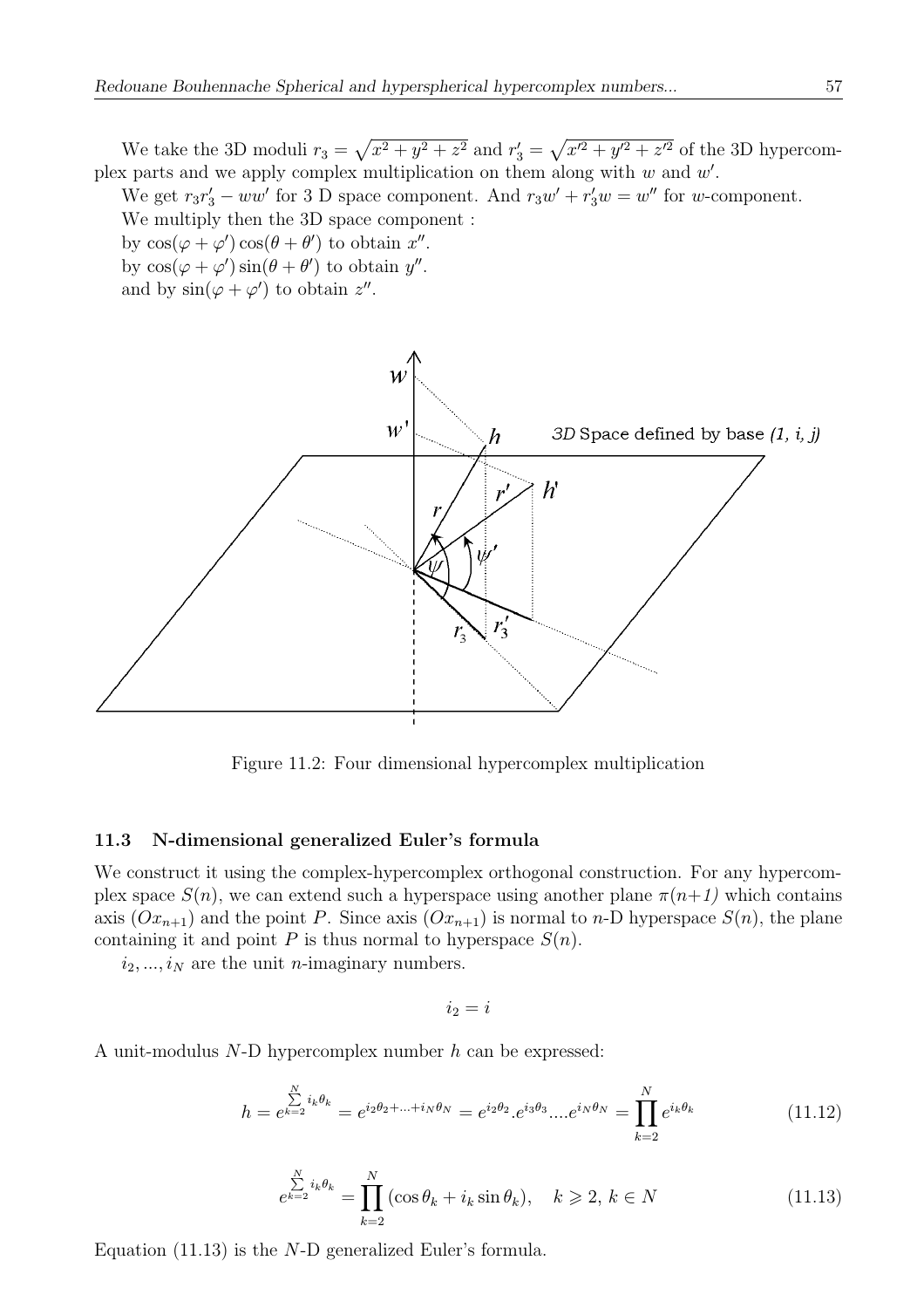As in section 3.2.3.b., after developing equation (11.13) and comparing with equations (11.2) we can deduce the following theorem and fundamental property:

General Theorem:  $i_n$  multiplied by an  $(n-1)$ -dimensional hypercomplex number of modulus 1 remains unchanged (or multiplied by a hypercomplex number located on the  $(n - 1)$ -unithypersphere).  $i_n$  is insensitive to rotation in the  $(n-1)$ -hypercomplex space.  $1 \leq n \leq N$ .

### Fundamental property

$$
\sum_{e^{k=2}}^{m-1} i_k \theta_k \cdot i_m = e^{\sum_{k=2}^{m-1} i_k \theta_k} \cdot e^{i_m \frac{\pi}{2}} = i_m, \quad \forall m \ge 3, \quad m \in N
$$
 (11.14)

h's or Euler's formula Cartesian components (coordinates) are:

$$
x_1 = \prod_{k=2}^{N} \cos \theta_k
$$
  
\n
$$
x_2 = \sin \theta_k \prod_{k=3}^{N} \cos \theta_k
$$
  
\n...  
\n
$$
x_m = \sin \theta_m \prod_{k=m+1}^{N} \cos \theta_k
$$
  
\n...  
\n
$$
x_N = \sin \theta_N
$$
  
\n(11.15)

In fact, we sum up arguments multiplied by their respective unit imaginary numbers till infinity. But for any  $k > N$ ,  $\theta_k = 0$ .

Hence we can rewrite:

$$
\sum_{k=2}^{N} i_k \theta_k = e^{k-2} i_k \theta_k
$$
\n(11.16)

Hence

$$
\prod_{k=N+1}^{\infty} \cos \theta_k = 1 \tag{11.17}
$$

This is the term which multiplies  $i_N \sin \theta_N$  (which is 1).

## Important note

If we consider  $\theta_1$  having the values  $\frac{\pi}{2}$  for strictly positive numbers and  $-\frac{\pi}{2}$  for strictly negative numbers, for zero it doesn't matter. x-axis values will be generated using its modulus (absolute value) and the argument  $\theta_1$  (this axis will represent imaginary numbers with respect to another 0-dimension axis).

In this case  $\theta_2$  must be comprised between  $-\frac{\pi}{2}$ and  $\frac{\pi}{2}$ 2 .

## 11.4 Multiplication: N-dimensional hypercomplex general case

An N−D hypercomplex number is defined by its modulus r and its  $(N-1)$  arguments  $\theta_2, \ldots, \theta_N$ .

The unit imaginary numbers  $i_k$ ,  $k = 2, \ldots, N$  have the following interesting property: Every unit m-imaginary number multiplied by a unit-modulus  $(m-1)$ -number remains invariant.

$$
\sum_{e=2}^{m-1} i_n \theta_n \sum_{i_m = i_m e^{n-2}}^{m-1} i_n \theta_n = i_m \tag{11.18}
$$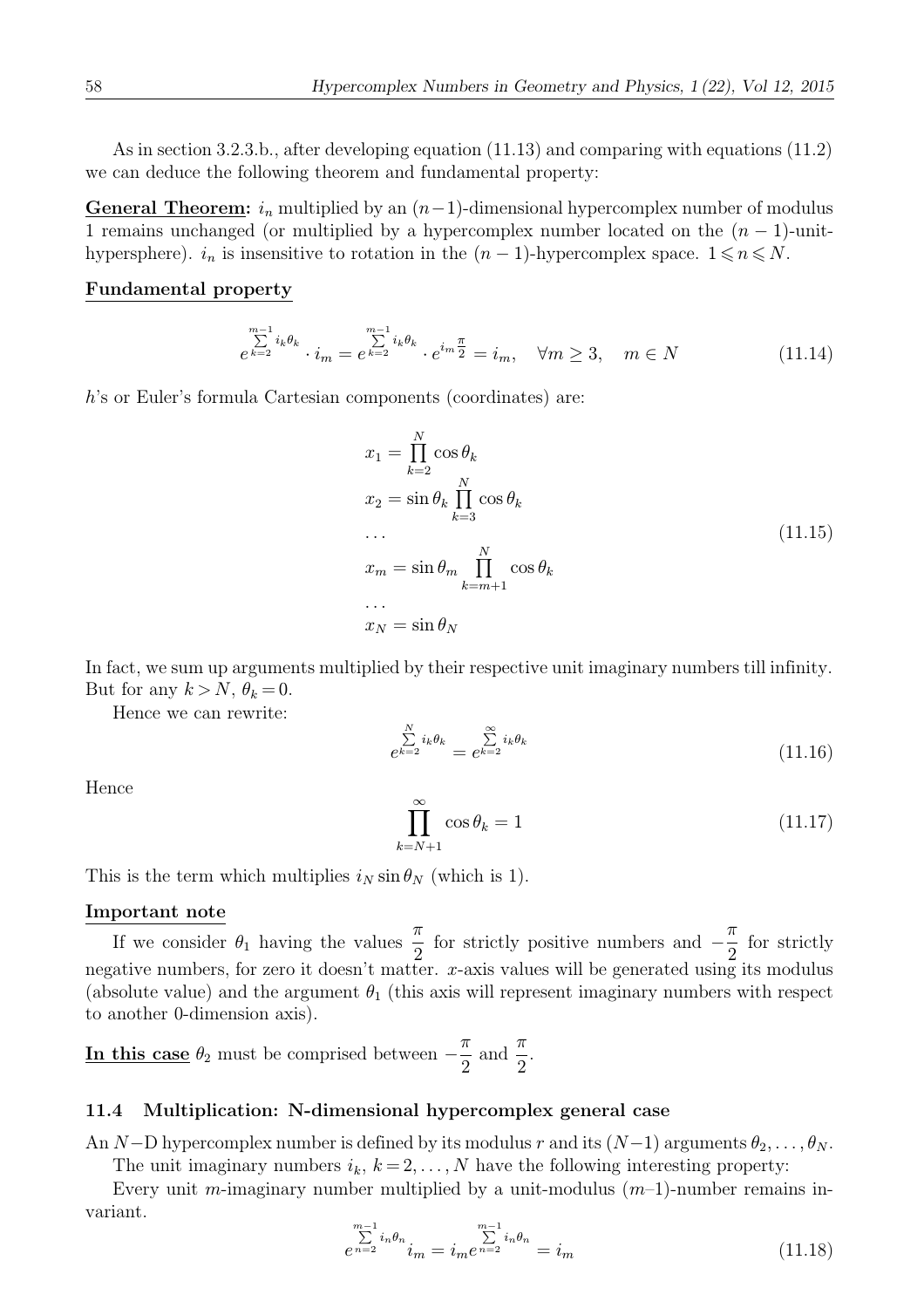Note: Case of imaginary complex  $i: 1 \cdot i = i \cdot 1 = i$ 

$$
h = r \prod_{n=2}^{N} e^{i_n \theta_n}, \quad h' = r' \prod_{n=2}^{N} e^{i_n \theta'_n} \quad ,
$$
 (11.19)

Product = 
$$
h'' = hh' = rr' \prod_{n=2}^{N} e^{i_n(\theta_n + \theta'_n)}
$$
 (11.20)

Hence multiplying N−D hyperspherical hypercomplex numbers results in:

- multiplying moduli

 $i^{th}$ -order argument = sum of  $i^{th}$ -order arguments.

This means there occurs a rotation of the first hypercomplex h (vector  $\vec{v}$ ) in the i<sup>th</sup>-order plane by an angle equal to the  $i<sup>th</sup>$ -order number argument.

Hence hypercomplex multiplication is very useful to express rotations about a point in any N-D hyperspace.

h's Cartesian coordinates in function of hyperspherical coordinates  $(r, \theta_2, \ldots, \theta_N)$ :

$$
x = x_1 = r \prod_{n=2}^{N} \cos \theta_n
$$
  
\n
$$
y = x_2 = r \sin \theta_2 \prod_{\substack{n=3 \ n=3}}^{N} \cos \theta_n
$$
  
\n
$$
z = x_2 = r \sin \theta_3 \prod_{n=4}^{N} \cos \theta_n
$$
  
\n...  
\n
$$
x_{N-1} = r \sin \theta_{N-1} \cos \theta_N
$$
  
\n
$$
x_N = r \sin \theta_N
$$
  
\n(11.21)

Where

$$
r = r_N = \sqrt{\sum_{n=1}^{N} x_n^2}
$$
 (11.22)

And the n-dimensional modulus

$$
r_n = \sqrt{\sum_{k=1}^n x_k^2}
$$
 (11.23)

Cartesian coordinates (components) of the product are:

$$
h''(x_1'',...,x_N'')
$$
  
\n
$$
x_1'' = rr' \prod_{n=2}^N \cos(\theta_n + \theta'_n)
$$
  
\n
$$
x_2'' = rr' \sin(\theta_2 + \theta'_2) \prod_{n=3}^N \cos(\theta_n + \theta'_n)
$$
  
\n
$$
x_{N-1}'' = rr' \sin(\theta_{N-1} + \theta'_{N-1}) \cos(\theta_N + \theta'_N)
$$
  
\n
$$
x_N'' = rr' \sin(\theta_N + \theta'_N)
$$
\n(11.24)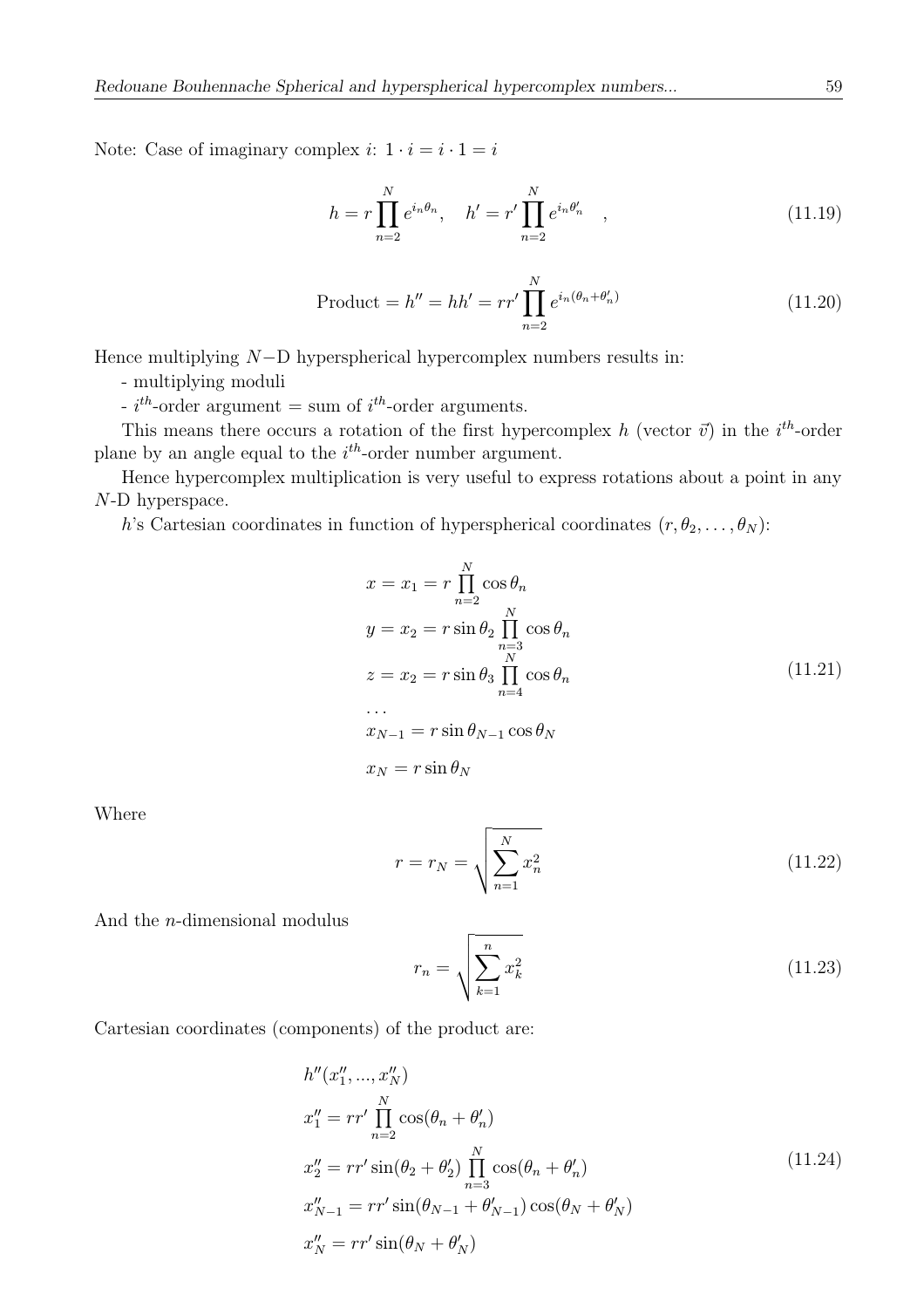## 11.5 Expression of the product in function of the Cartesian coordinates

 $h(x_1, ..., x_N) = h(r, \theta_2, ..., \theta_N), h'(x'_1, ..., x'_N) = h'(r', \theta'_2, ..., \theta'_N)$  are two N-dimensional hypercomplex numbers.

## Note: Moduli's fundamental property

$$
r = r_N
$$
  
\n
$$
r_{N-1} = r_N \cos \theta_N = r \cos \theta_N
$$
  
\n
$$
r_{N-2} = r_{N-1} \cos \theta_{N-1} = r \cos \theta_N \cos \theta_{N-1}
$$
  
\n...  
\n
$$
r_k = r \prod_{n=1}^k \cos \theta_{N-k} = r \prod_{n=k+1}^N \cos \theta_n
$$
  
\n...  
\n(11.25)

 $r_1 = x = r$  multiplied by product of cosines of all arguments.

Let's rewrite the terms  $cos(\theta_n + \theta'_n)$  and  $sin(\theta_n + \theta'_n)$  in (11.24) in function of trigonometric terms  $\cos \theta_n$ ,  $\cos \theta'_n$ ,  $\sin \theta_n$  and  $\sin \theta'_n$ 

$$
\cos(\theta_n + \theta'_n) = \cos\theta_n \cos\theta'_n - \sin\theta_n \sin\theta'_n = \cos\theta_n \cos\theta'_n \left(1 - \frac{\sin\theta_n \sin\theta'_n}{\cos\theta_n \cos\theta'_n}\right) =
$$
  
=  $\cos\theta_n \cos\theta'_n (1 - \tan\theta_n \tan\theta'_n)$  (11.26)

$$
\sin(\theta_n + \theta'_n) = \sin \theta_n \cos \theta'_n + \cos \theta_n \sin \theta'_n, \quad \forall n \geq 2 \tag{11.27}
$$

Where  $\tan \theta_n = \frac{x_n}{x_n}$  $r_{n-1}$ , and  $\tan \theta_n' = \frac{x'_n}{n'}$  $r'_{n-1}$ ,  $n \geqslant 2$  (see figure 11.1.)

For the special case  $n=2$  (conventional complex plane), we consider  $r_1 = x_1 = x$  hence  $\tan \theta_2 = \frac{y}{x}$  and  $\tan \theta'_2 = \frac{y'}{x'}$ 

We can rewrite equations  $(11.24)$  as follows:

$$
x_1'' = rr'\prod_{n=2}^N [\cos\theta_n \cos\theta'_n (1 - \tan\theta_n \tan\theta'_n)]
$$
  
\n
$$
x_2'' = rr'(\sin\theta_2 \cos\theta'_2 + \cos\theta_2 \sin\theta'_2) \prod_{n=3}^N [\cos\theta_n \cos\theta'_n (1 - \tan\theta_n \tan\theta'_n)]
$$
  
\n...  
\n
$$
x_k'' = rr'(\sin\theta_k \cos\theta'_k + \cos\theta_k \sin\theta'_k) \prod_{n=k+1}^N [\cos\theta_n \cos\theta'_n (1 - \tan\theta_n \tan\theta'_n)]
$$
  
\n...  
\n
$$
x_{N-1}'' = rr'(\sin\theta_{N-1} \cos\theta_{N-1} + \cos\theta'_{N-1} \sin\theta'_{N-1}) \cos\theta_N \cos\theta'_N (1 - \tan\theta_N \tan\theta'_N)
$$
  
\n
$$
x_N'' = rr'(\sin\theta_N \cos\theta_N + \cos\theta'_N \sin\theta'_N)
$$
  
\n(11.28)

Knowing that: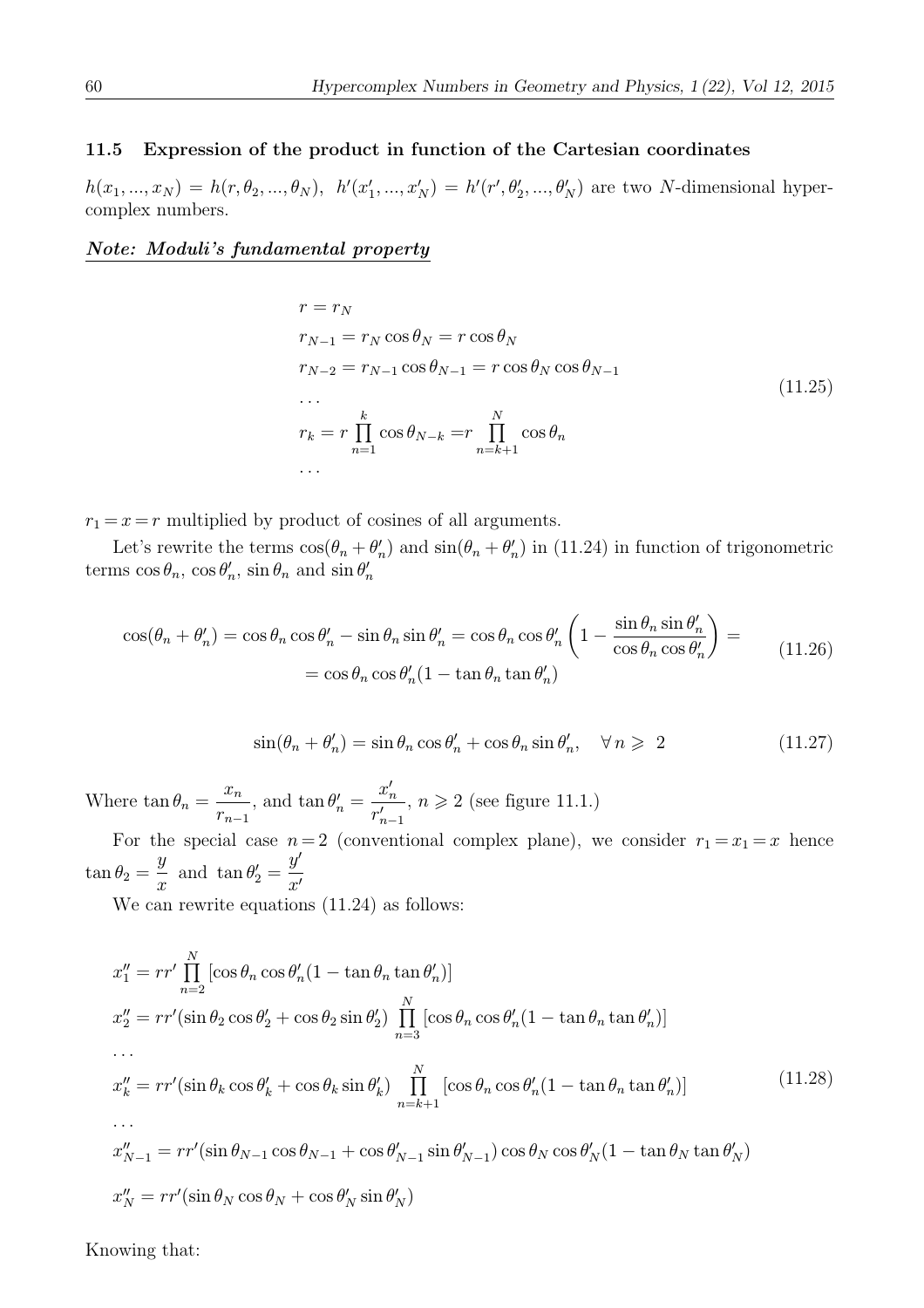h's coordinates are:

$$
x = x_1 = r \prod_{n=2}^{N} \cos \theta_n
$$
  
\n
$$
y = x_2 = r \sin \theta_2 \prod_{\substack{n=3 \ n \text{ odd}}}^{N} \cos \theta_n
$$
  
\n
$$
z = x_3 = r \sin \theta_3 \prod_{n=4}^{N} \cos \theta_n
$$
  
\n...  
\n
$$
x_n = r \sin \theta_n \prod_{k=n}^{N} \cos \theta_n
$$
  
\n...  
\n
$$
x_{N-1} = r \sin \theta_{N-1} \cos \theta_N
$$
  
\n
$$
x_N = r \sin \theta_N
$$
  
\n(11.29)

The same thing for  $h'$  adding only the "prime" symbol.

We can rewrite the Cartesian coordinates of the product:

$$
x_1'' = x'' = r \prod_{n=2}^{N} \cos \theta_n \cdot r' \prod_{n=2}^{N} \cos \theta'_n \cdot \prod_{n=2}^{N} (1 - \tan \theta_n \tan \theta'_n)
$$
  
\n
$$
x_1'' = x_1 x_1' \prod_{n=2}^{N} (1 - \tan \theta_n \tan \theta'_n) = x x' \prod_{n=2}^{N} \left( 1 - \frac{x_n x'_n}{r_{n-1} r'_{n-1}} \right)
$$
  
\n
$$
= (x x' - y y') \prod_{n=3}^{N} \left( 1 - \frac{x_n x'_n}{r_{n-1} r'_{n-1}} \right)
$$
  
\n
$$
x_2'' = (xy' + y x') \prod_{n=3}^{N} (1 - \tan \theta_n \tan \theta'_n) =
$$
  
\n
$$
= (x_1 x_2' + x_2 x_1') \prod_{n=3}^{N} \left( 1 - \frac{x_n x'_n}{r_{n-1} r'_{n-1}} \right)
$$
  
\n...  
\n
$$
x_k'' = (x_k r'_{k-1} + x'_k r_{k-1}) \prod_{n=k+1}^{N} (1 - \tan \theta_n \tan \theta'_n) =
$$
  
\n
$$
= (x_k r'_{k-1} + x'_k r_{k-1}) \prod_{n=k+1}^{N} \left( 1 - \frac{x_n x'_n}{r_{n-1} r'_{n-1}} \right)
$$
  
\n...  
\n
$$
x_{N-1}'' = rr'(\sin \theta_{N-1} \cos \theta_{N-1} + \cos \theta'_{N-1} \sin \theta'_{N-1}) \cos \theta_N \cos \theta'_N (1 - \tan \theta_N \tan \theta'_N)
$$
  
\n
$$
x_{N-1}'' = (x_{N-1} r'_{N-2} + x'_{N-1} r_{N-2}) \left( 1 - \frac{x_N x'_N}{r_{N-1} r'_{N-1}} \right)
$$
  
\n
$$
x_N'' = rr'(\sin \theta_N \cos \theta_N + \cos \theta'_N \sin \theta'_N)
$$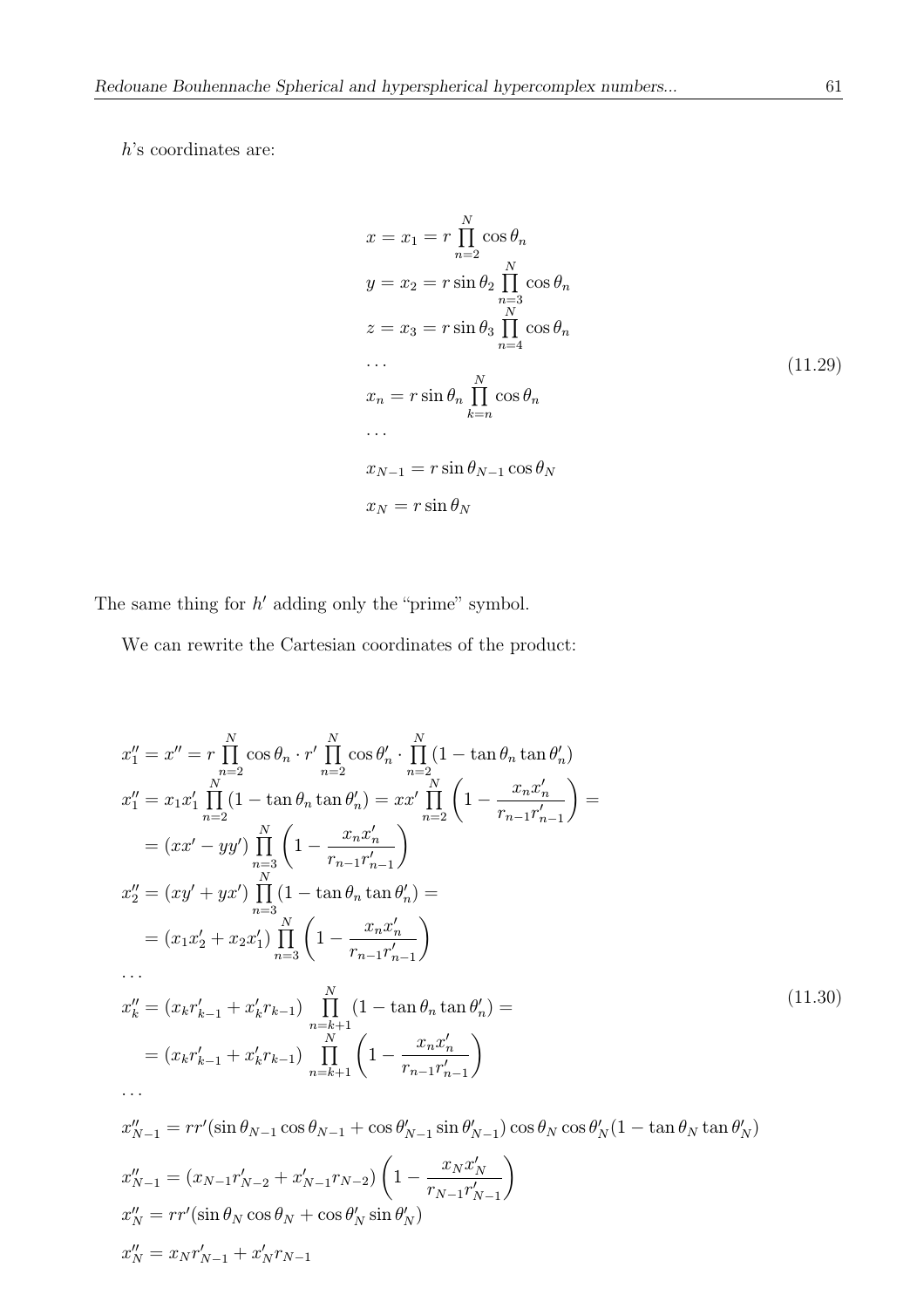Hence:

$$
x_1'' = x'' = (x_1x_1' - x_2x_2') \prod_{n=3}^N \left(1 - \frac{x_nx_n'}{r_{n-1}r_{n-1}'}\right) = (xx' - yy') \prod_{n=3}^N \left(1 - \frac{x_nx_n'}{r_{n-1}r_{n-1}'}\right) =
$$
  

$$
= x_1x_1' \prod_{n=2}^N \left(1 - \frac{x_nx_n'}{r_{n-1}r_{n-1}'}\right)
$$
  

$$
x_2'' = y'' = (x_1x_2' + x_2x_1') \prod_{n=3}^N \left(1 - \frac{x_nx_n'}{r_{n-1}r_{n-1}'}\right) = (xy' + yx') \prod_{n=3}^N \left(1 - \frac{x_nx_n'}{r_{n-1}r_{n-1}'}\right)
$$
  
...  

$$
...
$$
  
(11.31)

$$
x_k'' = (x_k r_{k-1}' + x_k' r_{k-1}) \prod_{n=k+1}^N \left(1 - \frac{x_n x_n'}{r_{n-1} r_{n-1}'}\right) =
$$
  
=  $(x_k r_{k-1}' + x_k' r_{k-1}) \prod_{n=k}^{N-1} \left(1 - \frac{x_{n+1} x_{n+1}'}{r_n r_n'}\right)$   
...

 $x_N'' = x_N r_{N-1}' + x_N' r_{N-1}$ 

Above is the expression of the Cartesian coordinates of the product  $h''$  of h and h' in function of the Cartesian coordinates of  $h$  and  $h'$ .

#### 11.5.1 Division by zero: Indetermination of Cartesian components

The  $r_n = 0$  problem happens only if the m first consecutive coordinates are equal to 0. That's to say if the  $(m + 1)$ -hypercomplex part is purely  $i_{m+1}$  imaginary.

#### Proof

$$
r_n = \sqrt{\sum_{k=1}^n x_k^2}, \quad n \leq m \tag{11.32}
$$

 $r_n = 0$  if and only if  $x_k = 0$ ,  $\forall k \leq n$ . End of proof.

In that case the m first  $r_n$ 's are equal to zero. Starting from  $m+1$   $(x_{n+1}\neq 0)$ ,  $r_k$  will never get equal to zero.

Hence there will be no indetermination problem for  $n \geq m+1$  components.

Therefore, the indetermination problem will be posed for the first m coordinates. The  $m-1$ first arguments  $(\theta_2, ..., \theta_n)$  must therefore be provided.

 $\theta_{m+1}$  will necessarily be equal to  $\pm$ π  $\frac{n}{2}$ .  $h_{m+1}$  hypercomplex number must be a purely  $(m+1)$ imaginary number.

# 11.6 Is  $(\mathbb{H}_{N}, +, \cdot)$  a field?

 $(\mathbb{H}_{\mathbb{N}}, +, \cdot)$  is the set  $\mathbb{H}_{N}$  of N-dimensional hypercomplex numbers equipped with the above defined laws of addition + and multiplication  $\cdot$ . Is that set a field?

No, It isn't. Similarly to the 3D case, it can be demonstrated that multiplication generally does not distribute over addition. It distributes only for vectors which are collinear or parallel (hypercomplex numbers located on the same straight line passing by the origin).

### 11.7 Inverse general case: N-D hypercomplex numbers

$$
h = (r, \theta_2, ..., \theta_N) = (x_1, x_2, ..., x_N)
$$
\n(11.33)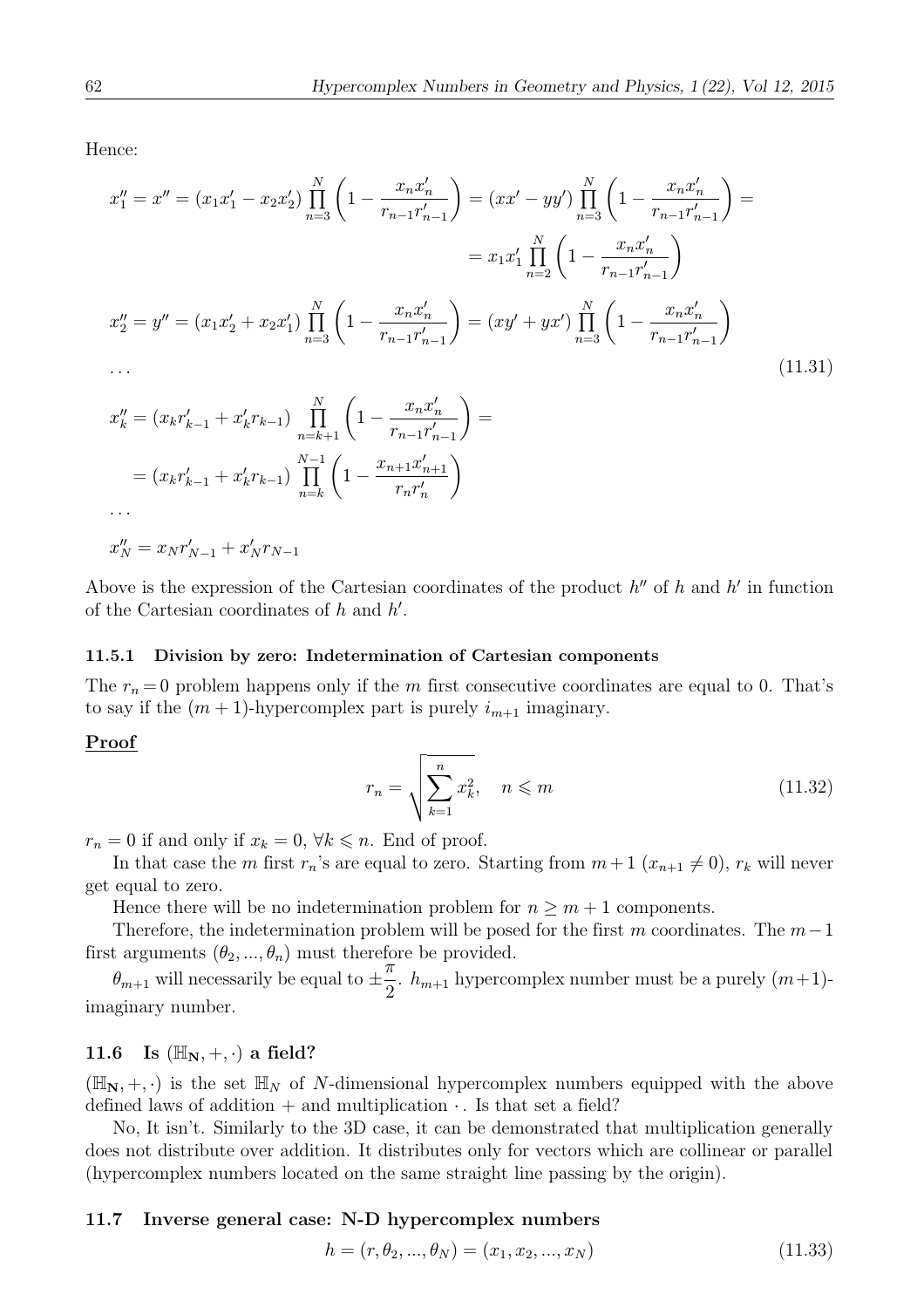#### Hyperspherical coordinates

$$
\text{Inv}(h) = \frac{1}{h} = h^{-1} = \frac{1}{\sum_{\substack{N \ \Sigma i_k \theta_k}}^{N} = \frac{1}{r} e^{-\sum_{k=2}^{N} i_k \theta_k}} = \left(\frac{1}{r}, -\theta_2, ..., -\theta_N\right)
$$
(11.34)

Rule: To invert an N-D hypercomplex number, we invert the modulus and we take the opposites of all its arguments

#### Cartesian coordinates

$$
h = x_1 + \sum_{n=2}^{N} i_n x_n
$$
  
\n
$$
Inv(h) = \frac{1}{h} = \frac{x_1}{r^2} + \sum_{n=2}^{N} i_n \left(\frac{-x_n}{r^2}\right) = \frac{x_1}{r^2} - \sum_{n=2}^{N} i_n \frac{x_n}{r^2} = \left(\frac{x_1}{r^2}, -\frac{x_2}{r^2}, \dots, -\frac{x_N}{r^2}\right)
$$
  
\n
$$
r = \sqrt{\sum_{n=1}^{N} x_n^2}
$$
\n(11.35)

### 11.8 N-D Conjugate: same modulus, opposite arguments

We call the N-D hypercomplex conjugate of the N-D hyperspherical hypercomplex number  $h(r, \theta_2, ..., \theta_N)$  the number  $h(r', \theta'_2, ..., \theta'_N)$  such that:

$$
p = h\overline{h} = \overline{h}h = r^2 \tag{11.36}
$$

$$
p = re^{k=2} \tbinom{N}{k} i_k \theta_k \cdot r' e^{k=2} i_k \theta'_k = r r' e^{k=2} i_k (\theta_k + \theta'_k) = r^2 \tag{11.37}
$$

This means

$$
r' = r, \quad \theta'_k = -\theta_k, \quad k = 2, ..., N. \tag{11.38}
$$

$$
\overline{h} = x_1 + \sum_{k=2}^{N} i_k(-x_k) = x_1 - \sum_{k=2}^{N} i_k x_k
$$
\n(11.39)

$$
h + \overline{h} = 2x_1 \tag{11.40}
$$

$$
h - \overline{h} = 2 \sum_{k=2}^{N} i_k x_k \tag{11.41}
$$

Geometric interpretation: The hypercomplex conjugate is found by reflecting h across the real axis.

Other conjugates can be obtained through the combination of reversed arguments.

#### 11.9 N-dimensional duplicity (replication) of arguments

When argument  $\theta_k$  is replaced with  $\pi - \theta_k$ , then argument  $\theta_{k-1}$  must be replaced with  $\theta_{k-1} + \pi$ to keep the lower index Cartesian coordinates unchanged. The other lower index arguments don't need to be changed.

So when we calculate roots, we need to consider replicates defined by  $\pi - \theta_k$ ,  $k \geq 3$ , and  $\theta_{k-1} + \pi$ .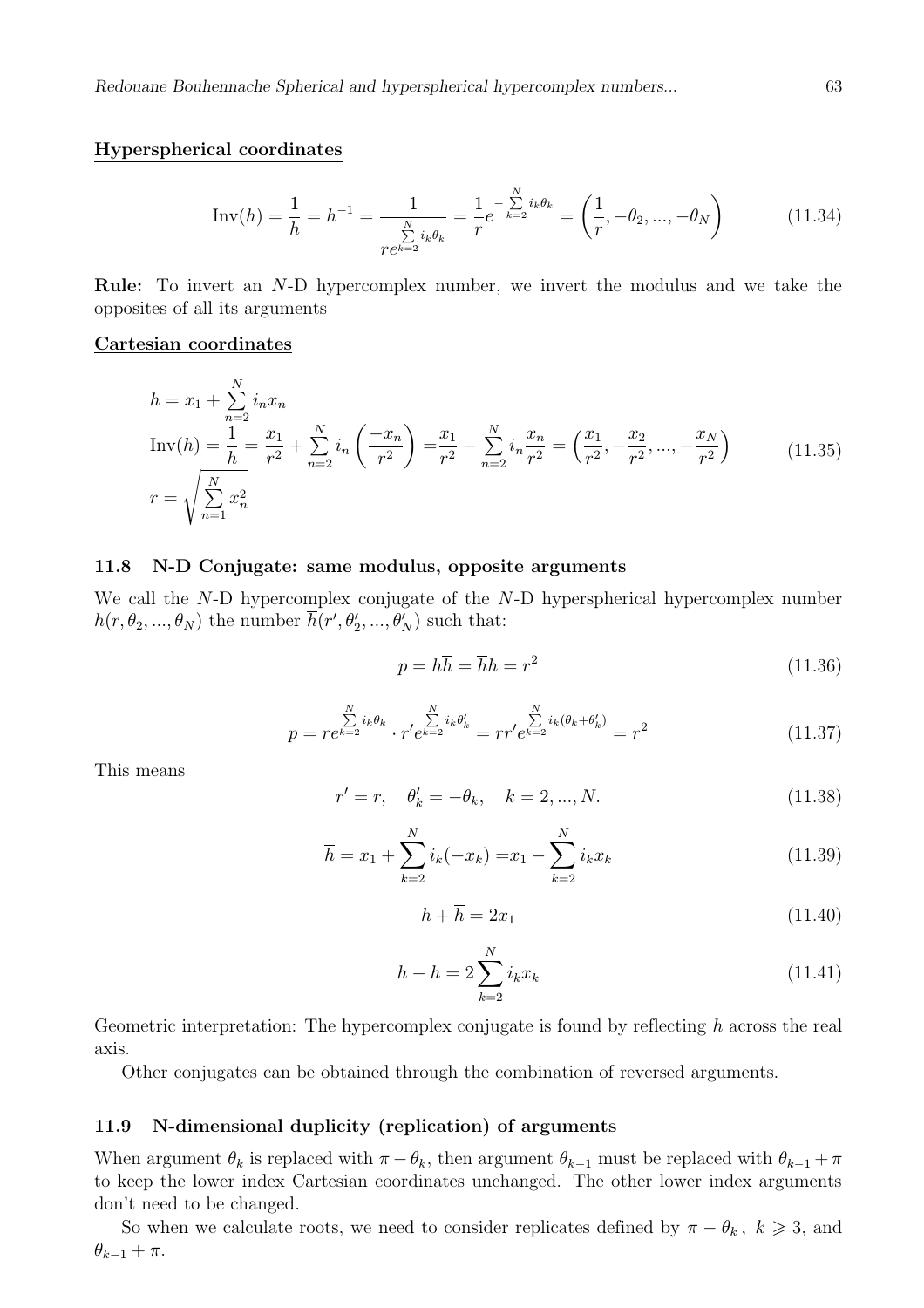# 11.10 N-D hypercomplex number's  $m<sup>th</sup>$  hypercomplex roots

We use the geometric form for the N-D hyperspherical hypercomplex number root calculation. The  $m^{th} - N$ -D hypercomplex root  $h'(r', \theta'_2, ..., \theta'_N)$  of the N-D hypercomplex number  $h(r, \theta_2, ..., \theta_N)$  is defined by:

$$
h^{\prime m} = h \tag{11.42}
$$

$$
\left(r' e^{\sum_{k=2}^{N} i_k \theta'_k}\right)^m = r'^m e^{\sum_{k=2}^{N} i_k m \theta'_k} = r e^{k-2} e^{i_k \theta_k}
$$
\n(11.43)

$$
\Rightarrow r^{\prime m} = r, \ m\theta_k' = \theta_k + 2j\pi \tag{11.44}
$$

$$
\Rightarrow r' = \sqrt[m]{r}, \quad \theta'_k = \frac{\theta_k}{m} + \frac{2j}{m}\pi, \quad j = 0, ..., m - 1; \quad k = 2, ..., N
$$
 (11.45)

There are  $N-1$  arguments, and m roots for every argument. This makes  $m^{N-1}$  roots, in addition to the replicates' roots. Replicates are:  $(r, ..., \theta_{k-1} + \pi, \pi - \theta_k, ...)$ ,  $k = 3, ..., N$ .

Any N-dimensional hypercomplex number  $h$  will have an infinity of  $L$ -D hypercomplex roots,  $L \geq N$ . We use the simple form and the replicate form.

Any complex number will have an infinity of  $L$ -D roots,  $L \geq 2$ . We use the simple form as well as the replicate one  $(r, ..., \theta_{k-1} + \pi, \pi - \theta_k, ...)$ ,  $k > 2$ ,  $\theta_k = 0$ .

For the special case of square roots  $(m=2)$  of an N-D hypercomplex number,  $\theta'_{k}$ For the special case of square roots  $(m=2)$  of an N-D hypercomplex number,  $\theta'_k = \pi \frac{3\pi}{2}$ 2  $\frac{3\pi}{2}$  $\frac{2}{3}$ ,  $k > N$  we will have 2 i<sub>k</sub>-purely imaginary roots, for every  $k > N$ , one positive and another negative. For  $N = 2$  case of complex numbers: there are an infinity of positive and negative  $i_k$ -purely imaginary hypercomplex roots,  $k > 2$ .

#### 11.11 Hypercomplex division in Cartesian coordinates

As in complex division, we multiply and divide by the denominator's conjugate. We get the modulus squared in the denominator, and we calculate the numerator using the product's Cartesian coordinates formula.

# 12 The new vector algebra: Merging number and vector theories in just one theory dealing with the same entity

In this section, we are going to deal with hypercomplex numbers as vectors.

The basis of an N-hypercomplex space is  $(i_1 = 1, i_2 = i, ..., i_N)$ .

In fact we can adopt vector notation and use the N-vector space orthonormed basis  $(i_1,i_2, ..., i_N)$ 

### 3D case

$$
h = x + iy + jz \tag{12.1}
$$

$$
\vec{\nu} = x\vec{i} + y\vec{j} + z\vec{k} = re^{j\theta + \vec{k}\varphi}
$$
\n(12.2)

#### $N$ -D case

$$
h = \sum_{k=1}^{N} i_k x_k = r e^{k-2} i_k \theta_k
$$
\n(12.3)

$$
\vec{\nu} = \sum_{k=1}^{N} \vec{i}_k x_k = r e^{k=2} \vec{i}_k \theta_k
$$
\n(12.4)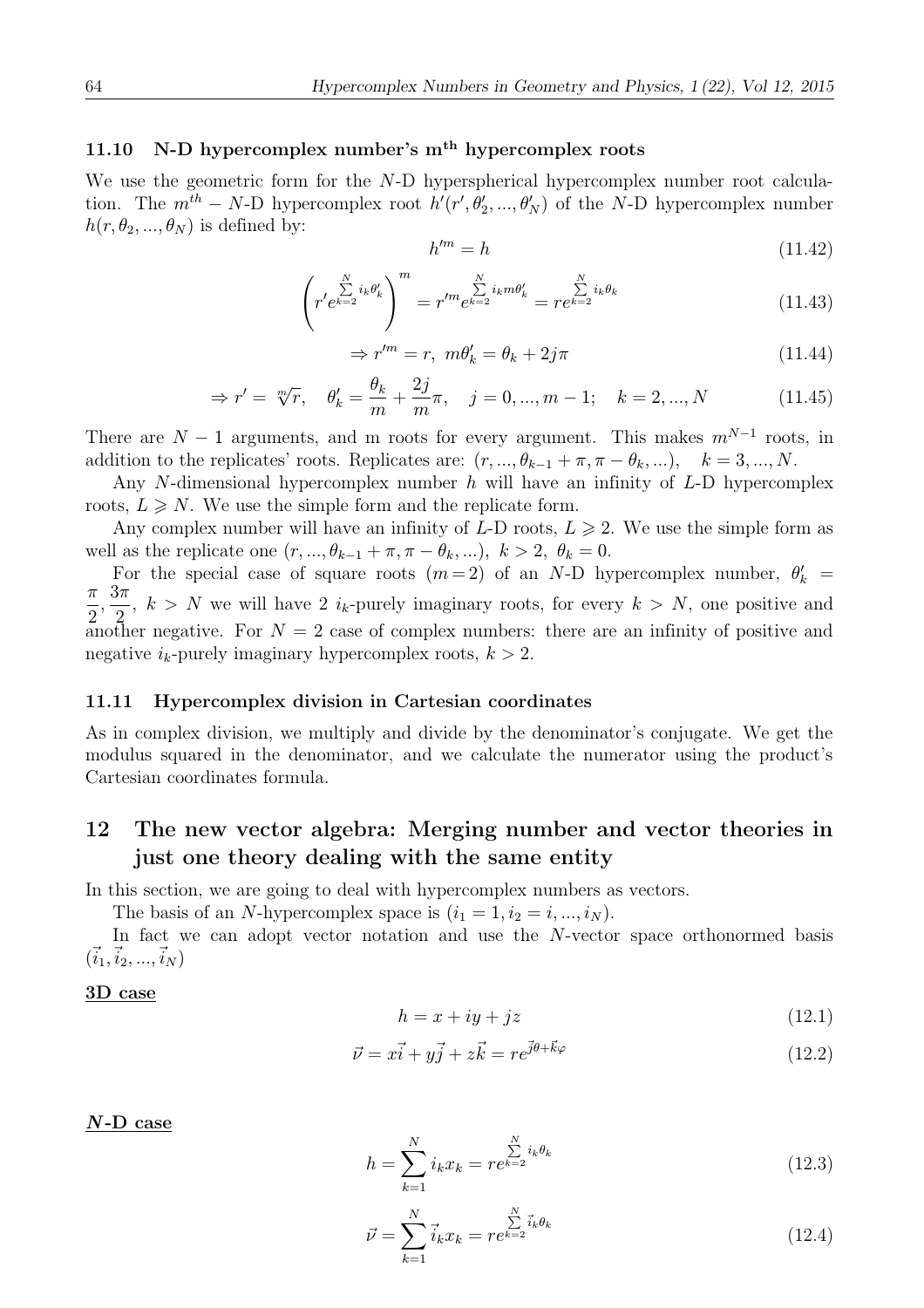#### Vector multiplication

It is defined the same way as hypercomplex numbers.

For the first time in the history of mathematics, we can divide a vector by another.

The vector product thus defined is dependent on the referential unlike the usual dot and cross vector products which are independent.

#### Scalar's Meaning

In mathematics, the meaning of scalar depends on the context; it can refer to real numbers or complex numbers or rational numbers, or to members of some other specified field (mathematics). Generally, when a vector space over the field F is studied, then F is called the field of scalars. <sup>13</sup>

In physics a scalar is a quantity that can be described by a single number (either dimensionless, or in terms of some physical quantity). Scalar quantities have magnitude, but not a direction and should thus be distinguished from vectors. More formally, a scalar is a quantity that is invariant under coordinate rotations (or Lorentz transformations, for relativity). A scalar is formally a tensor of rank zero.<sup>14</sup>

Let's find the meaning of the usual scalars.

The celebrated formula for multiplying a vector  $\vec{\nu}$  by a scalar s is:

$$
s\cdot \vec{\nu}(x,y,z,...,x_N)=\vec{\nu'}(sx,sy,sz,...,sx_N)
$$

Let's express this product in function of the new hypercomplex product.

We see that  $\vec{v}$  does not change direction if s is positive. The resulting vector is opposite if s is negative.

Let's take the case of 1 and  $-1$ .

The scalar 1 will be represented by a vector whose modulus is 1 and all its  $N-1$  arguments are 0.

$$
s = 1 = (1, 0, 0, ..., \theta_N = 0) \quad \text{hyperspherical} = (1, 0, 0, ..., 0) \quad \text{Cartesian}
$$
\n
$$
s = 1 \equiv \text{unit vector of } x\text{-axis.}
$$
\nWhen  $s = -1$ ,  $\vec{\nu}$  is inverted:  $\vec{\nu}'(-x, -y, -z, ..., -x_N)$ .\n
$$
\underline{\mathbf{I}}^{\text{st}} \underline{\text{Solution}}
$$
\n
$$
x_1 = \prod_{k=2}^{N} \cos \theta_k
$$
\n
$$
x_2 = \sin \theta_k \prod_{k=3}^{N} \cos \theta_k
$$
\n
$$
\dots
$$
\n
$$
x_n = \sin \theta_n \prod_{k=n+1}^{N} \cos \theta_k
$$
\n
$$
x_{N-1} = \sin \theta_{N-1} \cos \theta_N
$$
\n
$$
x_N = \sin \theta_N
$$
\n(12.5)

Changing  $\theta_N$  with  $\theta_N + \pi$  makes  $\sin(\theta_N + \pi) = -\sin \theta_N$ .

In addition:  $\cos(\theta_N + \pi) = -\cos \theta_N$  which will be multiplied by all the lower index terms. Thus adding  $\pi$  only to  $\theta_N$  will change the whole  $\vec{v}$  from  $(x, y, z, ..., x_N)$  to  $(-x, -y, -z, ..., -x_N)$ .

<sup>&</sup>lt;sup>13</sup>Scalar, Wikipedia, the free encyclopedia http://en.wikipedia.org/wiki/Scalar\_(mathematics) Accessed 09 May 2004

 $14$ Ibidem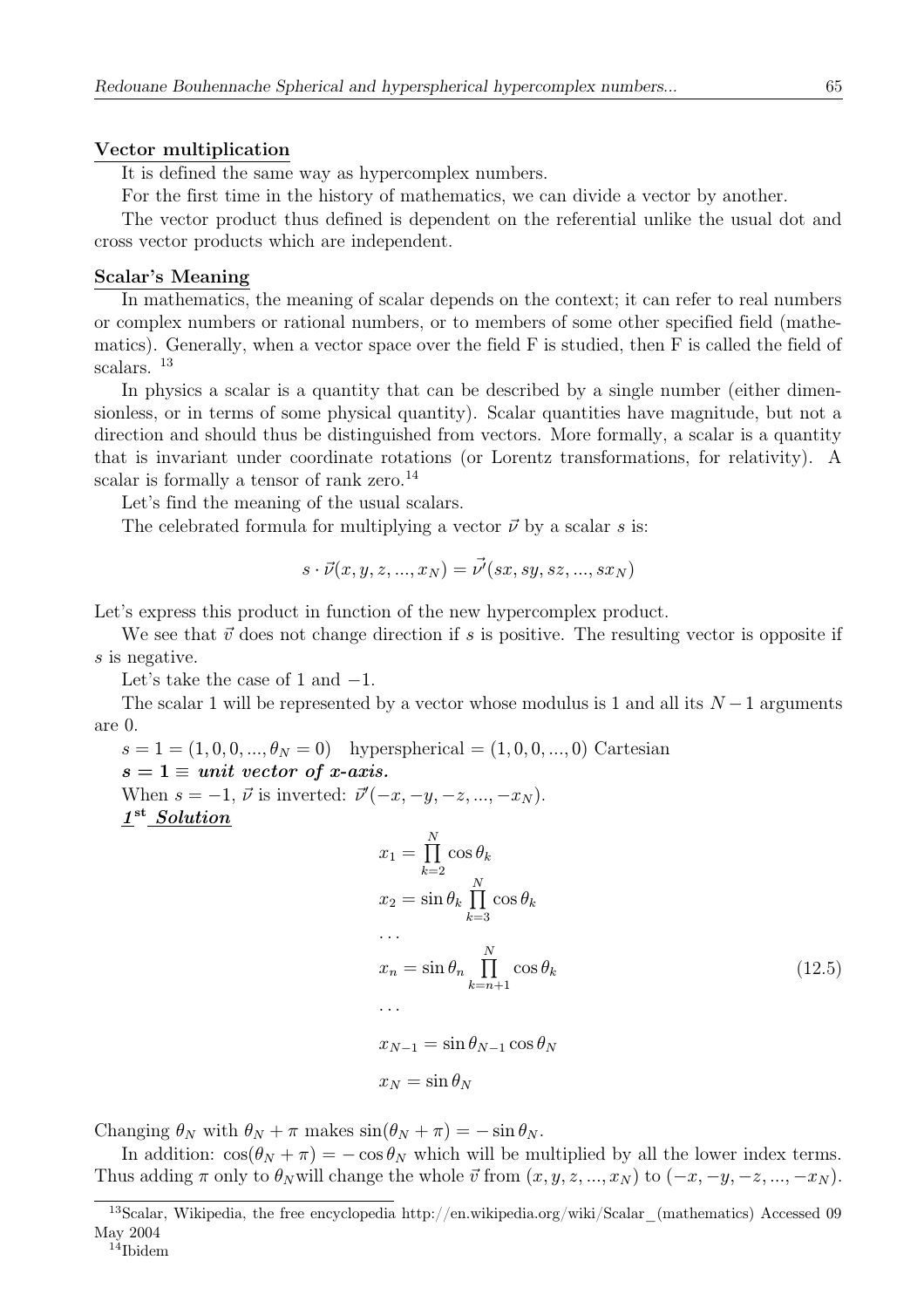This means that the scalar  $s = -1$  is an N-D vector of modulus 1, of  $\theta_N = \pi$  and the rest of its arguments are equal to zero.

Scalar  $-1 = (r = 1, 0, 0, \dots, \theta_N = \pi)$  hyperspherical.

Let's calculate the value of this vector in Cartesian coordinates.

All  $x_i$ ,  $i \geq 2$  are null except for  $x_1$  where the cosine product is equal to -1.

Hence the scalar  $s = -1$  can be written in Cartesian coordinates  $(-1, 0, 0, ..., 0)$ .

The calculation of hyperspherical coordinates departing from Cartesian  $(-1, 0, 0, ..., 0)$ gives :

 $\theta_2 = \pi, \, \theta_k = 0, \, k = 3, ..., N$  because  $\cos \theta_k = \frac{r_k}{r_k}$  $r_{k-1}$  $=\frac{1}{1}$  $\frac{1}{1} = 1 \Rightarrow \theta_k = 0$  or because

 $\tan \theta_k = \frac{x_k}{\pi}$  $r_{k-1}$  $=$  $\frac{0}{1}$  $\frac{0}{1} = 0 \Rightarrow \theta_k = 0.$ 

Such a number  $(1, \pi, 0, ..., 0)$  in hyperspherical coordinates does not invert all the vector  $\vec{\nu}$ 's components.

Also if we use the product  $s \cdot \vec{\nu}$ 's Cartesian coordinates:

$$
x'' = (xx' - yy') \prod_{n=3}^{N} \left( 1 - \frac{x_n x'_n}{r_{n-1} r'_{n-1}} \right)
$$
  
\n
$$
y'' = (xy' + x'y) \prod_{n=3}^{N} \left( 1 - \frac{x_n x'_n}{r_{n-1} r'_{n-1}} \right)
$$
  
\n
$$
z'' = (r_2 z' + r'_2 z) \prod_{n=4}^{N} \left( 1 - \frac{x_n x'_n}{r_{n-1} r'_{n-1}} \right)
$$
  
\n...  
\n
$$
x''_k = (x_k r'_{k-1} + x'_k r_{k-1}) \prod_{n=k+1}^{N} \left( 1 - \frac{x_n x'_n}{r_{n-1} r'_{n-1}} \right)
$$
  
\n...  
\n
$$
x''_N = x_N r'_{N-1} + x'_N r_{N-1}
$$
  
\n(12.6)

Only  $x'' = x_1''$  and  $y'' = x_2''$  will be inverted.

Since the results are different this means that:

Hyperspherical  $(1, \pi, 0, \ldots, 0)$  and  $(1, 0, 0, \ldots, \pi)$  do not give the same result though they correspond to the same number in Cartesian coordinates.

One must always say: the two hypercomplex numbers are "Cartesianly" equivalent (equivalent in Cartesian system). Because two Cartesianly equivalent hypercomplex numbers may be "hyperspherically" different hypercomplex numbers.

This shows another intrinsic fault (flaw) inherent to the Cartesian coordinates system. Such a system does not enable us to express all geometric operations.

- It is impossible to define accurately the hypercomplex vector corresponding to scalar  $(-1)$ which inverts vectors in such a coordinate system.
- $\bullet$  It is impossible to differentiate between, for instance, different j's which, when squared, give birth to different complex numbers  $(j^2$  issue).

Hence we see that Cartesian coordinate system raises a lot of ambiguity when dealing with hypercomplex numbers. However, the use of hyperspherical coordinates eliminates such an equivoque, because in such a system argument definition is necessary even if the lowerorder Cartesian components are null, which gives different positions corresponding to the same Cartesian position.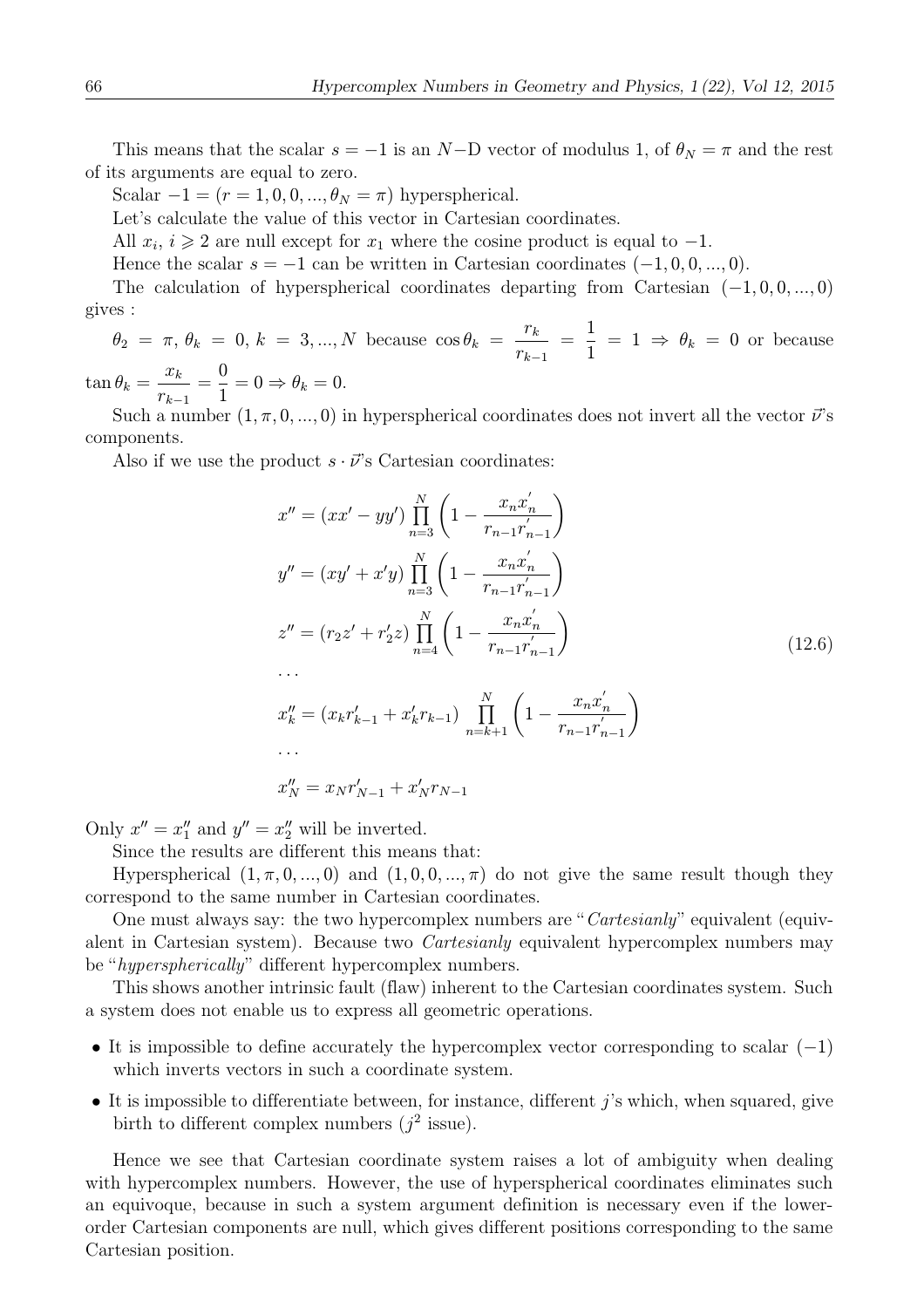Example: In hyperspherical system  $\vec{v}(r,$ π 3 , π 2 ) is different from  $\vec{v}'(r, \pi,$ π 2 ) though they have the same Cartesian value  $(0, 0, r)$ .

We should stop seeing scalars as dimensionless math beings (0-rank tensors, etc). Some people say they do not depend on indices or do not need any.

Indeed scalars are vectors; positive scalars have one particular property: They are colinear with x-axis / of the form  $(r, 0, ..., 0)$ . Negative scalars are of the form  $(r, 0, ..., \pi)$ .

#### Note

 $(r, 0, 0, \ldots, \theta_i = \pi, 0, 0, \ldots, \theta_N = 0)$  multiplies the first i  $x_i$ -components of N-D vector  $\vec{\nu}$  by  $-r$ .

 $(r, 0, 0, ..., \theta_i = \pi, 0, 0, ..., \theta_k = \pi, 0, 0, ..., \theta_N = 0)$  multiplies the *i*+1to k components of vector  $\vec{\nu}$  by  $-r$ .

# 13 Applications

I expect the spherical and hyperspherical hypercomplex algebra (new vector algebra) will have an extensive and tremendous field of applications. It will have a great impact and repercussions on mathematics, physics, chemistry, biology, robotics, computer graphics and animations, etc.

In few terms, it will have a tremendous impact on all Science branches. For I strongly believe that nature itself is spherically hypercomplex.

Spherical hypercomplex fractals will be very useful in nearly all nature sciences (geology, biology, medicine, chemistry, any sort of modeling, etc.)

The multivalued  $i_k^2$  may be behind quantum mechanics uncertainty principle, as well as its indeterministic and probabilistic character, because it involves a longitude and latitudes for  $i_k$ .

#### 13.1 Spherical hypercomplex fractals: 3D Mandelbrot set

#### Complex Mandelbrot Set

The Mandelbrot set is a fractal that is defined as the set of points  $c$  in the complex number plane for which the iteratively defined sequence

$$
h_{n+1} = h_n^2 + c \tag{13.1}
$$

with  $z_0 = 0$  does not tend to infinity.<sup>15</sup> Fig.13.1.



Figure 13.1: Mandelbrot set.<sup>16</sup>

<sup>&</sup>lt;sup>15</sup>Mandelbrot set, Wikipedia, the free encyclopedia, http://en.wikipedia.org/wiki/Mandelbrot\_set Accessed 25 March 2014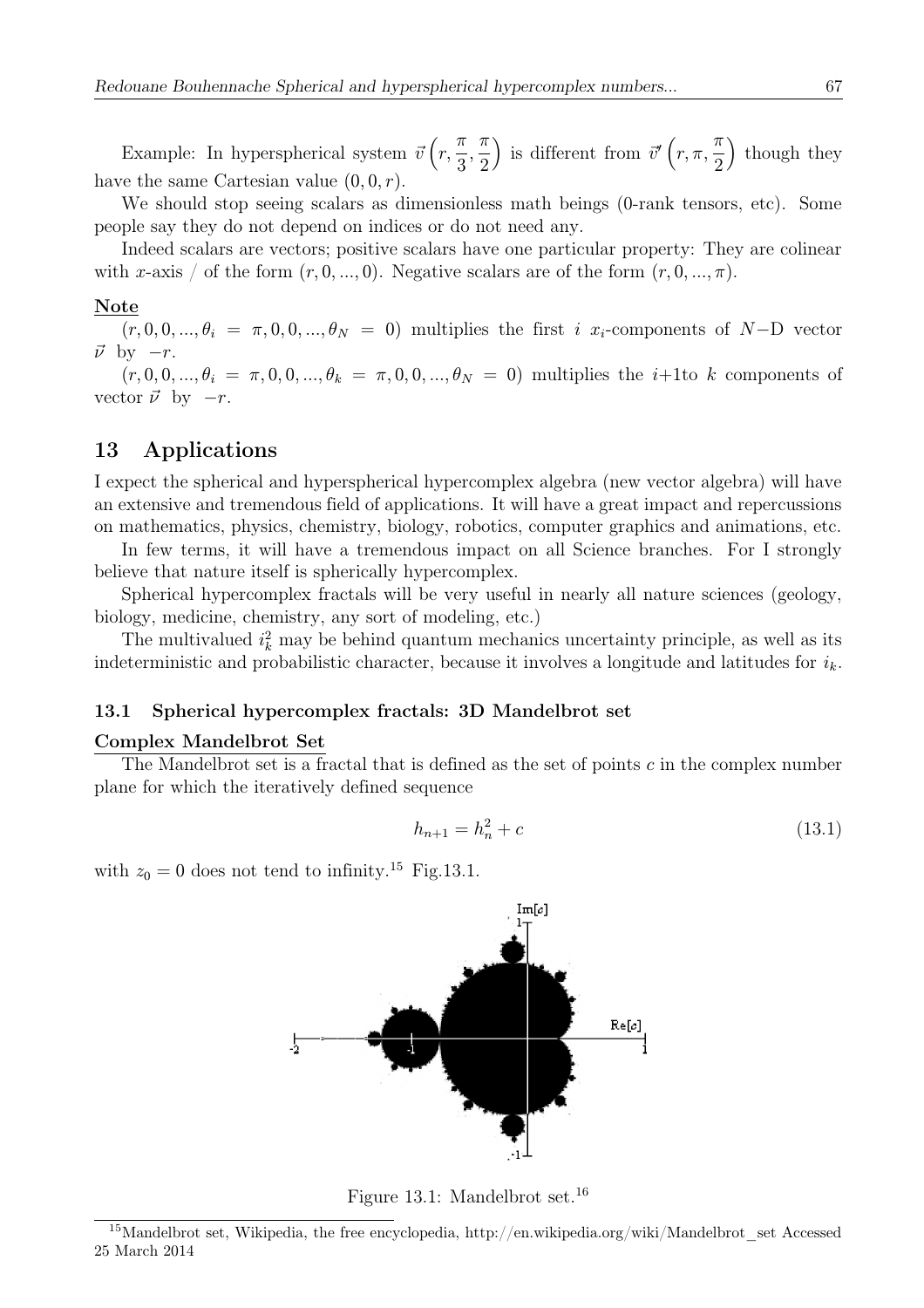In fact, we can prove that the Mandelbrot set is contained in the disk of radius 2 centered at O. In reality we limit the iterations by the maximum number of iterations Nmax. If after *Nmax* iterations  $|z_{n+1}| \leq 2$  then the c value associated with  $z_{n+1}$  is more than likely a member of the Mandelbrot set. Thus, we color c's grid point black.

For  $|c| \leq 2$ , if we find a  $z_n$  such that  $|z_n| > 2$ then c does not belong to the Mandelbrot set. Using the iterative formula  $h_{n+1} = h_n^2 + c$ , with  $h_{n+1}$ ,  $h_n$  and c hypercomplex, we can define generalized Mandelbrot sets and determine according to convergence test which numbers belong to those sets.

It will be possible to construct not only 3-D fractals, but also fractals in any N-D hyperspace,  $N \geq 3$ .

#### 13.1.1 First approach

$$
h_0 = (0, 0, 0), \quad c = (x, y, z), \quad h_n = (x_n, y_n, z_n), \quad h_{n+1} = (x_{n+1}, y_{n+1}, z_{n+1})
$$
(13.2)

From equation (13.1) we get:

$$
x_{n+1} = (x_n^2 - y_n^2) \left( 1 - \frac{z_n^2}{x_n^2 + y_n^2} \right) + x
$$
  
\n
$$
y_{n+1} = 2x_n y_n \left( 1 - \frac{z_n^2}{x_n^2 + y_n^2} \right) + y
$$
  
\n
$$
z_{n+1} = 2z_n \sqrt{x_n^2 + y_n^2} + z
$$
\n(13.3)

This is for  $(x_n, y_n) \neq 0$ ,

For

$$
n = 0, \quad h_1 = c \tag{13.4}
$$

For  $(x_n, y_n) = 0$  we use the product's geometric form and we need to set  $\theta$  for  $h_n$ , we get:

$$
x_{n+1} = -z_n^2 \cos 2\theta
$$
  
\n
$$
y_{n+1} = -z_n^2 \sin 2\theta
$$
  
\n
$$
z_{n+1} = 0
$$
\n(13.5)

We can set  $\theta = 0$  then we get:

$$
x_{n+1} = -z_n^2
$$
  
\n
$$
y_{n+1} = 0
$$
  
\n
$$
z_{n+1} = 0
$$
\n(13.6)

As in complex case, for each iteration we check  $|h_{n+1}| = \sqrt{x_{n+1}^2 + y_{n+1}^2 + z_{n+1}^2}$ . If it is greater than 2 then c does not belong to Mandelbrot set. Otherwise we continue iterations till we reach *Nmax* then we color  $c$ 's grid point black.

The 3D Mandelbrot fractal graphics shown in this paper have been calculated by myself early in July 2004 using DIGITAL Visual Fortran v.5.0.A and plotted on TeraPlot graphing software in May 2013 and March 2014. The maximum number of iterations is Nmax=100.

Figure 13.2 shows the first approach's fractal calculation results. It shows cross sections of the 3D Mandelbrot set as well as 3D plot of this set.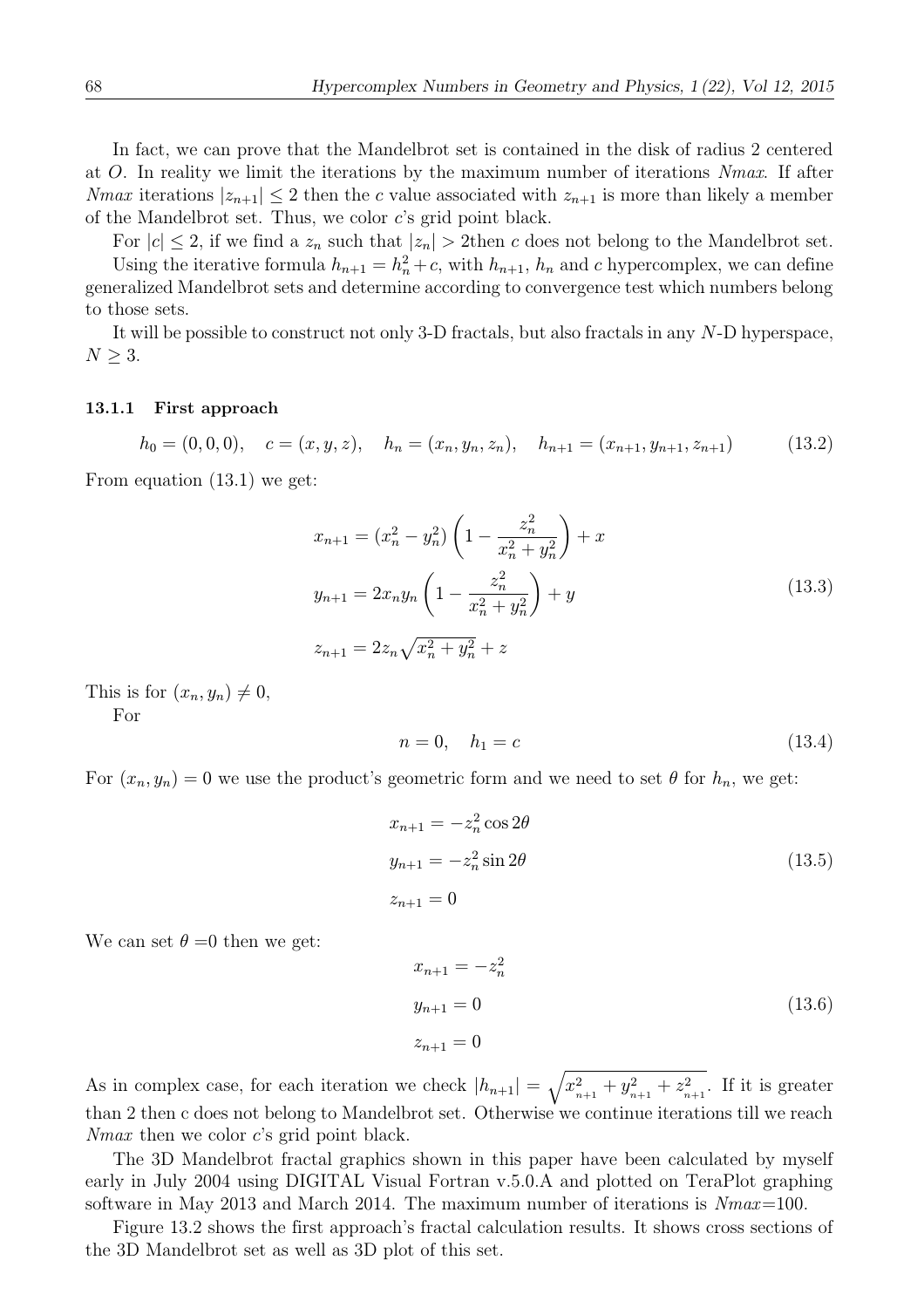

3D Mandelbrot set

Figure 13.2: Three-dimensional Mandelbrot set obtained with the first approach. Maximum number of iterations  $N_{max} = 100$ .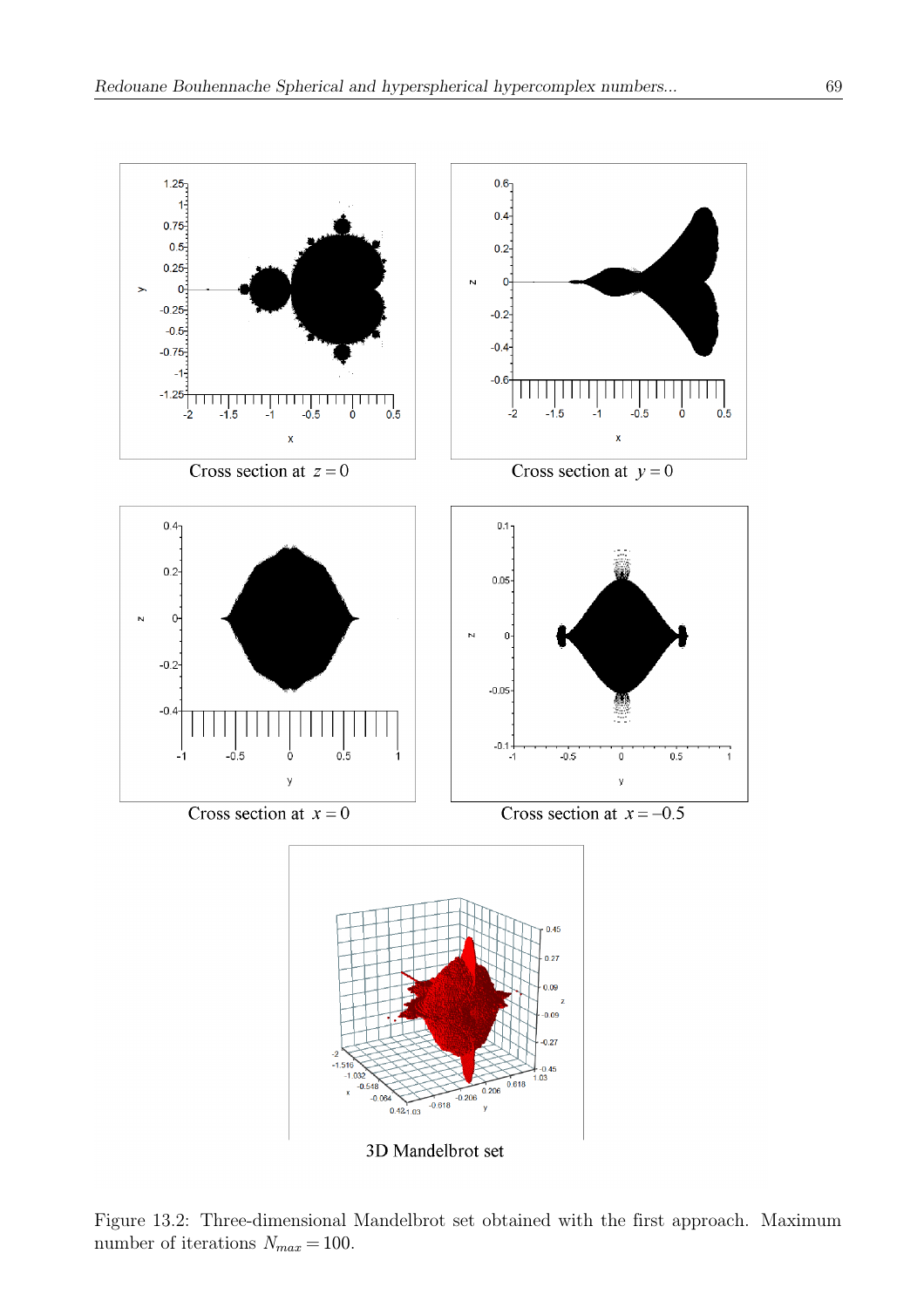### 13.1.2 Second approach

For this approach, when we calculate the Mandelbrot fractals for plane  $(xOz)$ , that is to say  $y =0$ , we consider  $\theta =0$  and  $\varphi$  varies from  $-\pi$  to  $+\pi$ .

$$
x = r \cos \varphi
$$
  
\n
$$
z = r \sin \varphi
$$
\n(13.7)

But in complex plane  $(xOy)$  we have

$$
x = \rho \cos \theta
$$
  

$$
y = \rho \sin \theta
$$
 (13.8)

We notice that this plane  $(xOz)$  is complex and is the same as complex plane  $(xOy)$  with only variable change of  $\theta$  into  $\varphi$  and of y into z and of  $\rho$  into r. Hence we get a conventional 2D Mandelbrot set for the plane  $(xOz)$ .

We get the usual Mandelbrot set with the unique difference that we replace y with z,  $\theta$ with  $\varphi$  and  $\rho$  with r.

$$
x = r \cos \varphi
$$
  
\n
$$
z = r \sin \varphi
$$
\n(13.9)

For  $y \neq 0$  when we calculate the 3D fractals we assume theta:  $-\frac{\pi}{2} < \theta \leq$ π  $\frac{\pi}{2}$  and  $-\pi < \varphi \leq \pi$ .

$$
h = (x, y, z) = (r, \theta, \varphi)
$$

Determination of  $\theta$  and  $\varphi$ :

$$
-\frac{\pi}{2} < \theta \le \frac{\pi}{2}, \quad -\pi < \varphi \le \pi
$$

 $\theta = \frac{\pi}{2}$ 2 for  $x = 0$ 

$$
\theta = \arctan(y/x) \text{ for } x \neq 0
$$
  

$$
\varphi = \arctan\left(\frac{z}{\sqrt{x^2 + y^2}}\right) \text{ for } x > 0
$$
  

$$
\varphi = \pi - \arctan\left(\frac{z}{\sqrt{x^2 + y^2}}\right) \text{ for } x < 0, z \ge 0
$$
  

$$
\varphi = -\pi - \arctan\left(\frac{z}{\sqrt{x^2 + y^2}}\right) \text{ for } x < 0, z < 0
$$
  

$$
\varphi = \arctan\left(\frac{z}{y}\right) \text{ for } x = 0, y > 0
$$
  

$$
\varphi = \pi - \arctan\left(\frac{z}{|y|}\right) \text{ for } x = 0 \text{ and } y < 0 \text{ and } z \ge 0
$$
  

$$
\varphi = -\pi - \arctan\left(\frac{z}{|y|}\right) \text{ for } x = 0 \text{ and } y < 0 \text{ and } z < 0
$$
  

$$
\varphi = \frac{\pi}{2} \text{ for } x = 0 \text{ and } y = 0 \text{ and } z > 0
$$
  

$$
\varphi = -\frac{\pi}{2} \text{ for } x = 0 \text{ and } y = 0 \text{ and } z < 0
$$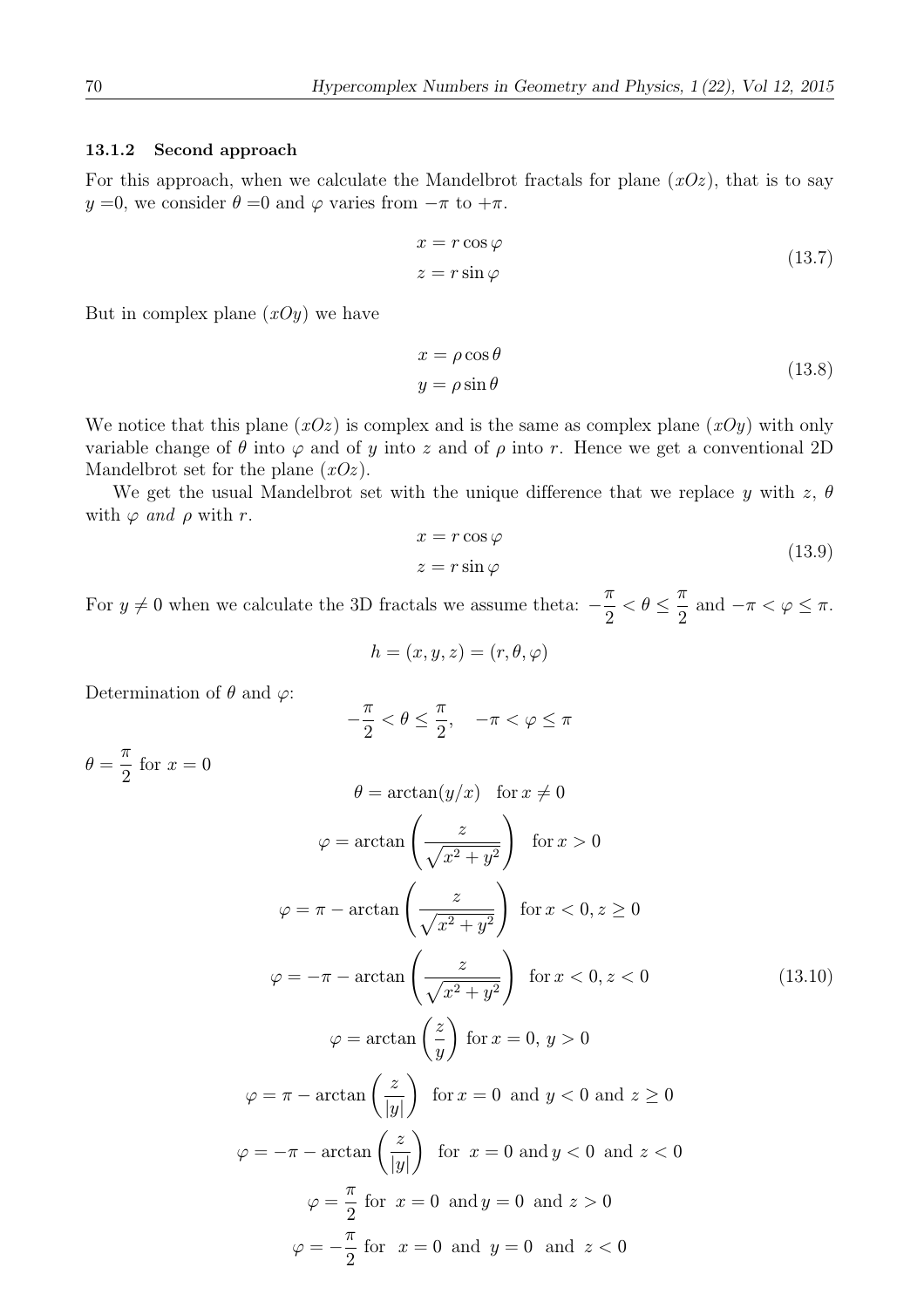

3D Mandelbrot set

Figure 13.3: Three-dimensional Mandelbrot set obtained with the second approach. Maximum number of iterations  $N_{max} = 100$ .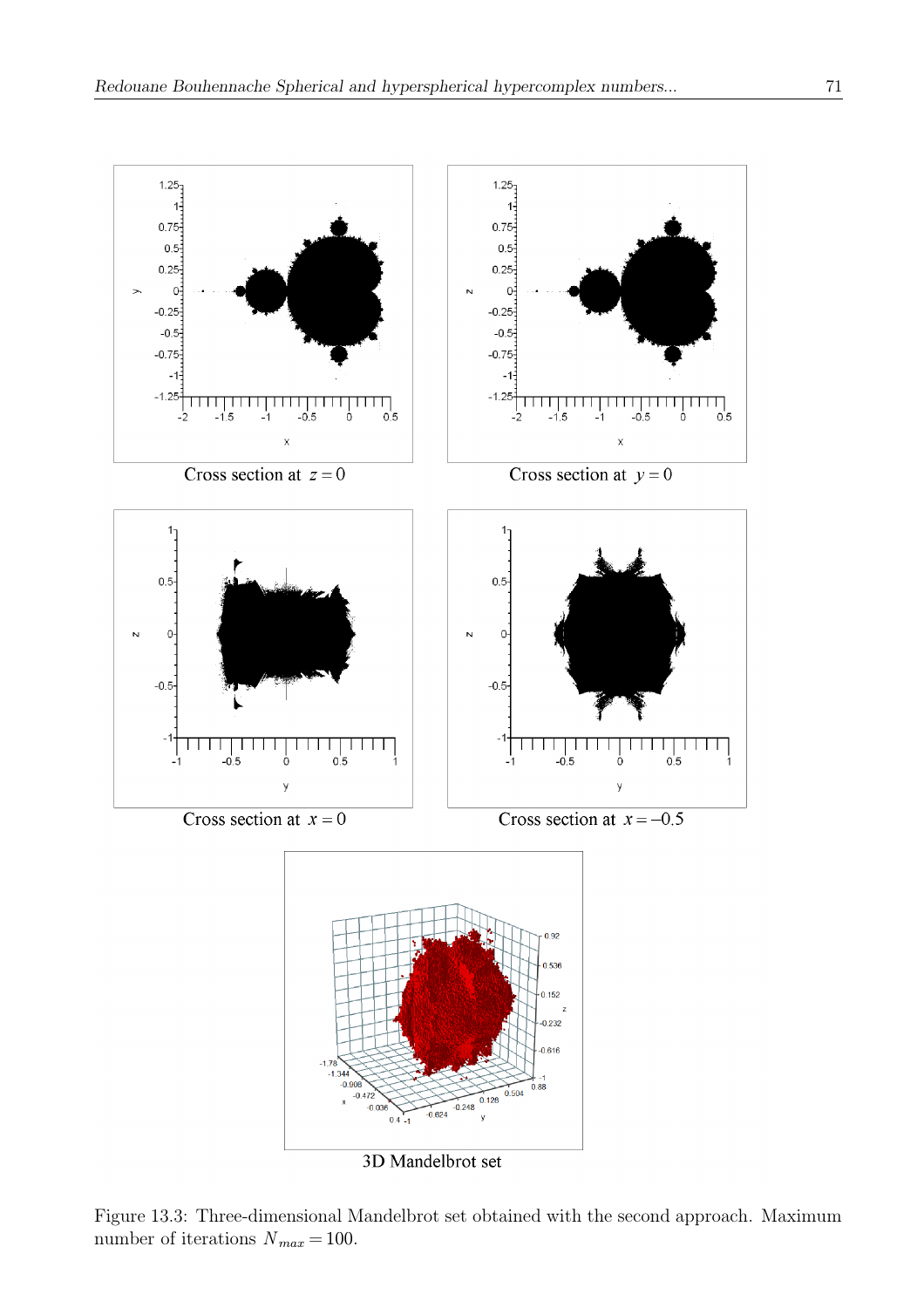$\varphi$  undetermined for  $x = 0$  and  $y = 0$  and  $z = 0$ 

Now let's find out how to calculate the iterative formula  $h_{n+1} = h_n^2 + c$ .  $h_n = (x_n, y_n, z_n) = (r_n, \theta_n, \varphi_n)$ with  $-\frac{\pi}{2} < \theta_n \leq$ π  $\frac{\pi}{2}$  and  $-\pi < \varphi_n \leq \pi$  $x_{n+1} = r_n \cos(2\theta_n) \cos(2\varphi_n) + x$  $y_{n+1} = r_n \sin(2\theta_n) \cos(2\varphi_n) + y$  $z_{n+1} = r_n \sin(2\varphi_n) + z$ (13.11)

Then we determine  $h_{n+1} = (r_{n+1}, \theta_{n+1}, \varphi_{n+1})$  and so on.

Figure 13.3 shows 3D Mandelbrot set graphics for the second approach.

#### 13.2 Special and General Relativity

Hypercomplex numbers especially 4D hypercomplex numbers will certainly have broad applications in the field of special and general relativity theories, because the latter deal with 4D space-time.

#### Application to the relativistic Minkowski space

In 4D Minkowski space, let's consider two events whose coordinates are  $(x_1, y_1, z_1, ct_1)$  and  $(x_2, y_2, z_2, ct_2)$  in the system S, c is the speed of light.

ds is the interval between these two events

$$
ds^{2} = c^{2}(t_{2} - t_{1})^{2} - (x_{2} - x_{1})^{2} - (y_{2} - y_{1})^{2} - (z_{2} - z_{1})^{2}
$$
\n(13.12)

 $S'$  is another system which is in straight motion relative to S with constant speed v. In  $S'$ the two events coordinates are  $(x'_1, y'_1, z'_1, ct'_1)$  and  $(x'_2, y'_2, z'_2, ct'_2)$  which are obtained through Lorentz transformation.

$$
ds'^2 = c^2(t'_2 - t'_1)^2 - (x'_2 - x'_1)^2 - (y'_2 - y'_1)^2 - (z'_2 - z'_1)^2
$$
\n(13.13)

We can prove that

$$
ds^2 = ds^2 \tag{13.14}
$$

Putting  $t_2 - t_1 = dt$ ,  $x_2 - x_1 = dx$ ,  $y_2 - y_1 = dy$ ,  $z_2 - z_1 = dz$  in (13.12) we get:

 $ds^2 = c^2 dt^2 - (dx^2 + y^2 + dz^2)$  which is invariant to Lorentz transformation.

ds is called the interval between two events or Minkowski space-time interval.

Let  $h = (r, \theta, \varphi, \psi) = (dx, dy, dz, dw)$  with  $dw = cdt$  be the 4D hypercomplex number expressing Minkowski space-time interval.

$$
r = \sqrt{dx^2 + dy^2 + dz^2 + dw^2} \tag{13.15}
$$

$$
h = re^{i\theta + j\varphi + k\psi} \tag{13.16}
$$

$$
h = re^{i\theta + j\varphi}(\cos\psi + k\sin\psi)
$$
\n(13.17)

$$
h = re^{i\theta + j\varphi} \cos \psi + kr \sin \psi \quad \text{because} \quad e^{i\theta + j\varphi} k = k \tag{13.18}
$$

$$
h = r \cos \psi . e^{i\theta} (\cos \varphi + j \sin \varphi) + kr \sin \psi \tag{13.19}
$$

$$
h = r \cos \psi . e^{i\theta} \cos \varphi + jr \cos \psi \sin \varphi + kr \sin \psi \tag{13.20}
$$

$$
h = r \cos \psi \cos \varphi \cos \theta + ir \cos \psi \cos \varphi \sin \theta + jr \cos \psi \sin \varphi + kr \sin \psi \tag{13.21}
$$

$$
h^2 = (r^2, 2\theta, 2\varphi, 2\psi) \tag{13.22}
$$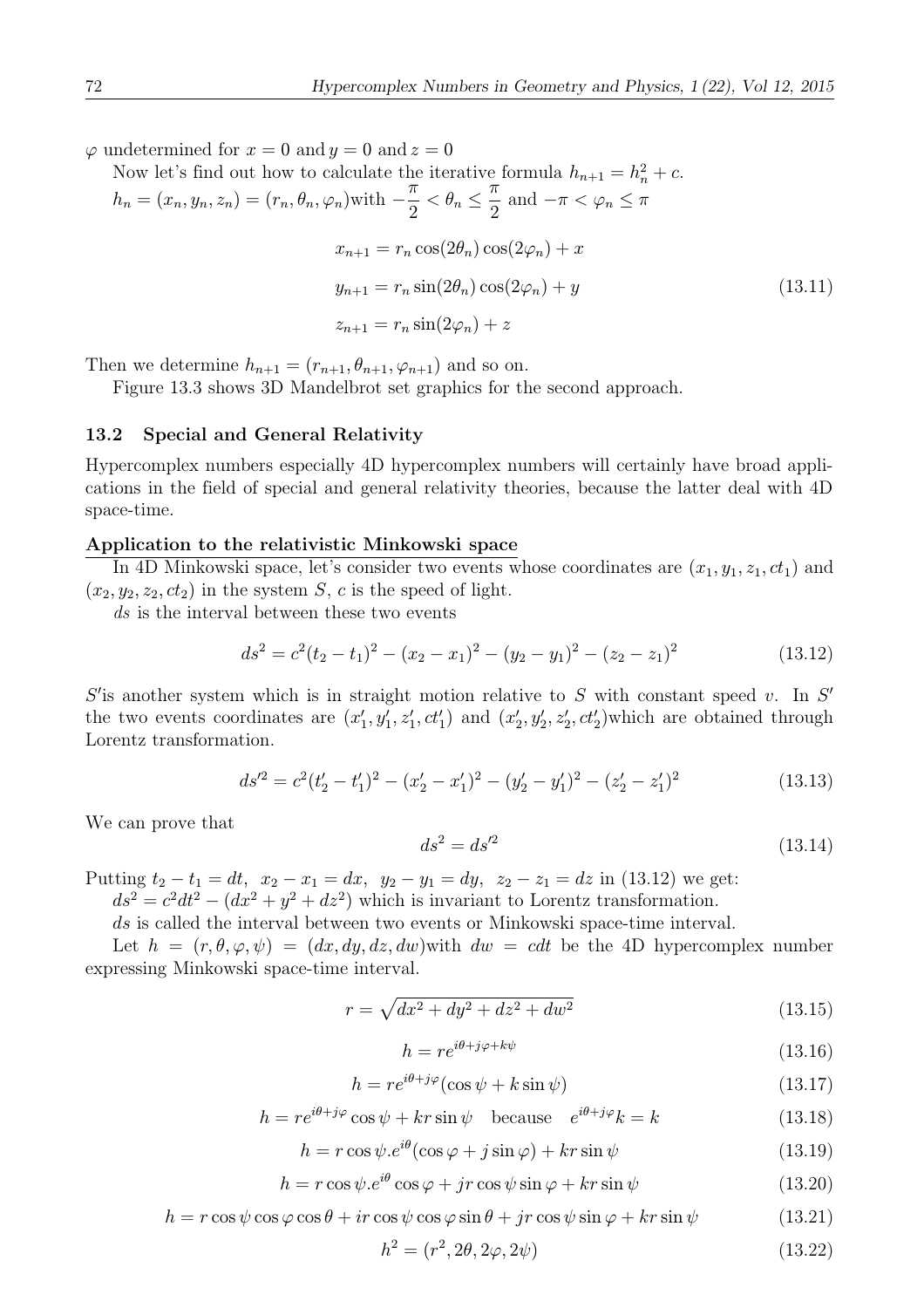$$
h^{2} = r^{2} \cos 2\psi \cos 2\varphi \cos 2\theta + ir^{2} \cos 2\psi \cos 2\varphi \sin 2\theta + jr^{2} \cos 2\psi \sin 2\varphi + kr \sin 2\psi
$$
  

$$
h^{2} = x + iy + jz + kw
$$
 (13.23)

Let's find the  $h^{2}$ 's 3D component modulus.

$$
r_3(h^2) = \sqrt{x^2 + y^2 + z^2} = \sqrt{(r^2 \cos 2\psi)^2} = |r^2 \cos 2\psi| = |r^2 \cos^2 \psi - r^2 \sin^2 \psi| = |r_3^2 - dw^2| =
$$

 $= |dx^2 + dy^2 + dz^2 - c^2t^2| = |-ds^2|$  which is invariant in Lorentz transformation.  $r_3 = \sqrt{dx^2 + dy^2 + dz^2} = r \cos \psi$  is h's 3D component modulus.

## Other demonstration

As in constructing the 3D hypercomplex numbers, the 4D hypercomplex numbers are constructed through the orthogonal complex plane construction (Fig.13.4.).

The 3D space component of  $h^2$  is  $r_3^2 - dw^2 = r_3^2 - c^2 dt^2 = -ds^2$ This number can be negative when  $\frac{\pi}{2} < \psi < \frac{3\pi}{2}$ 



Figure 13.4: Minkowski space and 4D hyperspherical hypercomplex numbers

 $-ds<sup>2</sup>$  = modulus of 3D spatial component of  $h<sup>2</sup>$  = 3D modulus of  $h<sup>2</sup>$  = constant for the two events.

Minkowski space doesn't take into account the  $t-$ axis component of the hyper number h which is:

$$
w = dh_{time}^2 = 2cdt\sqrt{dx^2 + dy^2 + dz^2}
$$
\n(13.24)

$$
dh_{time}^2 = 2cdt\,r_3\tag{13.25}
$$

This component may be of use in future studies of the theory of relativity.

## 14 Conclusion

The numbers described in this paper give the definitive answer to the generalization or extension of complex numbers' concept to higher dimensions. They prove to be of a wide scope of application in mathematics and science.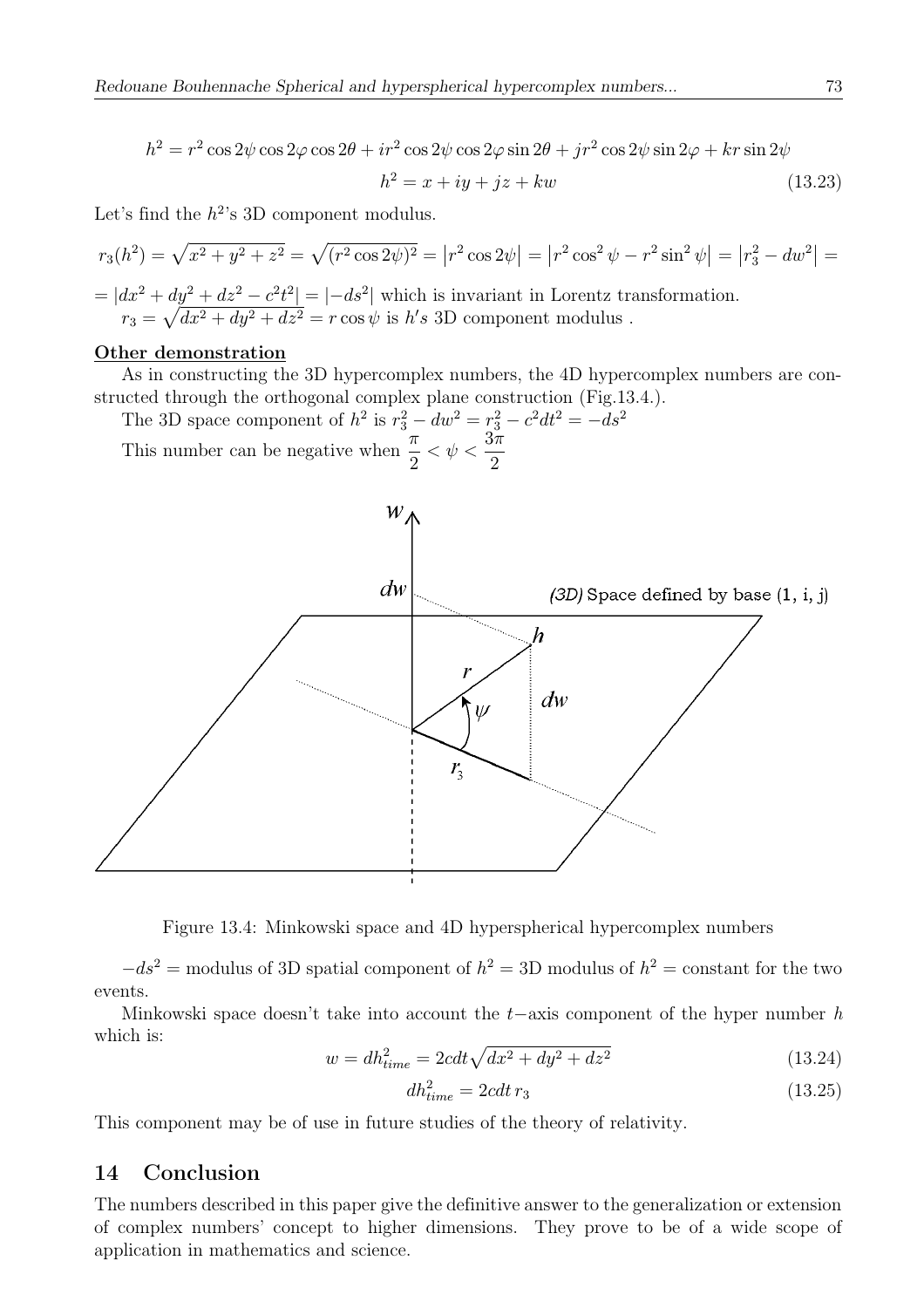# References

- [1] Bouhannache R. Solving the old problem of hypercomplex number fields: The new commutative and associative hypercomplex number algebra and the new vector field algebra, Number, Time, Relativity. Proceedings of International Scientific Meeting, Moscow: 10 – 13 August, 2004. https://sites.google.com/site/bouhannache/home/files-containing-my-contributions-onhypercomplex-numbers Accessed 05 June 2013. http://hypercomplex.xpsweb.com/articles/194/en/pdf/sbornik.pdf Accessed 05 June 2013.
- [2] Quaternion. http://www.fact-index.com/q/qu/quaternion.html Accessed 10 Jan 2014.
- [3] Ibid.
- [4] Octonion, Wikipedia, the free encyclopedia. http://en.wikipedia.org/wiki/Octonion Accessed 03 April 2004.
- [5] Sketching the History of Hypercomplex Numbers. http://history.hyperjeff.net/hypercomplex Accessed 03 April 2004.
- [6] History of quaternions, Wikipedia, the free encyclopedia. http://en.wikipedia.org/wiki/History of quaternions Accessed 13 March 2014.
- [7] A Brief History of Quaternions, http://world.std.com/~sweetser/quaternions/intro/history/history.html Accessed 03 April 2004.
- [8] Spherical coordinate system, Wikipedia, the free encyclopedia http://en.wikipedia.org/wiki/Spherical\_coordinate\_system Accessed 25 November 2003.
- [9] Field (mathematics), Wikipedia, the free encyclopedia, http://en.wikipedia.org/wiki/Field\_(mathematics) Accessed 25 November 2003.

- [11] Ibid.
- [12] Abelian group Wikipedia, the free encyclopedia, http://en.wikipedia.org/wiki/Abelian\_group Accessed 25 Nov 2003.
- [13] Scalar, Wikipedia, the free encyclopedia http://en.wikipedia.org/wiki/Scalar\_(mathematics) Accessed 09 May 2004.
- [14] Ibidem.
- [15] Mandelbrot set, Wikipedia, the free encyclopedia. http://en.wikipedia.org/wiki/Mandelbrot\_set Accessed 25 March 2014.
- [16] Ibidem.

<sup>[10]</sup> Ibid.